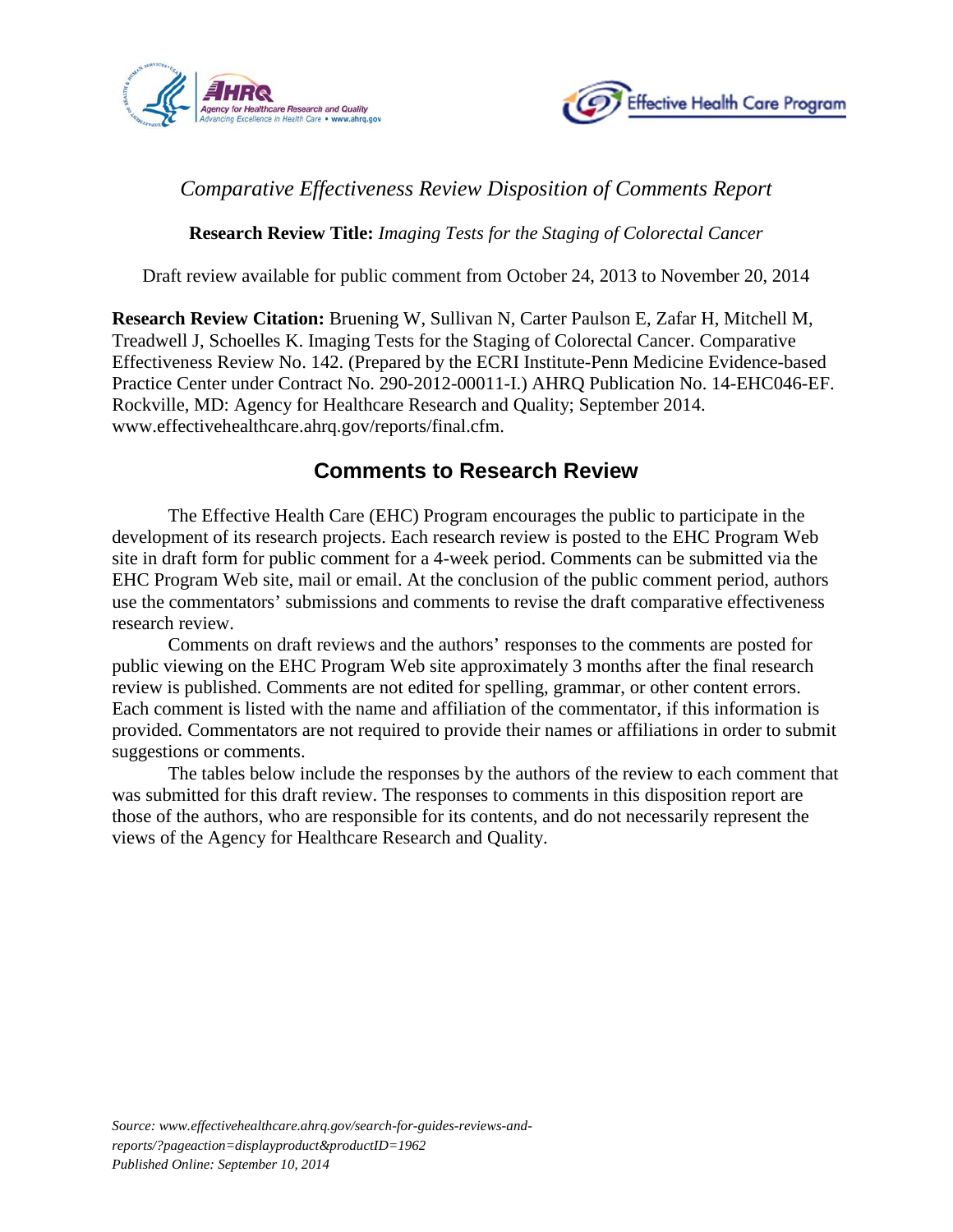



| <b>Commentator &amp;</b><br><b>Affiliation</b> | <b>Section</b> | <b>Comment</b>                                                                                                                                                                                                                                                                                                                                                                                                                                                                                                                                                                                                                                                                      | <b>Response</b>                                                                                                                                                                                                                                                                                                                                                                                                                                                                                                                                                                                                         |
|------------------------------------------------|----------------|-------------------------------------------------------------------------------------------------------------------------------------------------------------------------------------------------------------------------------------------------------------------------------------------------------------------------------------------------------------------------------------------------------------------------------------------------------------------------------------------------------------------------------------------------------------------------------------------------------------------------------------------------------------------------------------|-------------------------------------------------------------------------------------------------------------------------------------------------------------------------------------------------------------------------------------------------------------------------------------------------------------------------------------------------------------------------------------------------------------------------------------------------------------------------------------------------------------------------------------------------------------------------------------------------------------------------|
| Peer Reviewer 1                                | Introduction   | b. Introduction: The introductory material is generally well done.<br>The use of the term "fiber-optic" when referring to colonoscopes is<br>not current. These instruments have utilized video technology for<br>decades, and fiber-optic scopes are a relic of the past. A better<br>term would be "flexible endoscopes"                                                                                                                                                                                                                                                                                                                                                          | Thank you for noticing this error. We have<br>made the suggested change.                                                                                                                                                                                                                                                                                                                                                                                                                                                                                                                                                |
| Peer Reviewer 2                                | Introduction   | b. Introduction: OK                                                                                                                                                                                                                                                                                                                                                                                                                                                                                                                                                                                                                                                                 | Thank you.                                                                                                                                                                                                                                                                                                                                                                                                                                                                                                                                                                                                              |
| Peer Reviewer 3                                | Introduction   | b. Introduction: This is a very technical paper. The background is<br>easy to read.                                                                                                                                                                                                                                                                                                                                                                                                                                                                                                                                                                                                 | Thank you.                                                                                                                                                                                                                                                                                                                                                                                                                                                                                                                                                                                                              |
| Peer Reviewer 4                                | Introduction   | b. Introduction: Provided good background information on<br>colorectal cancer, staging and imaging modalities.                                                                                                                                                                                                                                                                                                                                                                                                                                                                                                                                                                      | Thank you.                                                                                                                                                                                                                                                                                                                                                                                                                                                                                                                                                                                                              |
| Peer Reviewer 5                                | Introduction   | b. Introduction: Intro does explain why this was done.                                                                                                                                                                                                                                                                                                                                                                                                                                                                                                                                                                                                                              | Thank you.                                                                                                                                                                                                                                                                                                                                                                                                                                                                                                                                                                                                              |
| <b>TEP Reviewer 1</b>                          | Introduction   | b. Introduction: Appropriate.<br>Page 36. Should 3-D ultrasound be mentioned?                                                                                                                                                                                                                                                                                                                                                                                                                                                                                                                                                                                                       | Thank you for noticing this omission. We<br>have added the following sentence:<br>"Advanced software programs that<br>reconstruct multiple ultrasound images into<br>three-dimensional (3D) images that can be<br>viewed in real-time or studied later are<br>coming into more common use and may<br>improve recognition of the gastrointestinal<br>anatomy and pathological lesions."                                                                                                                                                                                                                                  |
| <b>TEP Reviewer 1</b>                          | Introduction   | Agree with the general groupings to include all colon and rectal<br>cancers together as "colorectal cancer". Also agree that colon and<br>rectal cancer are somewhat different diseases. However, the<br>following statement is not as well substantiated. "specifically in<br>regards to staging, rectal cancer tends to spread locally, whereas<br>colon cancer tends to spread via distant metastases. Therefore, for<br>accurate staging, colon cancer imaging should focus more on<br>identifying metastases as well as on tumor size and extent, while<br>for rectal cancer imaging of distant metastases is not as important<br>as is gauging tumor depth and local spread." | This statement is based primarily on textbook<br>descriptions of how rectal cancer tends to<br>progress by progressive penetration of the<br>bowel wall, and generally only spreads after<br>complete penetration of the muscularis<br>mucosae, vs. colon cancers which can<br>invade transmurally into the lymphatic<br>system. Thus determining the depth of<br>invasion of rectal cancer would seem to be of<br>prime importance. However, upon checking,<br>we do note that no references are provided<br>in the textbook to support these statements.<br>Accordingly, we have deleted the sentence in<br>question. |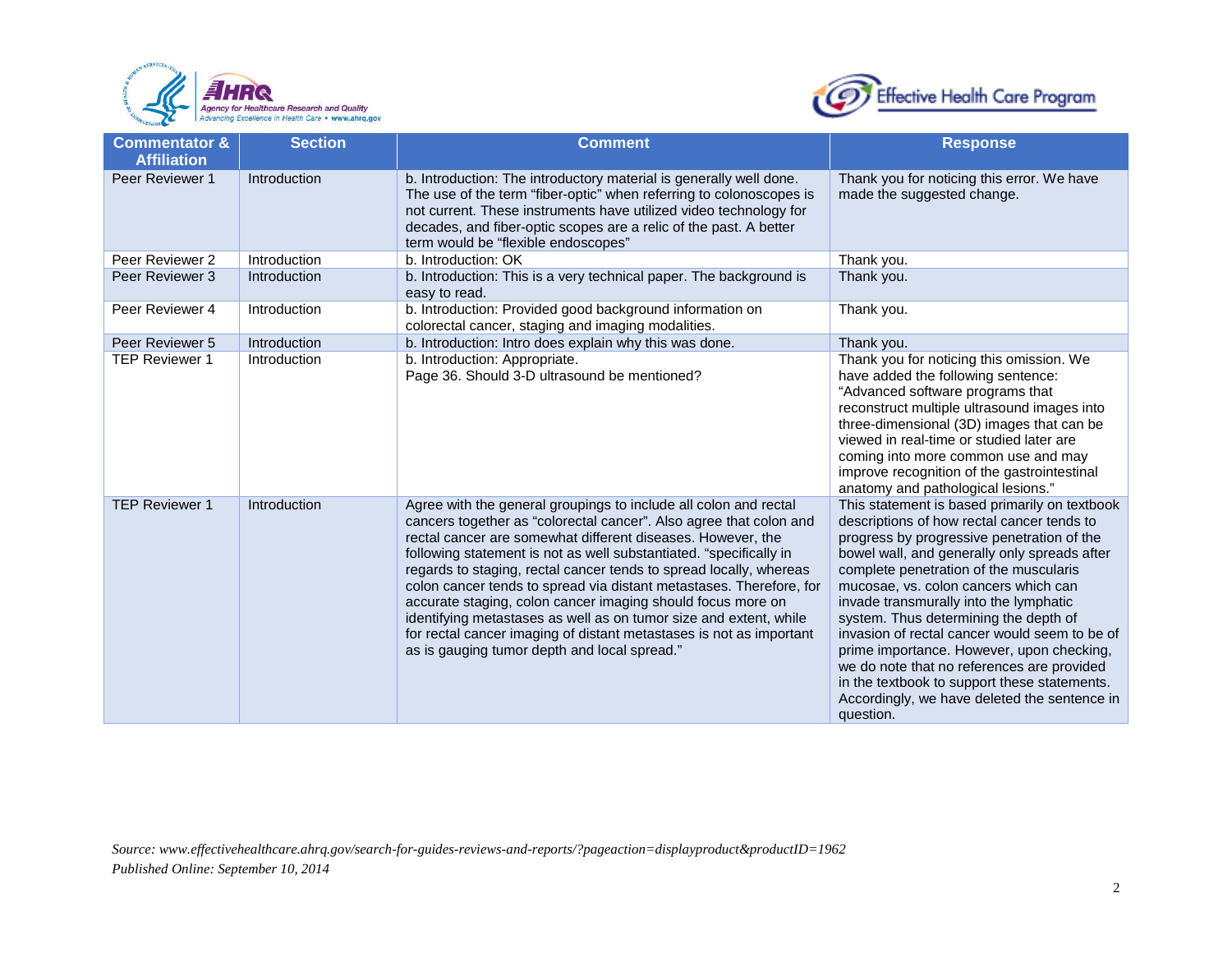



| <b>Commentator &amp;</b> | <b>Section</b> | <b>Comment</b>                                                                                                                                                                                                                                                                                                                                                                                                                                                                                                                                                                          | <b>Response</b>                                                                                                                                                                                                                                                                                                                                                                                                                                              |
|--------------------------|----------------|-----------------------------------------------------------------------------------------------------------------------------------------------------------------------------------------------------------------------------------------------------------------------------------------------------------------------------------------------------------------------------------------------------------------------------------------------------------------------------------------------------------------------------------------------------------------------------------------|--------------------------------------------------------------------------------------------------------------------------------------------------------------------------------------------------------------------------------------------------------------------------------------------------------------------------------------------------------------------------------------------------------------------------------------------------------------|
| <b>Affiliation</b>       |                |                                                                                                                                                                                                                                                                                                                                                                                                                                                                                                                                                                                         |                                                                                                                                                                                                                                                                                                                                                                                                                                                              |
| <b>TEP Reviewer 2</b>    | Introduction   | b. Introduction: The introduction is informative and outlines the<br>goals of this project with appropriate background information. A<br>few minor comments are as follows: 1) page 31/231 line 10. It<br>might be appropriate to state that the screening mentioned is for<br>the general population and that screening frequency and methods<br>differ for hereditary cancers such as HNPCC. In addition screening<br>for African Americans is recommended to begin at an earlier age<br>as well as for family members who have had a relative with colon<br>cancer at a younger age. | Since the topic of the report is not about<br>screening, we only wish to provide a very<br>general overview. We have added "of<br>average-risk adults" to clarify that the<br>USPSTF recommendations do not address<br>higher risk groups.                                                                                                                                                                                                                   |
| <b>TEP Reviewer 2</b>    | Introduction   | 2) page 31/231, Staging, line27-28 "and may require<br>neoadjuvant therapy." This is an understatement since the<br>standard of care for stage II and III rectal cancer is neoadjuvant<br>therapy and is predominately chemoradiation. (also applies to ES-1<br>line 42-43). 4) page 34/231 line 9 "possibly radiation is the<br>preferred treatment" Possibly is too weak of a word since<br>combined chemoradiation is the standard of care.                                                                                                                                          | We have changed the wording to indicate<br>that the majority of patients will require<br>neoadjuvant therapy.                                                                                                                                                                                                                                                                                                                                                |
| <b>TEP Reviewer 2</b>    | Introduction   | 3) ES-1(page 9/231) line 57 "biomarker assessment" is currently<br>not used for staging.                                                                                                                                                                                                                                                                                                                                                                                                                                                                                                | The NCCN guidelines recommend assessing<br>CEA levels during initial colorectal cancer<br>workup, and assessing K-RAS, BRAF, MMR,<br>and microsatellite instability. Although these<br>biomarkers may not directly affect TNM<br>staging, they do affect clinical decision<br>making. We have changed the wording of the<br>sentence to indicate the biomarkers and<br>clinical assessment are used in decision<br>making in conjunction with the TNM stage. |
| <b>TEP Reviewer 3</b>    | Introduction   | b. Introduction: The authors have performed a comprehensive<br>review of the relevant literature evaluating imaging tests used in<br>the staging of colorectal cancer with the primary objective to<br>synthesize the available information on the use of imaging for<br>staging, and the secondary objective to identify gaps in the<br>evidence base that can inform future research.                                                                                                                                                                                                 | Thank you, we agree.                                                                                                                                                                                                                                                                                                                                                                                                                                         |
| Peer Reviewer 1          | Methods        | c. Methods: Are the inclusion and exclusion criteria justifiable? Yes<br>Are the search strategies explicitly stated and logical? Yes Are the<br>definitions or diagnostic criteria for the outcome measures<br>appropriate? Yes<br>Are the statistical methods used appropriate? I cannot say as I am<br>not an expert in this type of review.                                                                                                                                                                                                                                         | Thank you.                                                                                                                                                                                                                                                                                                                                                                                                                                                   |
| Peer Reviewer 2          | <b>Methods</b> | c. Methods: Ok as written                                                                                                                                                                                                                                                                                                                                                                                                                                                                                                                                                               | Thank you.                                                                                                                                                                                                                                                                                                                                                                                                                                                   |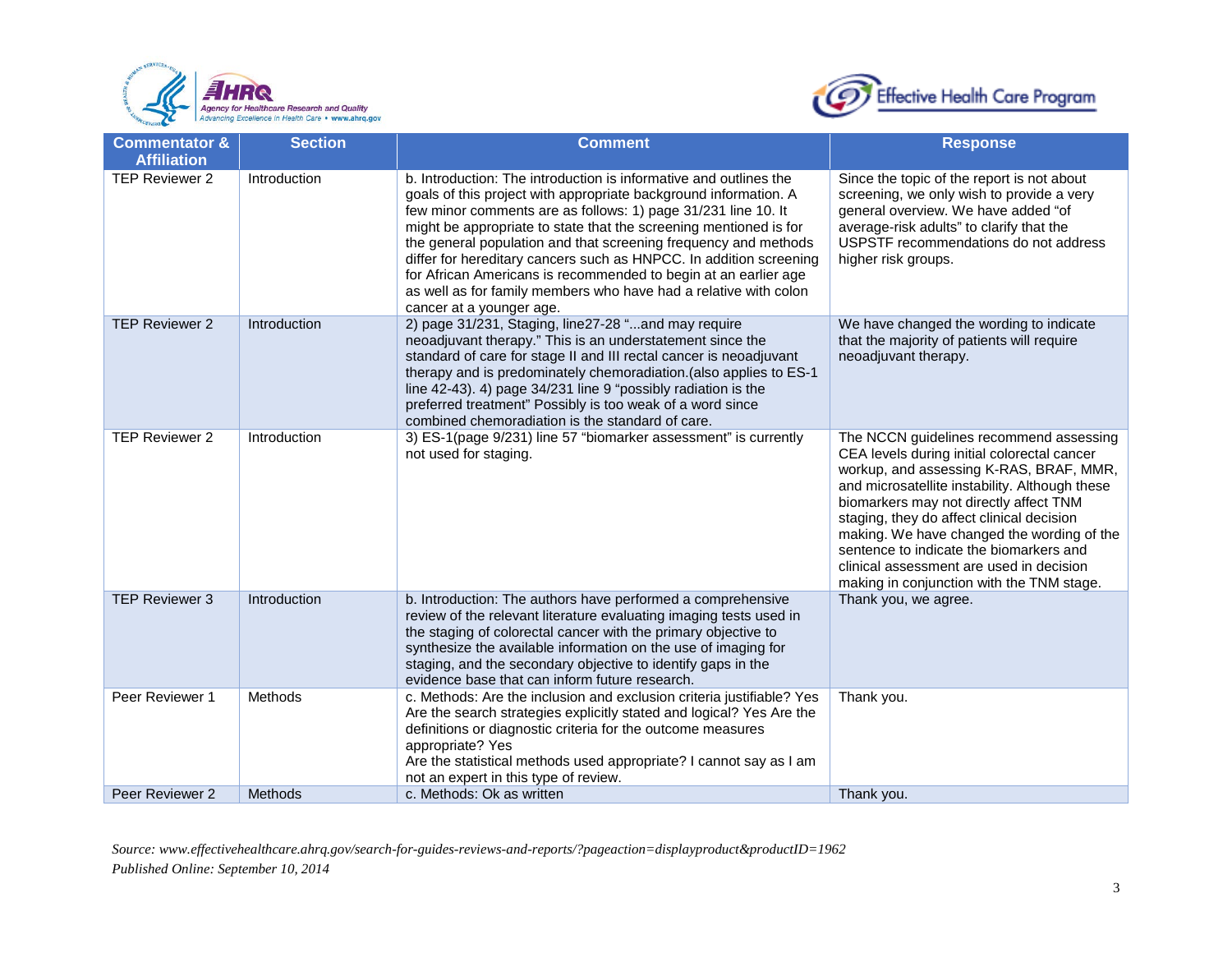



| <b>Commentator &amp;</b><br><b>Affiliation</b> | <b>Section</b> | <b>Comment</b>                                                                                                                                                                                                                                                                                                                                                                                                                                                                                                                                                                                                                                                                                                                                                         | <b>Response</b>                                                                                                                                                                                                                                                                                                                                                                                                                                                                                                                                                                                                                                                                                                          |
|------------------------------------------------|----------------|------------------------------------------------------------------------------------------------------------------------------------------------------------------------------------------------------------------------------------------------------------------------------------------------------------------------------------------------------------------------------------------------------------------------------------------------------------------------------------------------------------------------------------------------------------------------------------------------------------------------------------------------------------------------------------------------------------------------------------------------------------------------|--------------------------------------------------------------------------------------------------------------------------------------------------------------------------------------------------------------------------------------------------------------------------------------------------------------------------------------------------------------------------------------------------------------------------------------------------------------------------------------------------------------------------------------------------------------------------------------------------------------------------------------------------------------------------------------------------------------------------|
| Peer Reviewer 3                                | Methods        | c. Methods: The methods There are some seminal papers on MRI<br>post-treatment that are not cited. While they may not meet the<br>criteria for inclusion, they are widely considered timely by the<br>community who takes care of these patients. The senior authors of<br>several of these papers are Gina Brown and Regina Beets-Tan. I<br>would re-consider including these papers and/or mention why they<br>are not included.                                                                                                                                                                                                                                                                                                                                     | We included, and cite, one study by G.<br>Brown; most of her other publications appear<br>to be more focused on predicting tumor<br>response to chemotherapy rather than on<br>staging, and are therefore outside the scope<br>of this particular assessment. We included<br>one study and excluded two papers authored<br>by R. Beets-Tan; the reasons for exclusion<br>are listed in the Appendixes (one was not a<br>clinical study, and one was a systematic<br>review that did not meet our quality criteria).                                                                                                                                                                                                      |
| Peer Reviewer 4                                | Methods        | c. Methods: Study design criteria for single test performance:<br>Imaging techniques evolve over time and it is more reasonable to<br>include both high-quality systematic reviews and primary studies<br>published after the most recent search dates.<br>Rating of risk of bias was based on explicit criteria of the number of<br>questions with positive or negative answers - will this compass the<br>complexity of the actual studies? As mentioned above, for KQ 1.a.,<br>it seems reasonable to include both the high-quality reviews and<br>primary studies published after the search dates of those reviews.<br>For example, for US and some CT reviews, the end dates for<br>search is 01/2008, or 03/2009, quite late for a review conducted in<br>2013. | Yes, that is true. However, since the focus of<br>the report is on comparative effectiveness,<br>we chose to focus our efforts on primary<br>studies that directly compared imaging<br>studies. In an ideal world we would have the<br>time and resources to evaluate both<br>comparative studies and single-test studies,<br>but since we did not have the time and<br>resources, we chose to provide results from<br>recent systematic reviews that analyzed<br>single-test primary studies.                                                                                                                                                                                                                           |
| Peer Reviewer 4                                | Methods        | Strength of Evidence Grading: it is simplistic to use $12 = 50\%$ to<br>judge the consistency of evidence. Bivariate mixed-effects models<br>don't readily produce an I2. Also, the magnitude of I2, as a<br>measure of the between-study heterogeneity, is highly affected by<br>the precision of the study estimates. When studies are big, smaller<br>difference between studies could be detected along with a higher<br>I2 value.                                                                                                                                                                                                                                                                                                                                 | $I^2$ was only one factor in judging the<br>consistency. The first aspect of consistency<br>was a judgment about whether the studies<br>should be pooled together or not, which was<br>based on a subjective assessment of<br>whether the studies were similar enough in<br>patient characteristics and methodology to<br>be pooled in the first place. After this<br>decision was made, we also used subjective<br>judgment after studying the data-examining<br>the forest plots, for example, to confirm the<br>consistency, and looking across the study<br>author's conclusions. Most of the analyses<br>were odds ratios of errors in staging-not<br>bivariate models-which readily produces an<br>$I2$ statistic. |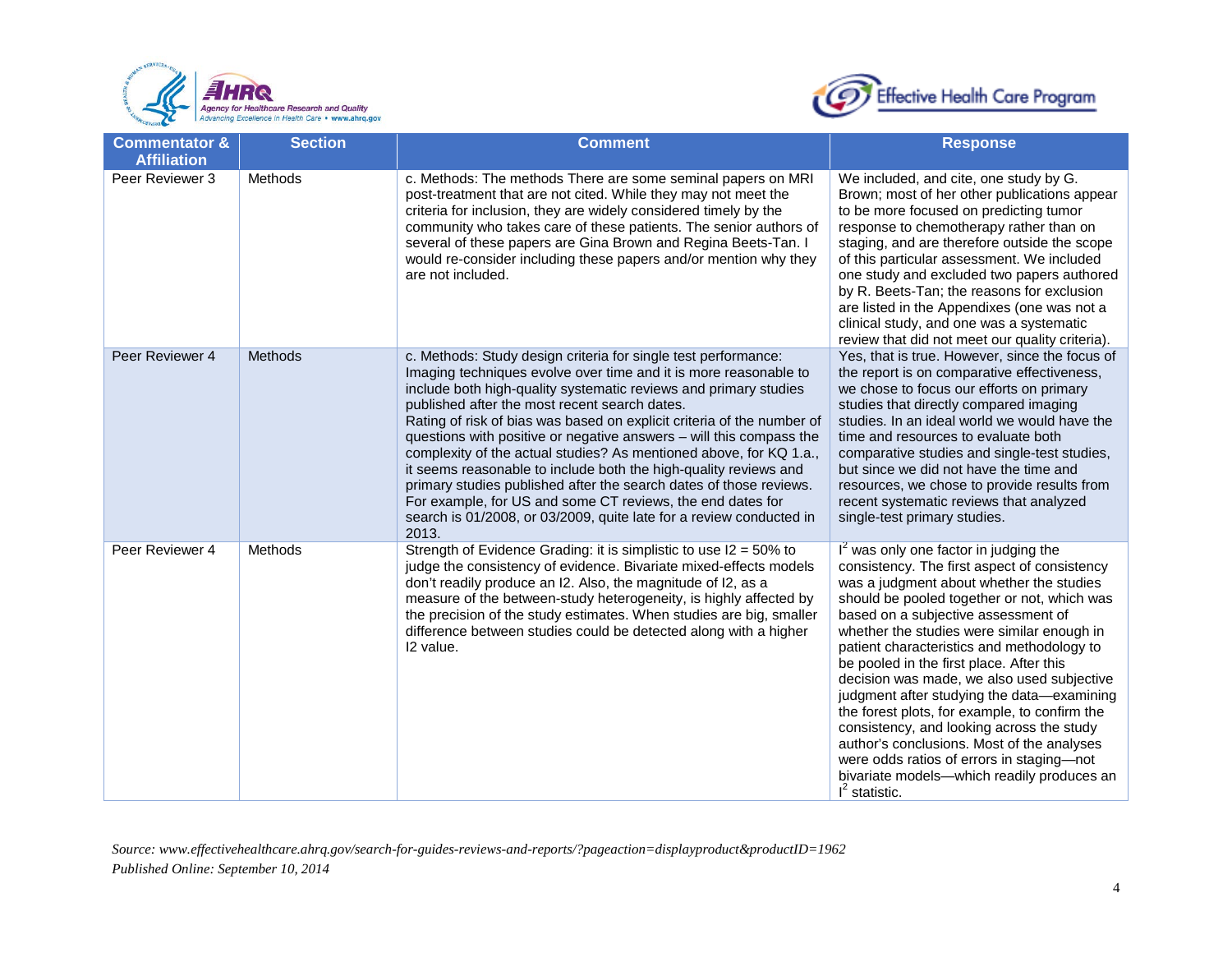



| <b>Commentator &amp;</b><br><b>Affiliation</b> | <b>Section</b> | <b>Comment</b>                                                                                                                                                                                                                                                                                                                                                                                                          | <b>Response</b>                                                                                                                                                                                                                                                                                                                                                                                                                            |
|------------------------------------------------|----------------|-------------------------------------------------------------------------------------------------------------------------------------------------------------------------------------------------------------------------------------------------------------------------------------------------------------------------------------------------------------------------------------------------------------------------|--------------------------------------------------------------------------------------------------------------------------------------------------------------------------------------------------------------------------------------------------------------------------------------------------------------------------------------------------------------------------------------------------------------------------------------------|
| Peer Reviewer 4                                | Methods        | Publication bias: Asymmetry of funnel plots indicates the presence<br>of small study effect. Asymmetry of funnel plots could be due to<br>publication bias or other reasons.                                                                                                                                                                                                                                            | Your point is well-taken that asymmetry of<br>funnel plots do not equate with publication<br>bias. We are also aware that funnel plots are<br>poor indicators of publication bias.                                                                                                                                                                                                                                                         |
| Peer Reviewer 4                                | Methods        | Data analysis: The statistical analysis methods are generally<br>sound.<br>1. It helps to provide an explicit definition of accuracy, over- or<br>under-staging. What are the criteria for the choice of relative risks<br>vs. odds ratios?<br>For the comparative test performance, are under- or over-staging<br>defined consistently across studies?                                                                 | We have added an extensive discussion of<br>the definitions of accuracy, over- and<br>understaging to the methods section.<br>We have redone the analyses using odds<br>ratios for matched data since the same<br>patients underwent both tests. We have<br>provided the data on which the under and<br>over staging analyses were based.                                                                                                  |
| Peer Reviewer 4                                | Methods        | 2. While I understand that the metandi or other commands don't<br>produce forest plots automatically, it is helpful to produce some<br>forest plots for important results to show the data and the<br>heterogeneity among studies.                                                                                                                                                                                      | We have added several forest plots showing<br>the most important results.                                                                                                                                                                                                                                                                                                                                                                  |
| Peer Reviewer 4                                | Methods        | 3. To compare test performance among imaging modalities, the<br>authors could use the bivariate mixed-effects model to make direct<br>comparison and the models could be fit using SAS, PROC<br>NLMIXED procedure.<br>Specific comments are as following:                                                                                                                                                               | Unfortunately the nature of the reported data<br>precluded fitting bivariate models for the<br>most part. We did fit bivariate models (using<br>Stata MP 13.0) wherever possible. Bivariate<br>models do not allow direct comparisons<br>across imaging tests; they fit a model to each<br>imaging test in isolation. Unfortunately most<br>studies do not provide fully cross-classified<br>data, so we were limited in what we could do. |
| Peer Reviewer 4                                | Methods        | Page 16, one typo -- Al-Sukhni et al., Primary method of analysis:<br>hierarchical summary receiver operating, not summer.                                                                                                                                                                                                                                                                                              | We have corrected the typo, thank you for<br>noticing it.                                                                                                                                                                                                                                                                                                                                                                                  |
| Peer Reviewer 4                                | Methods        | Page 18, it is useful to report the heterogeneity measures for each<br>summary estimates in the table in addition to the summary<br>estimates. How do you judge the author's conclusions?<br>Appropriate? This also applies to other imaging modalities.                                                                                                                                                                | We have provided the heterogeneity<br>measures in the appendix. We only provided<br>authors' conclusions to the systematic<br>reviews of single imaging modalities, which<br>we did not analyze further. Our focus was on<br>the comparative data, which we did analyze.                                                                                                                                                                   |
| Peer Reviewer 4                                | Methods        | Another general comment is the unit of analysis, which could apply<br>to all analyses in the report. For test of performance, the unit of<br>evaluation could be patient, or lesion or other $-$ is this true for the<br>studies included for this review? Is it an issue for this review? How<br>do the authors handle the different units if present? Have the<br>systematic reviews addressed this issue adequately? | Aside from the liver lesions, all of the "units"<br>are patients (i.e., patients being correctly<br>staged or not.) The liver lesions were<br>analyzed on a per-lesion basis. Our clinical<br>experts confirmed that having per-lesion data<br>for the liver was useful clinical information.                                                                                                                                              |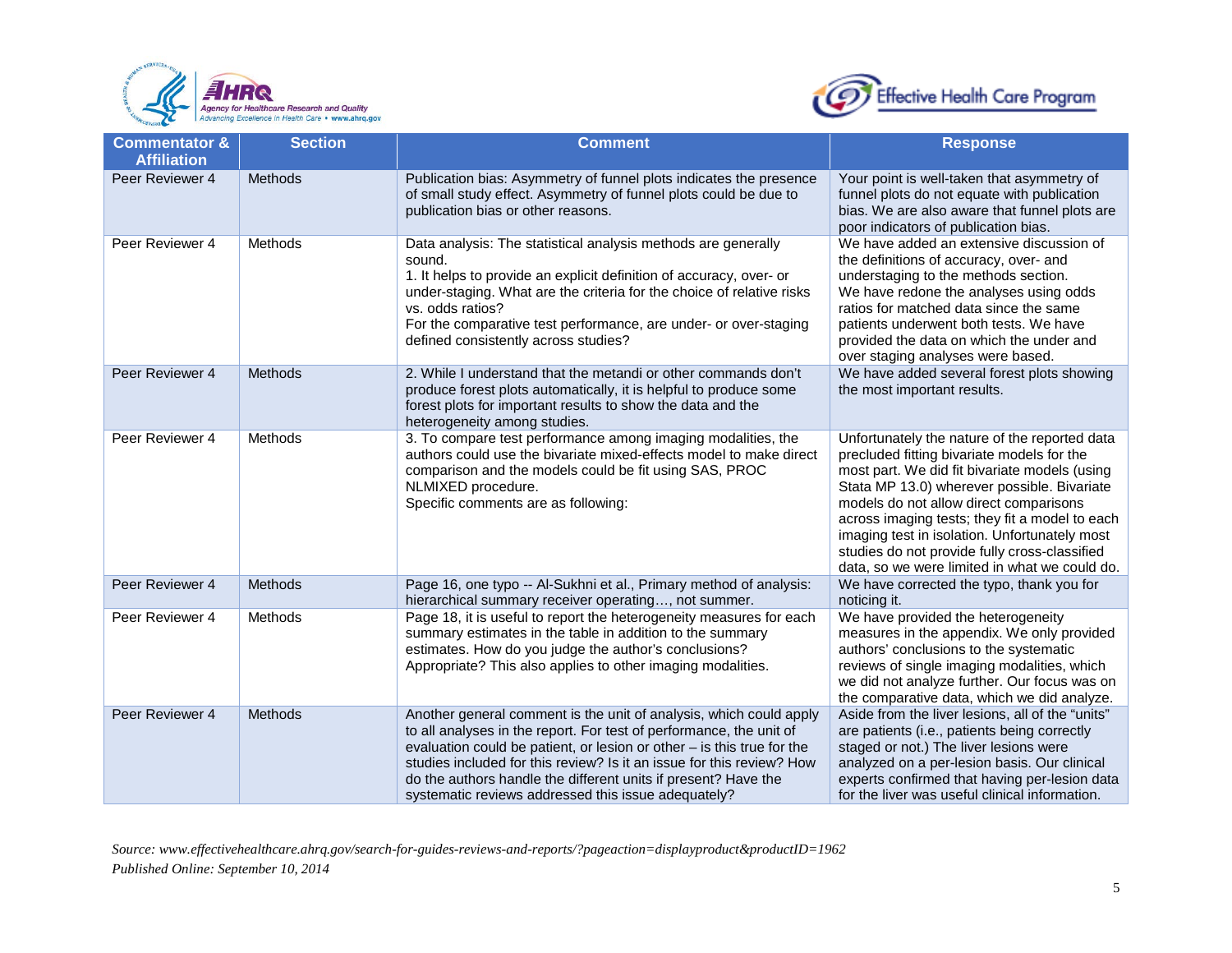



| <b>Commentator &amp;</b><br><b>Affiliation</b> | <b>Section</b> | <b>Comment</b>                                                                                                                                                                                                                                                                                                                                       | <b>Response</b>                                                                                                                                                                                                                                                                                                                                                                  |
|------------------------------------------------|----------------|------------------------------------------------------------------------------------------------------------------------------------------------------------------------------------------------------------------------------------------------------------------------------------------------------------------------------------------------------|----------------------------------------------------------------------------------------------------------------------------------------------------------------------------------------------------------------------------------------------------------------------------------------------------------------------------------------------------------------------------------|
| Peer Reviewer 4                                | Methods        | The comparative studies also provide information on the test<br>performance of each imaging modalities. It would be useful to<br>assess whether the estimates from these studies are comparable<br>with those from studies only evaluating single modalities.<br>Estimates of test performance should incorporate information from<br>all sources.   | The estimates from studies of imaging<br>modalities in isolation are compared to the<br>estimates from comparative studies in the<br>"Findings in relationship to what is already<br>known" section in the Discussion chapter.                                                                                                                                                   |
| Peer Reviewer 4                                | Methods        | Table 12: what is a retrospective controlled trial?                                                                                                                                                                                                                                                                                                  | The study was a cohort of consecutive<br>patients who underwent either MRI or ERUS,<br>but not both, so in effect a "controlled,<br>nonrandomized" study. Although the<br>publication refers to it as "prospective"<br>cohort, the data appear to have been<br>collected retrospectively on consecutive<br>patients. We have listed it as cohort study in<br>the revised report. |
| Peer Reviewer 4                                | Methods        | The meaning of HSROC curves is not obvious and it helps to<br>provide interpretation of the plots. Further, HSROC implies a<br>threshold effect – is a threshold effect assumed here?                                                                                                                                                                | We have added a figure to the text with a<br>legend explaining what ROC space is and<br>what the graphs mean. Yes, a threshold<br>effect is assumed. It would be difficult not to<br>have a threshold effect with imaging tests<br>that require subjective judgment to interpret -<br>every reader will have a slightly different<br>threshold for interpreting the images.      |
| Peer Reviewer 4                                | <b>Methods</b> | Table 13, the text in Page 22 says the analysis is "distinguishing<br>between T1/T2 vs. T3/T4". However, this is no such distinction in<br>Table 13? For CT vs. ERUS, it is still helpful to present some<br>information of sensitivity and specificity, for example, the range.                                                                     | In Table 13, the first column, top two rows,<br>says "distinguishing between T1/T2 and<br>T3/T4."<br>Insufficient information was reported by most<br>of the studies about sensitivity/specificity (or<br>data that allowed the calculation of<br>sensitivity/specificity), and thus a range<br>cannot be presented.                                                             |
| Peer Reviewer 4                                | Methods        | Page 23, paragraph 4 (the paragraph above table 13) - it is<br>generally not advisable to make such indirect comparison to make<br>conclusions about MRI vs. CT - such data are indirect not direct<br>and the patients populations should be very comparable across<br>different sets of studies. Also the involved studies are generally<br>small. | We have removed the conclusion that was<br>based on a single study comparing the 3<br>imaging modalities and on transitive logic<br>(i.e., if A is better than B and B is better than<br>C, then A is better than C) using data from<br>other studies.                                                                                                                           |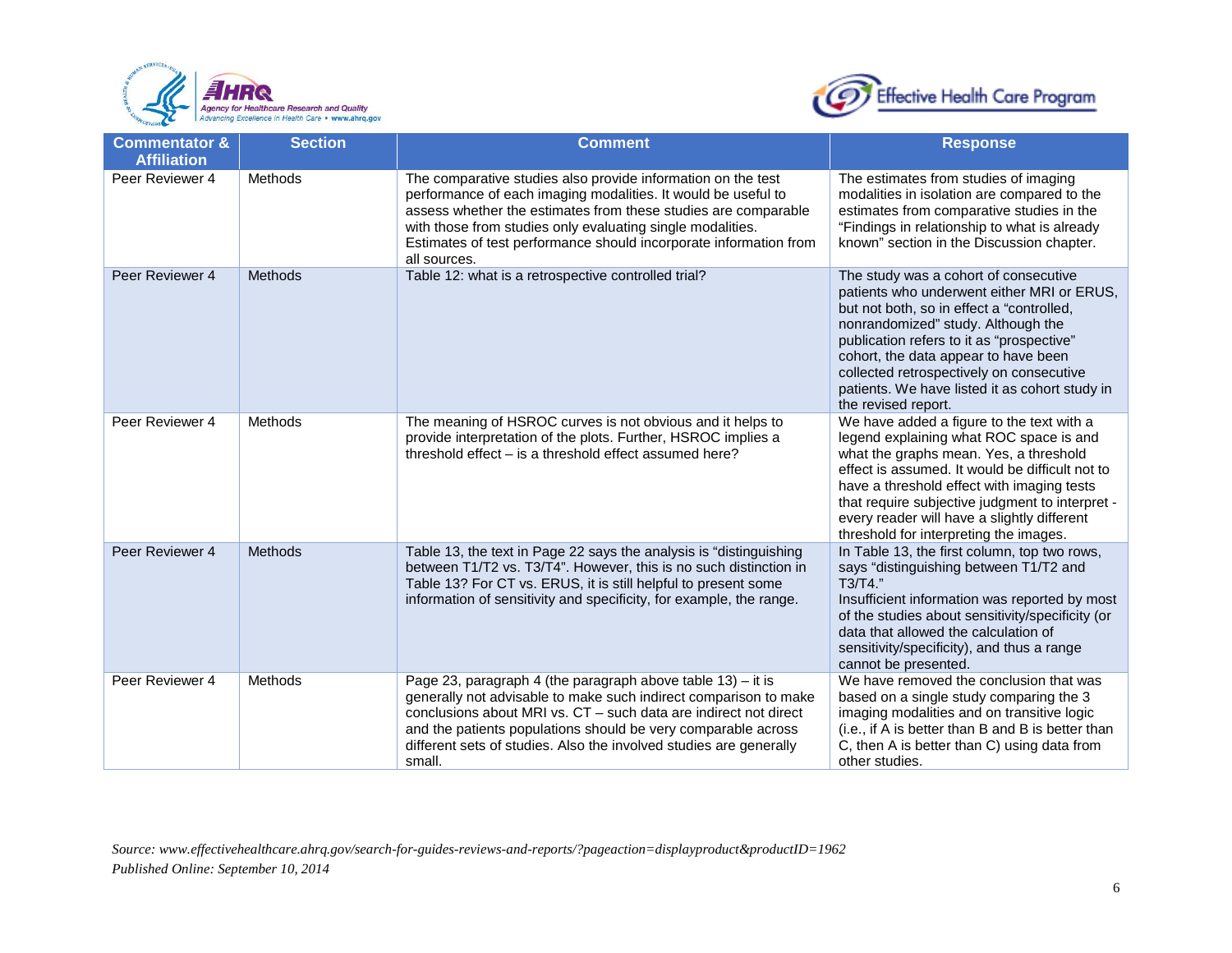



| <b>Commentator &amp;</b><br><b>Affiliation</b> | <b>Section</b> | <b>Comment</b>                                                                                                                                                                                                                                                                                                                                                                                               | <b>Response</b>                                                                                                                                                                                                                                                                                                                                                                                                                                                                                                                                                                                                                                                                                                                                                                                                                                                                                                                                                                                                                                                                                                                                                                                                              |
|------------------------------------------------|----------------|--------------------------------------------------------------------------------------------------------------------------------------------------------------------------------------------------------------------------------------------------------------------------------------------------------------------------------------------------------------------------------------------------------------|------------------------------------------------------------------------------------------------------------------------------------------------------------------------------------------------------------------------------------------------------------------------------------------------------------------------------------------------------------------------------------------------------------------------------------------------------------------------------------------------------------------------------------------------------------------------------------------------------------------------------------------------------------------------------------------------------------------------------------------------------------------------------------------------------------------------------------------------------------------------------------------------------------------------------------------------------------------------------------------------------------------------------------------------------------------------------------------------------------------------------------------------------------------------------------------------------------------------------|
| Peer Reviewer 4                                | <b>Methods</b> | MRI vs. CT, "only three of four studies reported sensitivity and<br>specificity" - such sensitivity and specificity could still be pooled<br>using a random effects model (separately) and at least data from<br>sensitivity and specificity should be reported in some way. PROC<br>NLMIXED does not have a restriction on the number of studies and<br>convergence of the model is determined by the data. | The MRI vs. CT data on pretreatment Rectal<br>T staging have now been analyzed in terms<br>of accuracy.                                                                                                                                                                                                                                                                                                                                                                                                                                                                                                                                                                                                                                                                                                                                                                                                                                                                                                                                                                                                                                                                                                                      |
| Peer Reviewer 5                                | Methods        | c. Methods: The statistical method looks at relative risk which<br>makes no clinical sense for diagnostic test.                                                                                                                                                                                                                                                                                              | Staging doesn't fall neatly into the<br>dichotomous model of diagnostic tests;<br>instead of 2x2 tables, the data is most clearly<br>viewed as 4x4 or even 6x6 tables. In order to<br>force the data into the diagnostic paradigm,<br>artificial dichotomy needs to be forced upon<br>the data. Wherever possible we analyzed the<br>data using both standard diagnostic test<br>characteristics (sensitivity, specificity,<br>likelihood ratios, diagnostic odds ratios) and<br>by odds ratios (in our revised analyses) of<br>making errors. Since the primary goal of the<br>review was to directly compare different<br>imaging tests, and there are no standard<br>methods of directly comparing sensitivity and<br>specificity of tests, we chose to focus on the<br>odds ratios of making errors of over- or<br>under-staging. We feel indicating which test<br>has a higher risk of making errors in staging<br>is actually more clinically useful for this<br>particular clinical situation than presenting<br>pairs of sensitivity/specificity that can only be<br>compared by visual inspection. We have<br>added a more thorough explanation of the<br>odds ratios and what they mean to the<br>methods section. |
| <b>TEP Reviewer 1</b>                          | Methods        | c. Methods: The criteria and search strategies are well defined<br>(and necessarily narrow).<br>For this topic, outcomes are somewhat hard to define.                                                                                                                                                                                                                                                        | Thank you, we agree.                                                                                                                                                                                                                                                                                                                                                                                                                                                                                                                                                                                                                                                                                                                                                                                                                                                                                                                                                                                                                                                                                                                                                                                                         |
| <b>TEP Reviewer 2</b>                          | Methods        | c. Methods: Overall the methods are sound including the inclusion<br>and exclusion criteria and standard search strategies. Data<br>abstraction, study quality evaluation including the listed critical<br>questions, grading system, data analysis and synthesis all are<br>appropriate. Comment: page 35/231 line 35-39, Color Doppler<br>imaging is not widely available and such should be mentioned.    | Yes, none of the included studies reported<br>using color Doppler imaging; we have made<br>the suggested change.                                                                                                                                                                                                                                                                                                                                                                                                                                                                                                                                                                                                                                                                                                                                                                                                                                                                                                                                                                                                                                                                                                             |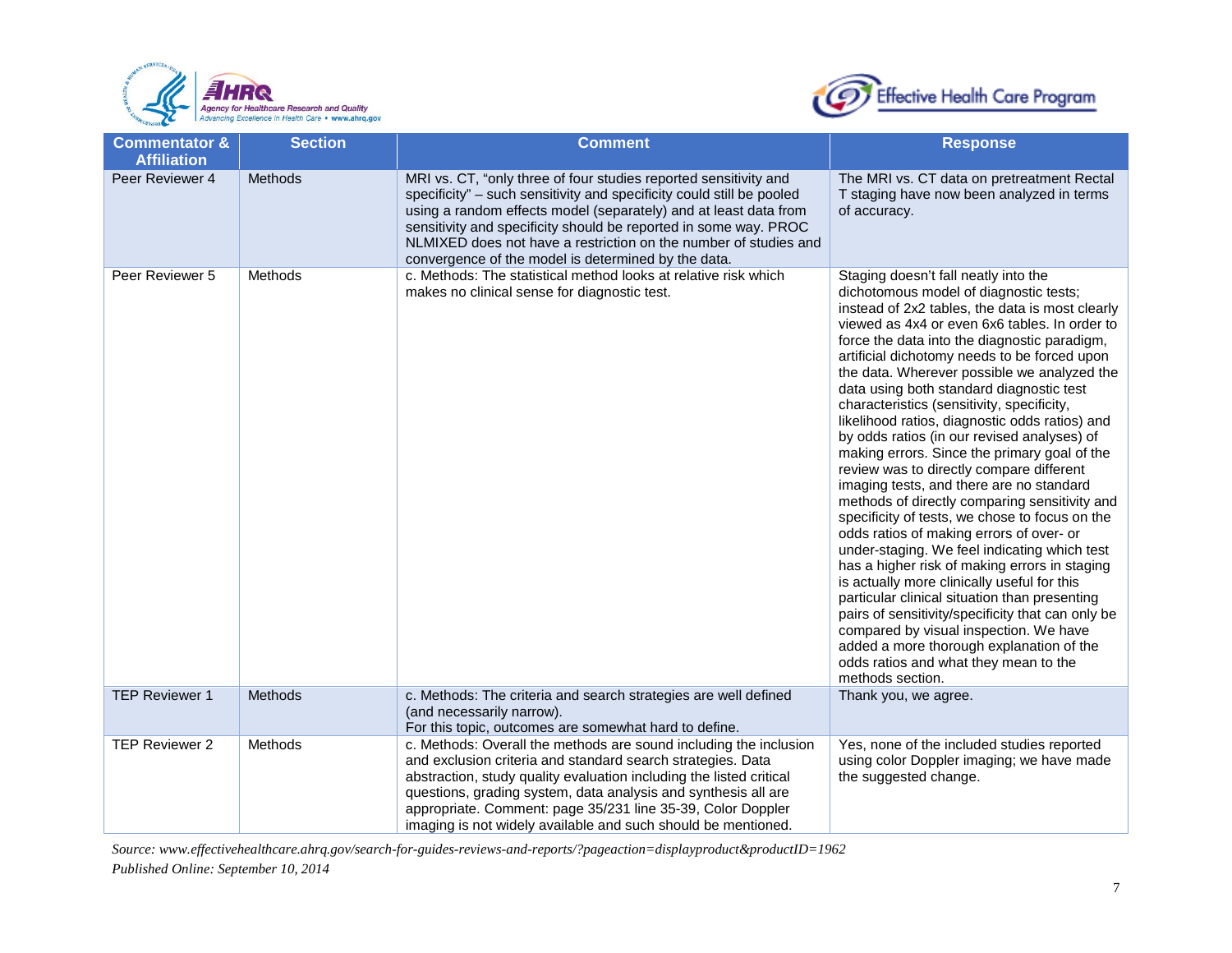



| <b>Commentator &amp;</b><br><b>Affiliation</b> | <b>Section</b> | <b>Comment</b>                                                                                                                                                                                                | <b>Response</b>                                                                                                                                                                                                                                                                                                                                   |
|------------------------------------------------|----------------|---------------------------------------------------------------------------------------------------------------------------------------------------------------------------------------------------------------|---------------------------------------------------------------------------------------------------------------------------------------------------------------------------------------------------------------------------------------------------------------------------------------------------------------------------------------------------|
| <b>TEP Reviewer 2</b>                          | <b>Methods</b> | Page 37/231, line14-16 states that "iodinated contrast agents are<br>sometimes used "when in fact they are usually used and<br>recommended unless there is a contraindication in most clinical<br>situations. | Fewer than 60% of the included studies of<br>CT reported using intravenous iodinated<br>contrast agents. Although we rated the<br>evidence as insufficient to support an<br>evidence-based conclusion, the data from<br>the included studies suggested that using IV<br>contrast did not improve the accuracy of CT<br>for rectal T or N staging. |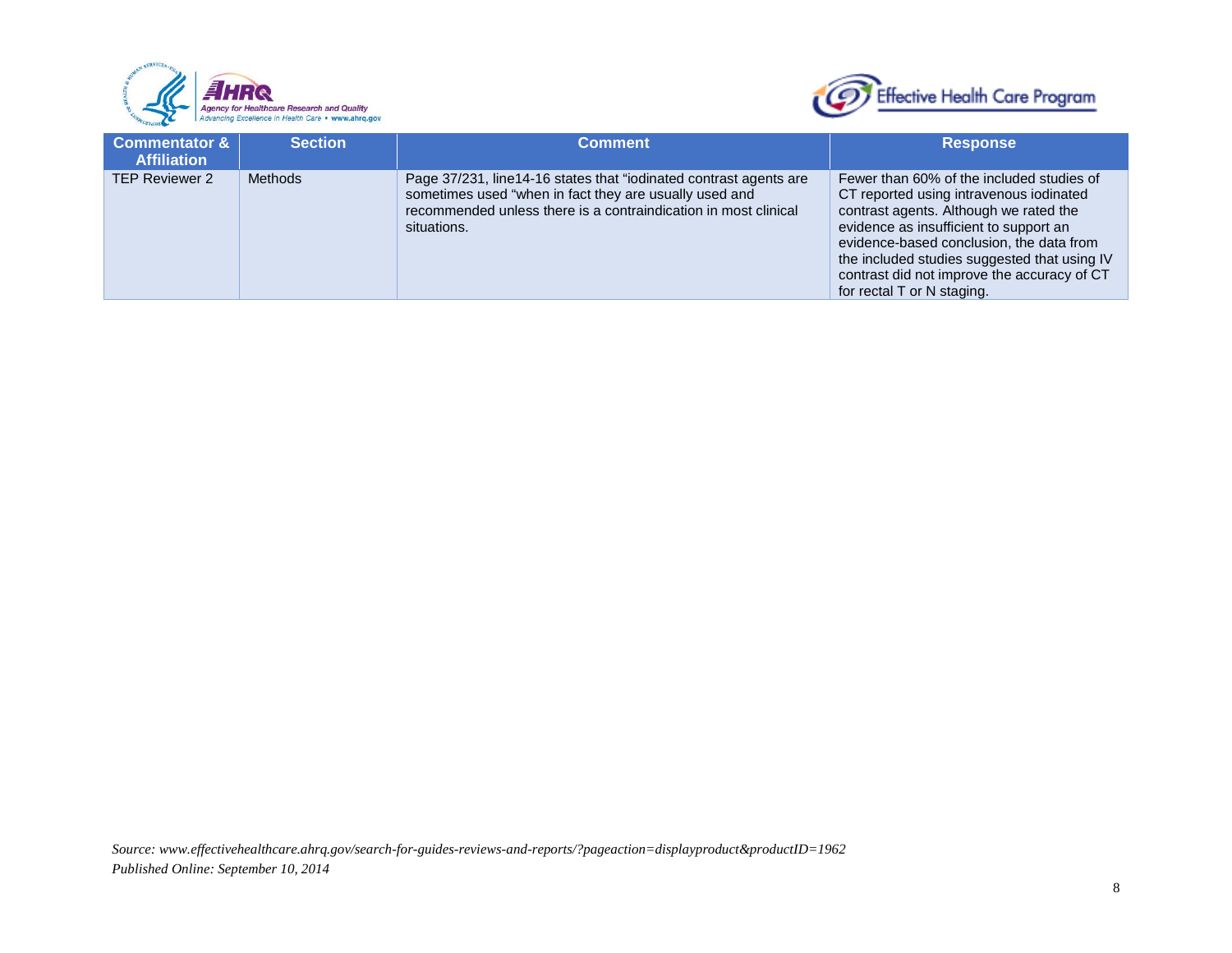



| <b>Commentator &amp;</b><br><b>Affiliation</b> | <b>Section</b> | <b>Comment</b>                                                                                                                                                                                                                                                                                                                                                                                                                                                                                                                                                                                                                                                                                                                                                                                                                                                                                                                                                                                                                                                                                                                                                                                                                                                                                                                                                                                                                                                                                                                                                                                                                                                                                                                                                                                                                                                                                                                                                                                                                                                                                                                                                                                                                                                                                                                                                                                                                                                                                                                                                                                                                   | <b>Response</b>                                                                                                                                                             |
|------------------------------------------------|----------------|----------------------------------------------------------------------------------------------------------------------------------------------------------------------------------------------------------------------------------------------------------------------------------------------------------------------------------------------------------------------------------------------------------------------------------------------------------------------------------------------------------------------------------------------------------------------------------------------------------------------------------------------------------------------------------------------------------------------------------------------------------------------------------------------------------------------------------------------------------------------------------------------------------------------------------------------------------------------------------------------------------------------------------------------------------------------------------------------------------------------------------------------------------------------------------------------------------------------------------------------------------------------------------------------------------------------------------------------------------------------------------------------------------------------------------------------------------------------------------------------------------------------------------------------------------------------------------------------------------------------------------------------------------------------------------------------------------------------------------------------------------------------------------------------------------------------------------------------------------------------------------------------------------------------------------------------------------------------------------------------------------------------------------------------------------------------------------------------------------------------------------------------------------------------------------------------------------------------------------------------------------------------------------------------------------------------------------------------------------------------------------------------------------------------------------------------------------------------------------------------------------------------------------------------------------------------------------------------------------------------------------|-----------------------------------------------------------------------------------------------------------------------------------------------------------------------------|
| TEP Reviewer 3                                 | Methods        | The review centered on two key questions:<br>A) What is the comparative effectiveness of imaging techniques for<br>pretreatment cancer staging in patients with primary and recurrent<br>colorectal cancer?<br>B) What is the comparative effectiveness of imaging techniques for<br>restaging cancer in patients with primary and recurrent colorectal<br>cancer after initial treatment?<br>c) Methods: Reference standards used to assess test performance<br>were histopathological findings, intraoperative findings and clinical<br>follow-up. Conventional and accepted outcome measures were<br>utilized: test performance, clinical, adverse effects and the<br>occurrence of stage reclassification and changes in therapy.<br>Thorough searches performed by librarians of the relevant data-<br>bases identified references from 1980-2013. Selection criteria,<br>determined a priori, were applied to the results. Of 4,162 citations<br>initially retrieved, 3965 were excluded most often for lack of<br>relevancy. Of the remaining 197 articles, 6 systematic reviews and<br>64 primary clinical studies were selected based on the study<br>selection criteria.<br>c. Methods: Reference standards used to assess test performance<br>were histopathological findings, intraoperative findings and clinical<br>follow-up. Conventional and accepted outcome measures were<br>utilized: test performance, clinical, adverse effects and the<br>occurrence of stage reclassification and changes in therapy.<br>Thorough searches performed by librarians of the relevant data-<br>bases identified references from 1980-2013. Selection criteria,<br>determined a priori, were applied to the results. Of 4,162 citations<br>initially retrieved, 3965 were excluded most often for lack of<br>relevancy. Of the remaining 197 articles, 6 systematic reviews and<br>64 primary clinical studies were selected based on the study<br>selection criteria.<br>Study quality evaluation included a determination of bias with a<br>modified AMSTAR instrument, and strength of evidence grading<br>employed the formal grading system that conforms with the CER<br>methods guide. The majority of the analysis focused on the<br>comparative analysis of the effectiveness of the imaging modalities<br>used in the preoperative and interim T and N staging of rectal<br>cancer, and the preoperative and interim M staging of colorectal<br>cancer. Applicability was determined using a panel of technical<br>experts. Data extraction, analysis and synthesis employed<br>standardized and accepted methods. | We agree. However, applicability of the<br>evidence was described in terms of the<br>populations, interventions, outcomes and<br>settings, not by a technical expert panel. |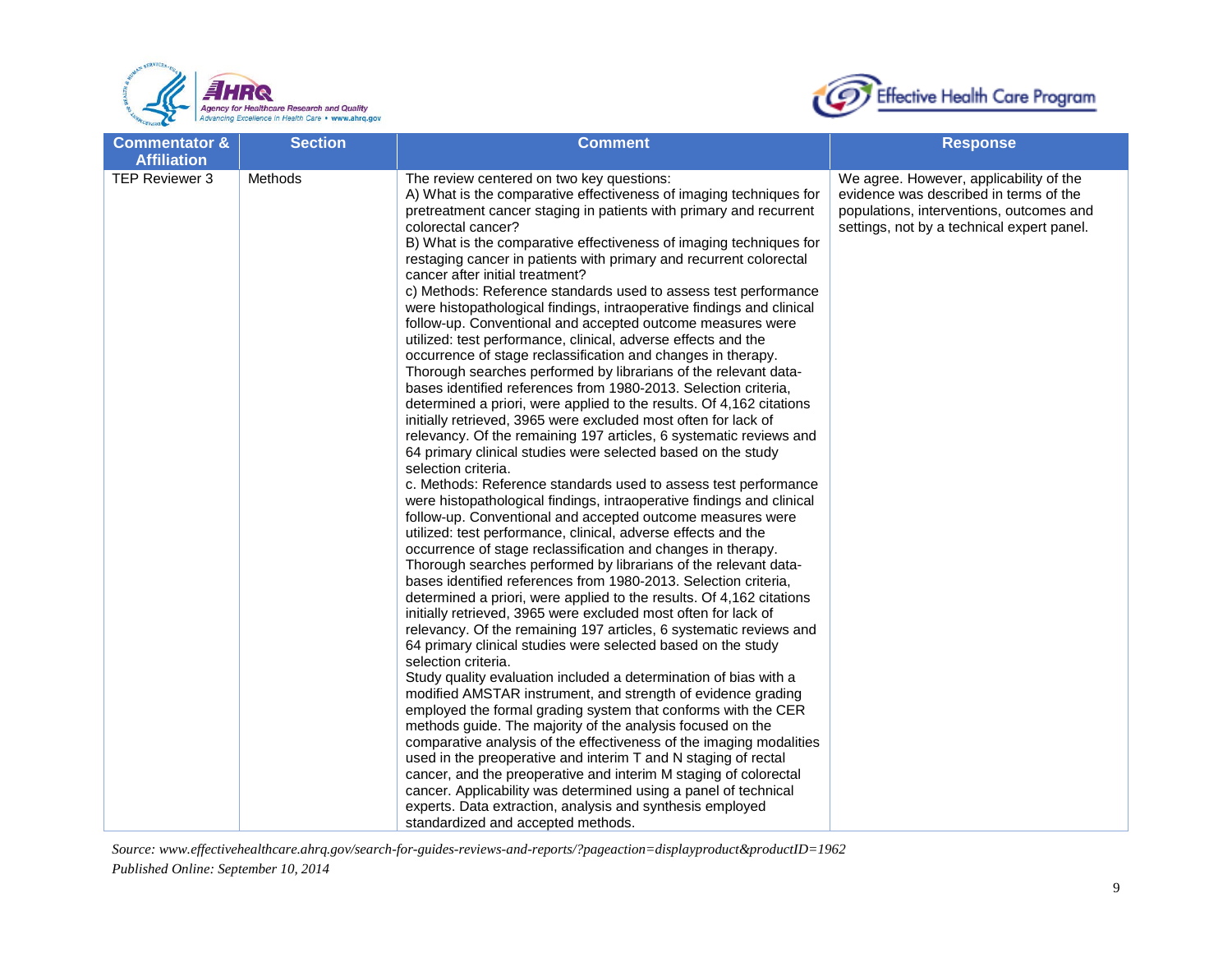



| <b>Commentator &amp;</b><br><b>Affiliation</b> | <b>Section</b> | <b>Comment</b>                                                                                                                                                                                                                                                                                                                                                                                                                                                                                                                                                                                                                      | <b>Response</b>                                                                                                                                                                                                                                                                                                                                                                                |
|------------------------------------------------|----------------|-------------------------------------------------------------------------------------------------------------------------------------------------------------------------------------------------------------------------------------------------------------------------------------------------------------------------------------------------------------------------------------------------------------------------------------------------------------------------------------------------------------------------------------------------------------------------------------------------------------------------------------|------------------------------------------------------------------------------------------------------------------------------------------------------------------------------------------------------------------------------------------------------------------------------------------------------------------------------------------------------------------------------------------------|
| Peer Reviewer 1                                | <b>Results</b> | d. Results: Is the amount of detail presented in the results section<br>appropriate? It would be easy to get lost in the details or<br>oversimplify. The results presented are "just right" in terms of<br>detail.<br>Are the characteristics of the studies clearly described? Yes<br>Are the key messages explicit and applicable? Yes                                                                                                                                                                                                                                                                                            | Thank you.                                                                                                                                                                                                                                                                                                                                                                                     |
| Peer Reviewer 2                                | <b>Results</b> | d. Results: The results are presented appropriately, with the<br>caveats discussed above.                                                                                                                                                                                                                                                                                                                                                                                                                                                                                                                                           | Thank you.                                                                                                                                                                                                                                                                                                                                                                                     |
| Peer Reviewer 3                                | <b>Results</b> | d. Results: One of the issues not addressed in this document is the<br>actual methodology for the tests. For instance, with ERUS, there<br>may be some discussion re user dependency re accuracy as well<br>as the method of the ERUS (flexible vs rigid w or w/o proctoscopy)<br>would be helpful. With respect to MRI, more clarity is required with<br>respect to the type of MRI, number of series and whether this is a<br>pelvic MRI vs rectal MRI would be very helpful. In providing this<br>type of detail it would be easier to implement these<br>recommendations to various groups that use these tests for<br>staging. | Yes, we attempted to address these issues<br>of methodology in Key Questions 1.e.iii and<br>2.e.iii; however, we found insufficient<br>numbers of studies to come to many<br>conclusions about the impact of varying the<br>methodology. Studies of endorectal MRI<br>were excluded on the grounds that<br>endorectal coils are obsolete technology (see<br>the inclusion/exclusion criteria). |
| Peer Reviewer 4                                | <b>Results</b> | d. Results: The summary tables provide some of the combined<br>estimates. While I understand it is always a challenge to present<br>the evidence in a clear and logical way for a big report, the<br>information about individual studies and some combined estimates<br>are presented in Tables Cs and Ds, which seems to be fragmented<br>for some KQs. More summary estimates could be presented in the<br>text. Also it helps a lot to provide forest plots to show important<br>data and summary estimates in a concise way.                                                                                                   | We have added a number of forest plots.                                                                                                                                                                                                                                                                                                                                                        |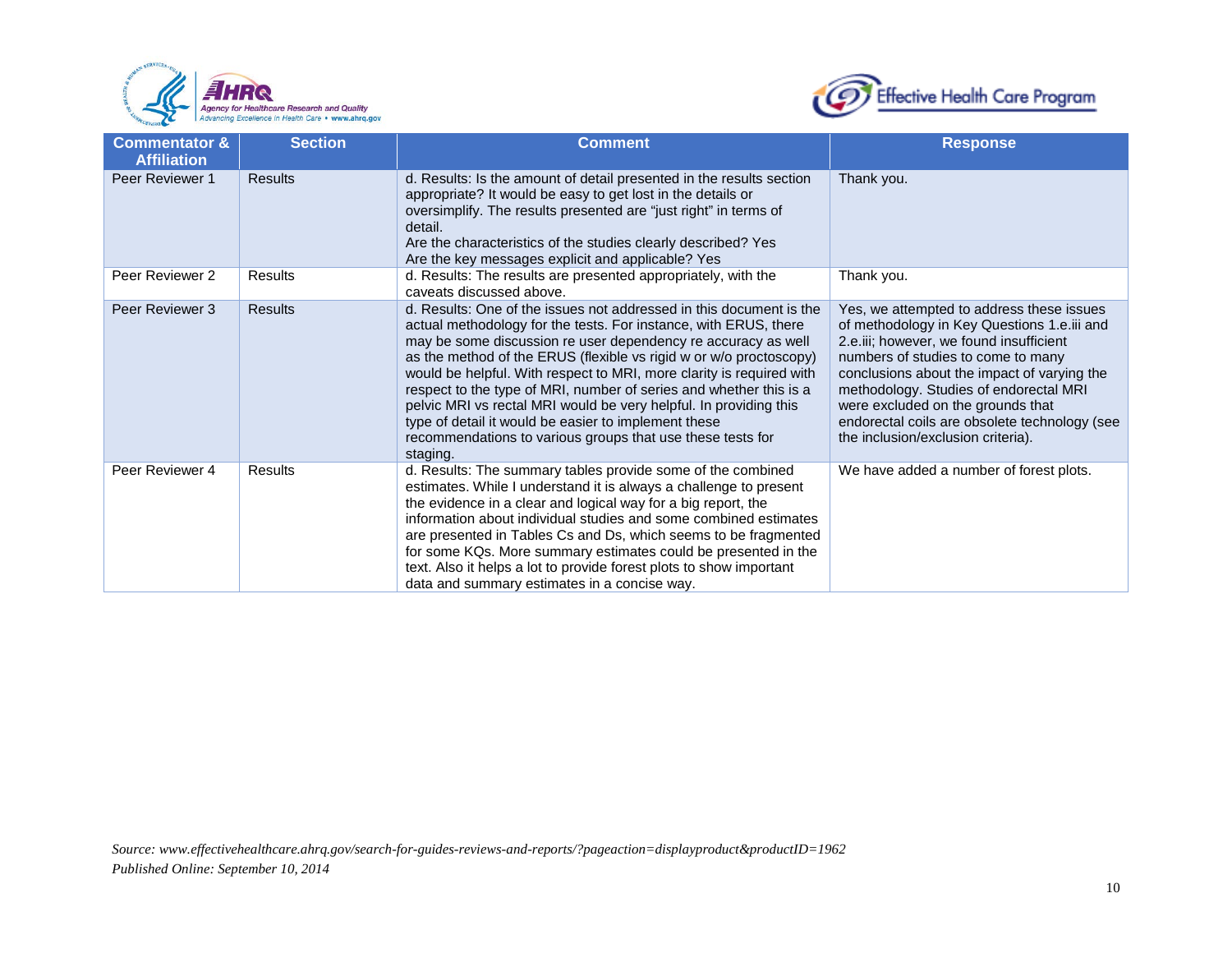



| <b>Commentator &amp;</b><br><b>Affiliation</b> | <b>Section</b> | <b>Comment</b>                                                                                                                                                                                                                                                                                                                                                                                                                                        | <b>Response</b>                                                                                                                                                                                                                                                                                                                                                                                                                                                                                                                                                                                                                                                                                                                                                                                                                                                                                           |
|------------------------------------------------|----------------|-------------------------------------------------------------------------------------------------------------------------------------------------------------------------------------------------------------------------------------------------------------------------------------------------------------------------------------------------------------------------------------------------------------------------------------------------------|-----------------------------------------------------------------------------------------------------------------------------------------------------------------------------------------------------------------------------------------------------------------------------------------------------------------------------------------------------------------------------------------------------------------------------------------------------------------------------------------------------------------------------------------------------------------------------------------------------------------------------------------------------------------------------------------------------------------------------------------------------------------------------------------------------------------------------------------------------------------------------------------------------------|
| Peer Reviewer 4                                | <b>Results</b> | In general, not much study characteristics are presented.<br>Heterogeneity was not discussed in the text. No evaluation of risk<br>of bias or other methodological features on the results. The<br>estimates of test performance are explicitly described, but the<br>report could benefit from some more interpretation of data (e.g.,<br>whether the imaging modality is adequate for the condition). There<br>are some over-statements in results. | Statistical heterogeneity was discussed in<br>the text for analyses where it was detected.<br>Heterogeneity of the imaging protocols was<br>also discussed, and meta-regressions were<br>performed with some of these differences as<br>covariates. Populations were not always well<br>described, but we did not think that<br>differences in populations were significant<br>contributors to heterogeneity of the data. The<br>data was, for the most part, fairly consistent.<br>The risk of bias was presented in many<br>places, and the strength of evidence ratings<br>incorporated it. Most of the conclusions are<br>graded as "low" strength primarily due to risk<br>of bias. The column "consistency" in the<br>summary tables indicates whether there was<br>heterogeneity or not. We have responded to<br>your concern about overstatement of results<br>below where you are more specific. |
| Peer Reviewer 4                                | Results        | Page 25, comparison of the overlapping of CIs is not a reliable<br>method to make group comparisons. As mentioned above, formal<br>statistical comparison of results should be made using the bivariate<br>mixed-effects model. This applies equally to other such indirect<br>comparisons.                                                                                                                                                           | Bivariate models do not allow direct<br>comparisons across imaging tests; they fit a<br>model to each imaging test in isolation. We<br>were limited in part by the absence of fully<br>cross-classified data for the imaging tests<br>being compared. Because this report is<br>about staging rather than diagnosis, we<br>decided to focus on the types of staging<br>inaccuracy (under or overstaging), and<br>compared modalities using odds ratios for<br>matched comparisons.                                                                                                                                                                                                                                                                                                                                                                                                                        |
| Peer Reviewer 4                                | <b>Results</b> | Page 25, first paragraph, comparison of MRI vs. ERUS - probably<br>it is more accurate not to state there is a trend in favor of MRI.<br>Page 26, first paragraph, -- I would not take the leap to make such<br>statements. Overall, the evidence base is weak with smaller<br>studies. For overstaging, the directions of comparison are<br>consistent across the imaging modalities. There is not enough<br>evidence to make any conclusions.       | We disagree with the reviewer's statement<br>that no conclusions can be made. For the<br>MRI vs. ERUS comparison we concluded<br>there was no statistically significant<br>difference, so we do not conclude that there<br>is a trend favoring MRI. We have removed<br>the statements on page 26 that were based<br>on transitive logic.                                                                                                                                                                                                                                                                                                                                                                                                                                                                                                                                                                  |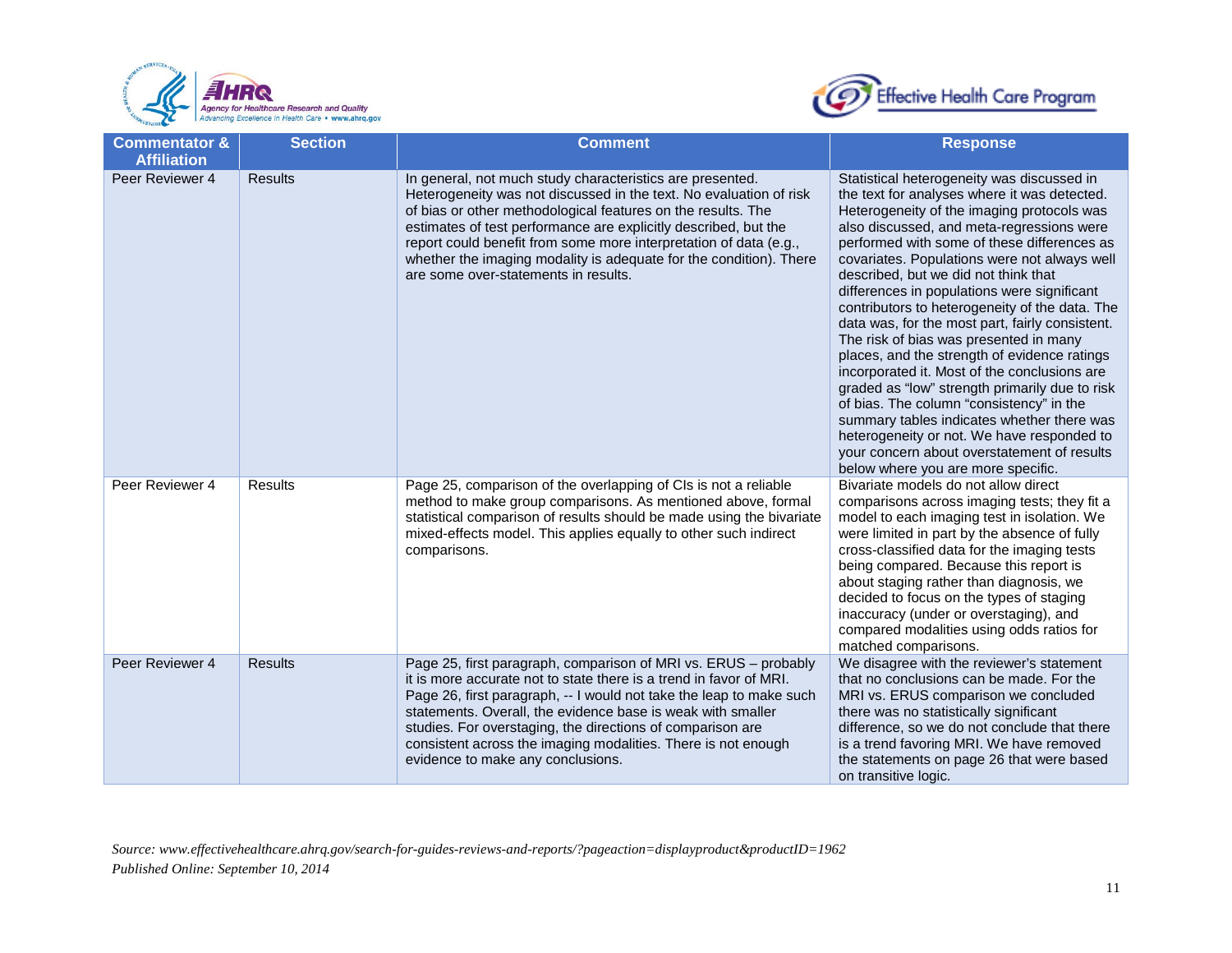



| <b>Commentator &amp;</b><br><b>Affiliation</b> | <b>Section</b> | <b>Comment</b>                                                                                                                                                                                                                                                                                                                          | <b>Response</b>                                                                                                                                                                                                                                                                                                                                                                                   |
|------------------------------------------------|----------------|-----------------------------------------------------------------------------------------------------------------------------------------------------------------------------------------------------------------------------------------------------------------------------------------------------------------------------------------|---------------------------------------------------------------------------------------------------------------------------------------------------------------------------------------------------------------------------------------------------------------------------------------------------------------------------------------------------------------------------------------------------|
| Peer Reviewer 4                                | <b>Results</b> | Table 16, Data of publications, why "before 2000" vs. "After 2005"?                                                                                                                                                                                                                                                                     | The dates for grouping the studies for the<br>sub-group analysis were chosen for the<br>following reasons: one of the included<br>systematic reviews reported that accuracy of<br>ERUS had been declining over time but then<br>appeared to stabilize around 2000. Results<br>from other systematic reviews suggest that<br>the ERUS literature is affected by publication<br>bias prior to 2005. |
| Peer Reviewer 4                                | <b>Results</b> | Page 27, first paragraph, "CT was more accurate than MRI in<br>assessing CRM status" -- statistically significantly more accurate?<br>It seems that in some places, "more" means "statistically<br>significantly more" and in some places, it is not clear. - the use of<br>terms should be clarified and consistent across the report. | As a general rule, the authors of the studies<br>did not perform any statistical analyses.<br>Wherever an outcome was statistically<br>significant, we use the word "statistically<br>significant"; it is very consistently used.                                                                                                                                                                 |
| Peer Reviewer 4                                | <b>Results</b> | Table 17, number of lesions for some studies?                                                                                                                                                                                                                                                                                           | Table 17 provides a general description of<br>the studies-study design, number of<br>enrolled patients. It does not address the<br>number of lesions per patient or per study.                                                                                                                                                                                                                    |
| Peer Reviewer 4                                | <b>Results</b> | Table 18, CT vs. MRI - sensitivity should have been calculated.                                                                                                                                                                                                                                                                         | Table 18, CT vs MRI-sensitivity could not<br>be calculated due to the nature of the<br>reported data.                                                                                                                                                                                                                                                                                             |
| Peer Reviewer 4                                | <b>Results</b> | Page 29, provide explicit definition of "correct treatment", "under-<br>treatment" and "over-treatment".                                                                                                                                                                                                                                | We have added the requested information.                                                                                                                                                                                                                                                                                                                                                          |
| Peer Reviewer 4                                | <b>Results</b> | Page 31, first paragraph, why 2008 for clinical studies?                                                                                                                                                                                                                                                                                | We chose to examine the most recent<br>studies for harms data, and chose the<br>previous 5 years to manage the scope since<br>we were looking at studies regardless of<br>indication for the imaging modality                                                                                                                                                                                     |
| Peer Reviewer 4                                | <b>Results</b> | In general, the harms section could benefit from further synthesis<br>with clearer message on main points. The current text includes too<br>much emunurating of "random" events.                                                                                                                                                        | We have extensively edited the harms<br>section.                                                                                                                                                                                                                                                                                                                                                  |
| Peer Reviewer 4                                | <b>Results</b> | Page 40, Blomqvist study - there are only 15 patients and a<br>paragraph was devoted to this study reporting estimates that may<br>be associated with wide CIs. It may be more meaningful to<br>describe low-risk larger studies.                                                                                                       | There are no other studies on that topic to<br>discuss.                                                                                                                                                                                                                                                                                                                                           |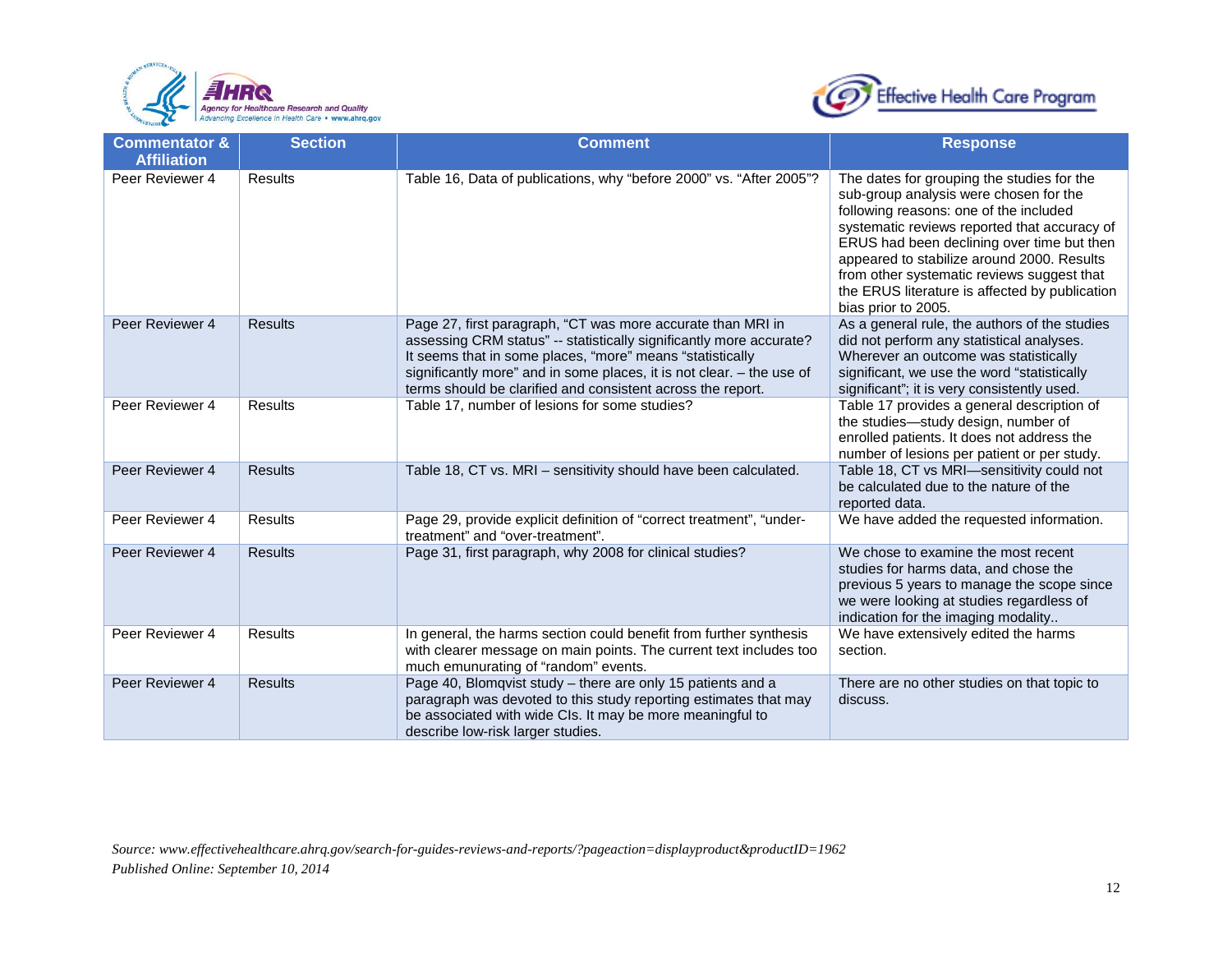



| <b>Commentator &amp;</b><br><b>Affiliation</b> | <b>Section</b> | <b>Comment</b>                                                                                                                                                                                                                                                                                                                       | <b>Response</b>                                                                                                                                                                                                                                                                                                                        |
|------------------------------------------------|----------------|--------------------------------------------------------------------------------------------------------------------------------------------------------------------------------------------------------------------------------------------------------------------------------------------------------------------------------------|----------------------------------------------------------------------------------------------------------------------------------------------------------------------------------------------------------------------------------------------------------------------------------------------------------------------------------------|
| Peer Reviewer 4                                | Results        | Page 40, in general, it helps to provide some evaluation that while<br>the modalities may not be different in test performance, are they<br>good or adequate modalities to use?                                                                                                                                                      | It is important for clinicians to consider both<br>the accuracy and risk of harms associated<br>with the imaging modalities. Determining the<br>"adequacy" of the modalities should be made<br>by clinicians after considering the information<br>presented in the report, along with other<br>factors that could impact the decision. |
| Peer Reviewer 4                                | <b>Results</b> | Page 41, the first paragraph after Table 21 - "more sensitive":<br>significantly different or not? Another example of using the terms.                                                                                                                                                                                               | The text states that there was no difference<br>in accuracy based on the pooled data, but<br>does describe findings of individual studies<br>illustrating some of the trade-offs that led the<br>study authors to draw similar conclusions.                                                                                            |
| Peer Reviewer 4                                | Results        | Page 41, the second paragraph after Table 21 – would focus on<br>"no statistically significant differences" instead of the trend.                                                                                                                                                                                                    | We concluded there was no statistically<br>significant difference.                                                                                                                                                                                                                                                                     |
| Peer Reviewer 4                                | <b>Results</b> | Page 43, the paragraph after Table 23, results in Table D-12<br>showed significant differences? Also "not statistically significant"<br>should not be a reason for the grade to be "insufficient".                                                                                                                                   | Thank you for catching that error; we have<br>corrected it. The data were graded as<br>insufficient due to inconsistency, not lack of<br>statistical significance, and there was an<br>entry error in Table D-12.                                                                                                                      |
| Peer Reviewer 5                                | Results        | d. Results: I see that multiple numbers are wrongly stated in the<br>paper.<br>Table A: The table shows specificity of T1 stage as 75.8. In the<br>analysis by Puli et al the specificity of T1 stage is higher with<br>specificity of ERUS as 98.3.<br>a. Mistakes like these make the analysis in this paper very<br>questionable. | We thank you for pointing out this error; we<br>have corrected it. The error only occurs in<br>Table A; the number is given correctly<br>elsewhere in the report. We are unaware of<br>any other errors but will correct any that are<br>noticed.                                                                                      |
| <b>TEP Reviewer 1</b>                          | <b>Results</b> | d. Results: Yes, very extensive reporting.<br>Clarification needed:<br>Page 78. Data from recent, high-quality systematic reviews were<br>compiled to estimate the accuracy of each individual imaging<br>modality in isolation and summarized the data in Table 19.                                                                 | We reworded the sentence and hope it is<br>clearer now: "We compiled data from recent,<br>high-quality systematic reviews to estimate<br>the accuracy of each individual imaging<br>modality in isolation (see Table 19 for a<br>summary of these data)."                                                                              |
| <b>TEP Reviewer 1</b>                          | Results        | In Table A, row 1; Table F, row 1; Table 19, row 1; and Table 24,<br>row 1, "CRM" is used. If this refers to "circumferential resection<br>margin" someone will need a bit of a help getting this taken care of.                                                                                                                     | It does refer to circumferential resection<br>margin; we have corrected the definition<br>underneath the tables. Thank you for<br>bringing this error to our attention.                                                                                                                                                                |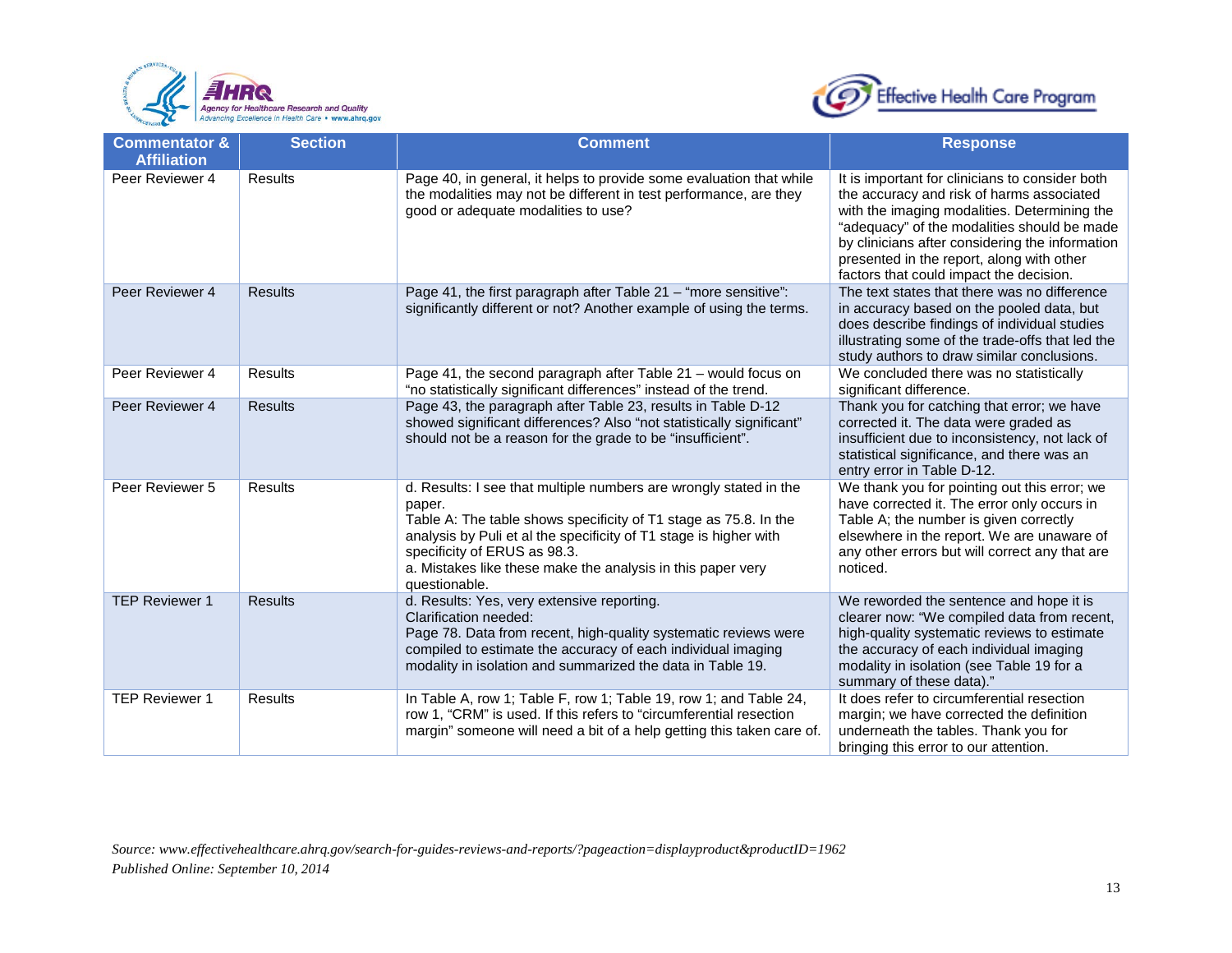



| <b>Commentator &amp;</b><br><b>Affiliation</b> | <b>Section</b> | <b>Comment</b>                                                                                                                                                                                                                                                                                                                                                                                                                                                                                                         | <b>Response</b>                                                                                                                                                                                                                                                                                                                                                                                                                                                                                                                                                                                                                                                                                                                                                                                                                                                                                                                                                                                                                                                                        |
|------------------------------------------------|----------------|------------------------------------------------------------------------------------------------------------------------------------------------------------------------------------------------------------------------------------------------------------------------------------------------------------------------------------------------------------------------------------------------------------------------------------------------------------------------------------------------------------------------|----------------------------------------------------------------------------------------------------------------------------------------------------------------------------------------------------------------------------------------------------------------------------------------------------------------------------------------------------------------------------------------------------------------------------------------------------------------------------------------------------------------------------------------------------------------------------------------------------------------------------------------------------------------------------------------------------------------------------------------------------------------------------------------------------------------------------------------------------------------------------------------------------------------------------------------------------------------------------------------------------------------------------------------------------------------------------------------|
| <b>TEP Reviewer 2</b>                          | <b>Results</b> | d. Results: The results section is comprehensive with appropriate<br>tables. Comment: ES-12, page 20/231, line10 "For detecting<br>colorectal liver metastases, MRI is clearly superior to CT" This is<br>the case for patients with fatty infiltration of the liver; however,<br>portal venous phase contrast enhanced CT scan is an excellent<br>method to detect liver metastases in most other circumstances and<br>is widely used. See additional comments in the<br>discussions/conclusion section as per below. | The conclusion that MRI is better than CT for<br>preoperative detection of colorectal liver<br>metastases is based on a meta-analysis of<br>five studies, none of which reported including<br>patients with fatty infiltration of the liver. Two<br>studies of interim restaging of colorectal liver<br>metastases included patients with fatty liver<br>and found MRI to be better. A third<br>specifically stated that patients did not have<br>fatty liver, and also found that MRI was<br>superior. The studies were small, and we did<br>not attempt a meta-regression on this<br>characteristic to see if it explained statistical<br>heterogeneity in the results. We excluded<br>studies of portal venous phase contrast CT<br>on the advice of the Technical Expert Panel,<br>who indicated it is considered to be an<br>obsolete technology due to its invasiveness<br>(see the study inclusion/exclusion section).<br>Neither the NCCN guidelines nor the ACR<br>appropriateness criteria suggest the use of<br>portal venous phase contrast CT in colorectal<br>M staging. |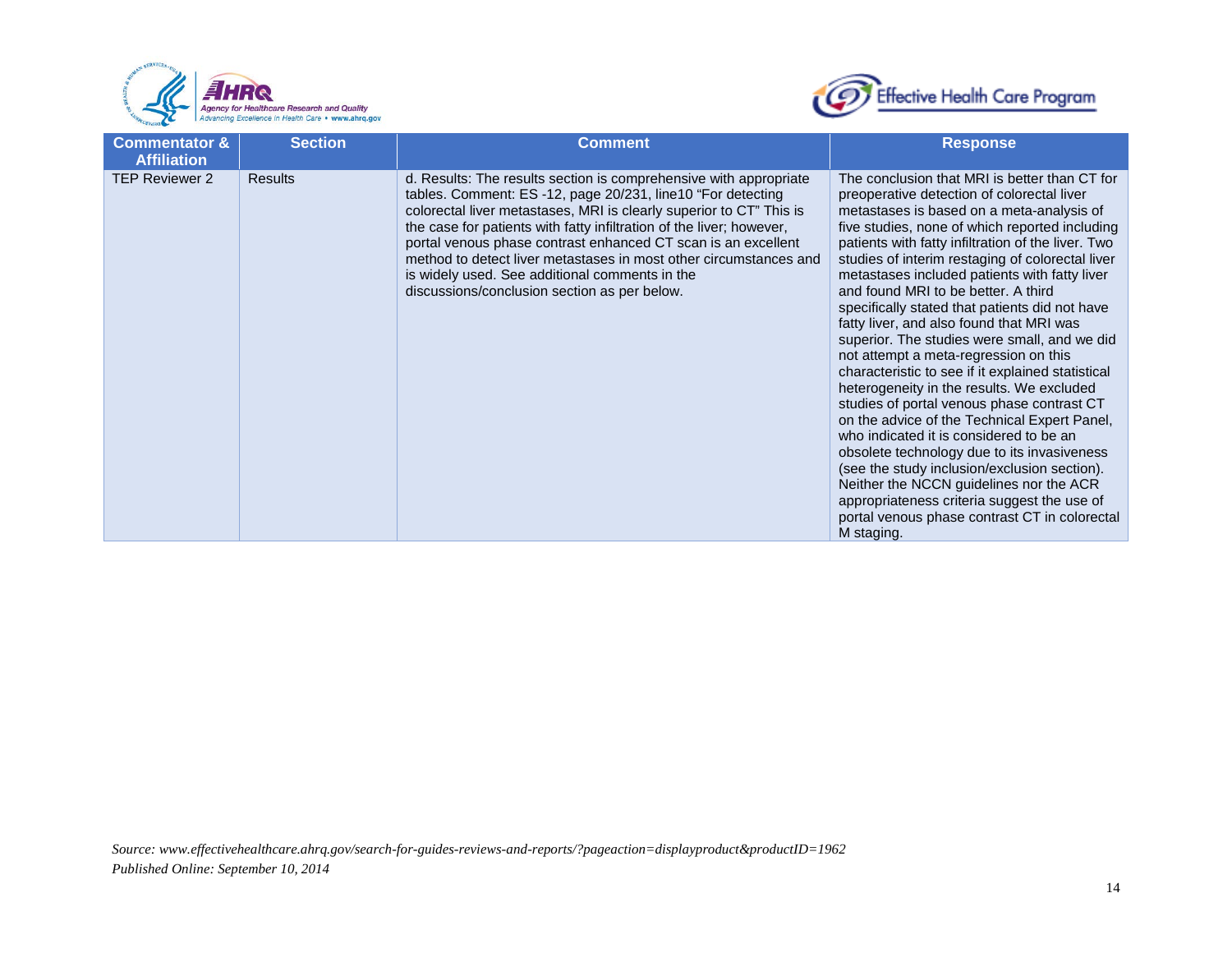



| <b>Commentator &amp;</b>             | <b>Section</b> | <b>Comment</b>                                                                                                                                                                                                                                                                                                                                                                                                                                                                                                                                                                                                                                                                                                                                                                                                                                                                                                                                                                                                                                                                                                                                                                                                                                                                                                                                                                                                                                                                                            | <b>Response</b>                                                                                                                                                                                                                                                                                                                                                                                                                                                                                                                                                                                                                                                                                                                                                                                                                                                                                                                                                                                                                                                                                                                                                                                                                                                                                                                                                                                                                                                                           |
|--------------------------------------|----------------|-----------------------------------------------------------------------------------------------------------------------------------------------------------------------------------------------------------------------------------------------------------------------------------------------------------------------------------------------------------------------------------------------------------------------------------------------------------------------------------------------------------------------------------------------------------------------------------------------------------------------------------------------------------------------------------------------------------------------------------------------------------------------------------------------------------------------------------------------------------------------------------------------------------------------------------------------------------------------------------------------------------------------------------------------------------------------------------------------------------------------------------------------------------------------------------------------------------------------------------------------------------------------------------------------------------------------------------------------------------------------------------------------------------------------------------------------------------------------------------------------------------|-------------------------------------------------------------------------------------------------------------------------------------------------------------------------------------------------------------------------------------------------------------------------------------------------------------------------------------------------------------------------------------------------------------------------------------------------------------------------------------------------------------------------------------------------------------------------------------------------------------------------------------------------------------------------------------------------------------------------------------------------------------------------------------------------------------------------------------------------------------------------------------------------------------------------------------------------------------------------------------------------------------------------------------------------------------------------------------------------------------------------------------------------------------------------------------------------------------------------------------------------------------------------------------------------------------------------------------------------------------------------------------------------------------------------------------------------------------------------------------------|
| <b>Affiliation</b><br>TEP Reviewer 3 | Results        | d. Results: Significant findings of the paper includes:<br>1. For preoperative rectal cancer T (tumor) staging, ERUS is less<br>likely than CT to incorrectly stage (relative risk [RR]=0.58; 95% CI,<br>0.48 to 0.69), less likely to understage (RR=0.65; 95% CI, 0.42 to<br>0.10), and less likely to overstage (RR=0.55; $95\%$ CI, 0.36 to<br>0.85), and strength of evidence low.<br>2. MRI is also more accurate than CT for preoperative rectal<br>cancer T staging, and strength of evidence low.<br>3. For preoperative rectal cancer T staging, there is no significant<br>difference in accuracy between MRI and ERUS, strength of<br>evidence low. However, using MRI instead of ERUS for patient<br>management decisions is less likely to lead to under-treatment<br>(RR=0.38; 95% CI, 0.21 to 0.68), and strength of evidence low.<br>4. For preoperative rectal cancer N (lymph node) staging, there<br>was no significant difference in accuracy across CT, MRI, or<br>ERUS, and strength of evidence low.<br>5. MRI is more sensitive than CT for detecting colorectal liver<br>metastases (RR=1.1, 95% CI, 1.0 to 1.2), and strength of evidence<br>is moderate.<br>Additional important findings however that merit emphasis:<br>1. Few studies evaluating the effect of imaging on patient<br>management<br>2. No studies reporting patient oriented outcomes.<br>The detail is, at times, overwhelming. But this represents a<br>definitive review at the time of its preparation. | We have reanalyzed some of the staging<br>data using matched odds ratios and<br>performed sensitivity analyses in which we<br>varied the correlation between results of one<br>imaging test and the other imaging test in the<br>same patients. Where the results were not<br>robust in sensitivity analyses (a single<br>instance), we did not draw a conclusion.<br>Our revised results are as follows:<br>ERUS is more accurate (less likely to<br>1.<br>give an incorrect result) (OR=0.36, 95%<br>CI, 0.24 to 0.54), less likely to<br>understage (RR=0.63, 95% CI, 0.44 to<br>0.89), and less likely to overstage<br>(RR=0.47; 95% CI, 0.28 to 0.80) rectal<br>cancer than CT in the preoperative T<br>staging setting.<br>2.<br>There is no statistically significant<br>difference in accuracy between MRI and<br>ERUS for preoperative rectal T staging.<br>There is no statistically significant<br>3.<br>difference in accuracy across CT, MRI,<br>or ERUS for preoperative rectal N<br>staging.<br>While there is no statistically significant<br>4.<br>difference in accuracy between CT and<br>MRI for rectal N staging, MRI is less<br>likely to overstage.<br>MRI is superior to CT in detecting<br>5.<br>colorectal liver metastases in the<br>preoperative setting (OR=1.334; 95% CI,<br>1.012 to 1.761).<br>There is no statistically significant<br>6.<br>difference in accuracy across MRI, CT,<br>or ERUS for rectal T staging in the<br>interim restaging setting. |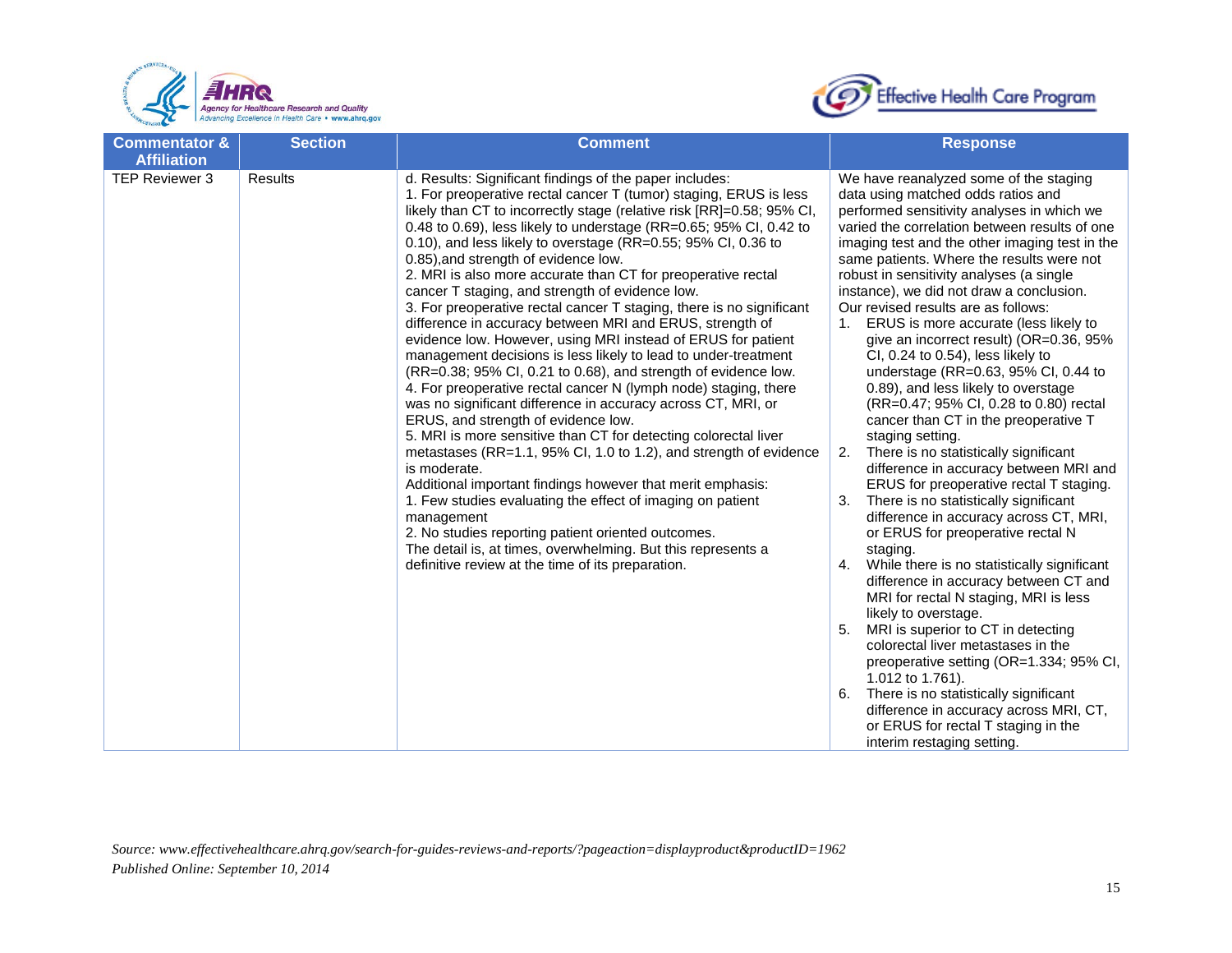



| <b>Commentator &amp;</b><br><b>Affiliation</b> | <b>Section</b>        | <b>Comment</b>                                                                                                                                                                                                                                                                                                                                                                                                                                                          | <b>Response</b>                                                                                                                                                                                                                                                                                     |
|------------------------------------------------|-----------------------|-------------------------------------------------------------------------------------------------------------------------------------------------------------------------------------------------------------------------------------------------------------------------------------------------------------------------------------------------------------------------------------------------------------------------------------------------------------------------|-----------------------------------------------------------------------------------------------------------------------------------------------------------------------------------------------------------------------------------------------------------------------------------------------------|
| (continued)                                    | (continued)           | (continued)                                                                                                                                                                                                                                                                                                                                                                                                                                                             | All of these conclusions are supported by<br>evidence of low strength except regarding<br>MRI vs. CT for liver metastases, which was<br>based on moderate-strength evidence.<br>As before, there were few studies evaluating<br>the effect of imaging on management and<br>none on health outcomes. |
| Peer Reviewer 1                                | <b>Discussion</b>     | e. Discussion/ Conclusion: Are the implications of the major<br>findings clearly stated? Yes. Unfortunately, the evidence for any<br>modality is not strong, and there are huge gaps in the available<br>literature. This is appropriately handled.<br>Are the limitations of the review/studies described adequately? Yes<br>In the discussion, did the investigators omit any important<br>literature? No                                                             | Thank you.                                                                                                                                                                                                                                                                                          |
| Peer Reviewer 1                                | Discussion            | Is the future research section clear and easily translated into new<br>research? What future research section? I did not find one. There<br>are implications about the need for future research, but this was<br>not explicitly described - certainly not in a form that lends itself to<br>easy application.                                                                                                                                                           | It has been renamed the "research gaps"<br>section. Apparently the name has not been<br>updated in the structured review form.                                                                                                                                                                      |
| Peer Reviewer 2                                | Discussion            | e. Discussion/ Conclusion: See general comments                                                                                                                                                                                                                                                                                                                                                                                                                         | No response necessary.                                                                                                                                                                                                                                                                              |
| Peer Reviewer 3                                | <b>Discussion</b>     | e. Discussion/ Conclusion: I think that the issue about technical<br>variation that may occur with MRI or ERUS needs to be discussed<br>in the manuscript. Moreover, the concept that CT is as good as<br>ERUS and/or MRI for nodes is flawed.                                                                                                                                                                                                                          | Yes, we attempted to address technical<br>variations in Key Questions 1.e.iii and 2.e.iii;<br>however, we found insufficient numbers of<br>studies to come to many conclusions about<br>the impact of technical variation.                                                                          |
| Peer Reviewer 3                                | Discussion            | I liked the discussion about ERUS vs MRI vs both was useful and<br>would highlight the importance of studying in the future.                                                                                                                                                                                                                                                                                                                                            | Thank you.                                                                                                                                                                                                                                                                                          |
| Peer Reviewer 4                                | <b>Discussion</b>     | e. Discussion/ Conclusion: For the implication of results, the<br>introduction has a lot of discussion on the current guidelines. It<br>helps to discuss how the results of this review relate the current<br>guidelines. It is useful to further elaborate the relationship between<br>pattern of care and the results of this review.<br>Two major limitations: assumption of reference standard and<br>evidence base was discussed. The research gap seems to clear. | We have described our findings in the<br>context of other systematic reviews and<br>clinical practice guidelines. We have pointed<br>out that the evidence for the role of PET/CT<br>in staging is much more limited than current<br>utilization patterns would suggest.                            |
| Peer Reviewer 5                                | Discussion/Conclusion | e. Discussion/ Conclusion: The numbers do not make sense to me<br>since they are given in relative risk terms.                                                                                                                                                                                                                                                                                                                                                          | We have reanalyzed the staging data using<br>odds ratios for matched data, since the same<br>patients are undergoing both tests. We did<br>this to further define the nature of the<br>inaccuracies of staging. Staging is not as<br>simple as presence/absence of disease.                         |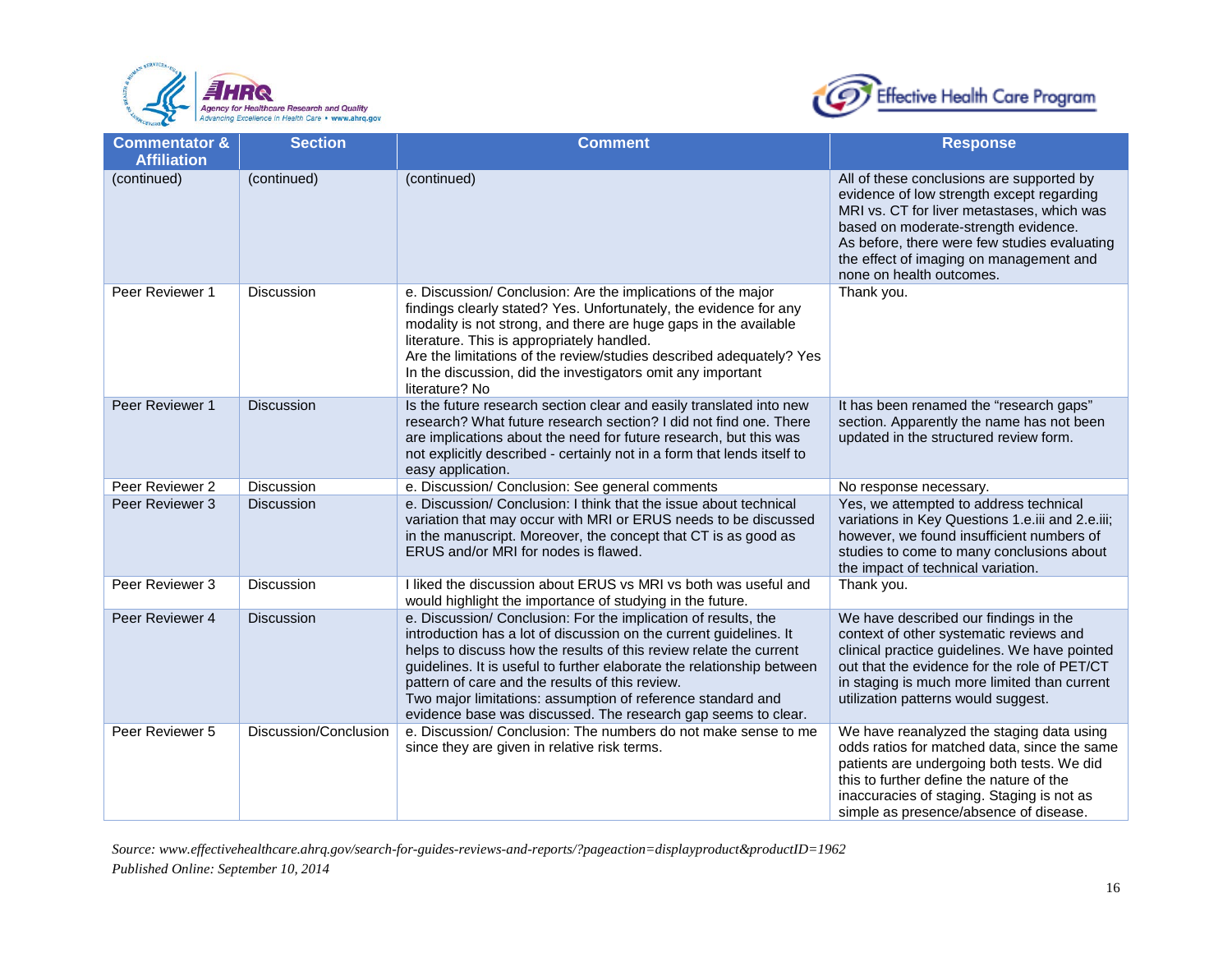



| <b>Commentator &amp;</b><br><b>Affiliation</b> | <b>Section</b>    | <b>Comment</b>                                                                                                                                                                                                                                                                                                                                                                                                                                                                                                                                                                                                                                                                                                                                                                                                                                                                                                                                                                                          | <b>Response</b>                                                                                                                                                                                                                                                                                                                                                                                                                                                                                                                                                          |
|------------------------------------------------|-------------------|---------------------------------------------------------------------------------------------------------------------------------------------------------------------------------------------------------------------------------------------------------------------------------------------------------------------------------------------------------------------------------------------------------------------------------------------------------------------------------------------------------------------------------------------------------------------------------------------------------------------------------------------------------------------------------------------------------------------------------------------------------------------------------------------------------------------------------------------------------------------------------------------------------------------------------------------------------------------------------------------------------|--------------------------------------------------------------------------------------------------------------------------------------------------------------------------------------------------------------------------------------------------------------------------------------------------------------------------------------------------------------------------------------------------------------------------------------------------------------------------------------------------------------------------------------------------------------------------|
| <b>TEP Reviewer 1</b>                          | <b>Discussion</b> | e. Discussion/ Conclusion: Implications will be widespread,<br>especially because the findings are not based on high levels of<br>evidence to inform future decision making. The future research<br>section is quite short.<br>f. Clarity and Usability: Yes, yes, and yes.                                                                                                                                                                                                                                                                                                                                                                                                                                                                                                                                                                                                                                                                                                                             | We agree.                                                                                                                                                                                                                                                                                                                                                                                                                                                                                                                                                                |
| <b>TEP Reviewer 2</b>                          | <b>Discussion</b> | e. Discussion/ Conclusion: The discussion and conclusions are<br>clearly stated and summarized nicely in table format. There is clear<br>mention that the level of evidence is low which represents a major<br>problem and thus should drive future research.                                                                                                                                                                                                                                                                                                                                                                                                                                                                                                                                                                                                                                                                                                                                           | Thank you.                                                                                                                                                                                                                                                                                                                                                                                                                                                                                                                                                               |
| Peer Reviewer 1                                | Conclusion        | Can the conclusions be used to inform policy and/or practice<br>decisions? Unfortunately, I think there is little information of clinical<br>utility in the report. The strength of evidence levels are all relatively<br>low and there is not enough evidence to even evaluate PET/CT.<br>The use of combination modalities is also clinically important, but<br>not able to be addressed statistically. In clinical practice at a<br>University Medical Center, ERUS and PET/CT are leading staging<br>tools -- ERUS for T stage and nodes and PET/CT for metastases<br>and nodes. However, CT and MRI are also used. Some patients<br>get all of these modalities. Based on this report, I would not be<br>able to create effective guidelines. I want to be clear, though, that I<br>think the source evidence is the issue, not the report or its<br>methodology. The glaring truth of the report is that more research<br>needs to be performed to answer these amazingly important<br>questions. | We agree.                                                                                                                                                                                                                                                                                                                                                                                                                                                                                                                                                                |
| Peer Reviewer 3                                | Conclusion        | The second issue in the manuscript is the conclusion that CT is as<br>good as MRI or ERUS for the assessment of primary nodal<br>disease. Even though the authors acknowledge that this is of low<br>strength, this does not have clinical face validity.                                                                                                                                                                                                                                                                                                                                                                                                                                                                                                                                                                                                                                                                                                                                               | We concluded there was no statistically<br>significant difference; in judging the strength<br>of evidence as low, we acknowledge that<br>publication of additional studies may change<br>the results. It is possible that with new<br>studies, there will be sufficient statistical<br>power for a difference to emerge. However,<br>the prior systematic reviews we included also<br>support the conclusion that there is little<br>difference across the three modalities,<br>reporting approximately the same sensitivity<br>for ERUS, CT, and MRI for nodal staging. |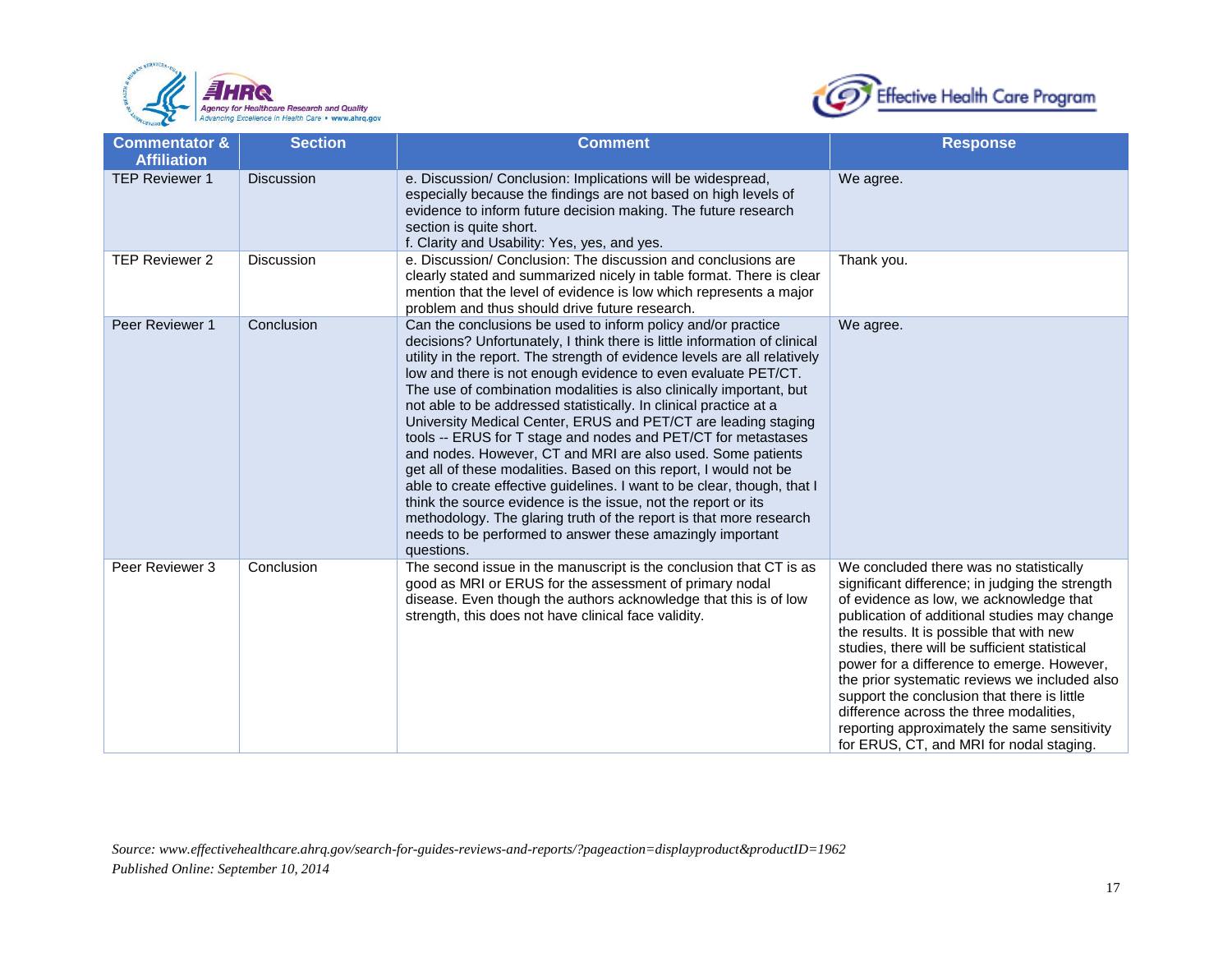



| <b>Commentator &amp;</b><br><b>Affiliation</b> | <b>Section</b> | <b>Comment</b>                                                                                                                                                                                                                                                                                                                                                                 | <b>Response</b>                                                                                                                                                                                                                                                                                                                                                                                                                                                                                                                                                                                                                                                                                                                                                                                                                                                                                                                                                                                                      |
|------------------------------------------------|----------------|--------------------------------------------------------------------------------------------------------------------------------------------------------------------------------------------------------------------------------------------------------------------------------------------------------------------------------------------------------------------------------|----------------------------------------------------------------------------------------------------------------------------------------------------------------------------------------------------------------------------------------------------------------------------------------------------------------------------------------------------------------------------------------------------------------------------------------------------------------------------------------------------------------------------------------------------------------------------------------------------------------------------------------------------------------------------------------------------------------------------------------------------------------------------------------------------------------------------------------------------------------------------------------------------------------------------------------------------------------------------------------------------------------------|
| <b>TEP Reviewer 2</b>                          | Conclusion     | - Issues with the conclusions are as follows:<br>--"No significant difference exists in accuracy between MRI and<br>ERUS for preoperative rectal T staging" Although this is generally<br>true there should be mention that ERUS is operator dependent<br>which can influence the accuracy. This also should be emphasized<br>in the appropriate other sections of the review. | We have added mention of ERUS being<br>operator-dependent.                                                                                                                                                                                                                                                                                                                                                                                                                                                                                                                                                                                                                                                                                                                                                                                                                                                                                                                                                           |
| <b>TEP Reviewer 2</b>                          | Conclusion     | --" No significant difference exists in accuracy across CT, MRI or<br>ERUS for preoperative rectal N staging" This is questionable since<br>ERUS will not detect more distant lymph nodes such as the iliac<br>nodes                                                                                                                                                           | We concluded there was no statistically<br>significant difference; publication of<br>additional studies may lend sufficient<br>statistical power for a difference to emerge.<br>However, the prior systematic reviews we<br>included also support the conclusion that<br>there is little difference across the three<br>modalities, reporting approximately the same<br>sensitivity for ERUS, CT, and MRI for nodal<br>staging. The sensitivity of all three modalities<br>for detecting affected lymph nodes is quite<br>low-our comparative evidence base<br>suggested that none of them are much better<br>than guessing. While we would not expect<br>ERUS to detect distant lymph nodes, neither<br>CT nor MRI are able to do so with any<br>degree of accuracy. Sensitivity of MRI was<br>49.5% (36.0% to 63.1%), of ERUS was<br>53.0% (39.7% to 65.5%), and for CT was<br>39.6% (28.1% to 52.4%). The studies of<br>rectal N staging were primarily concerned<br>with identification of regional lymph nodes. |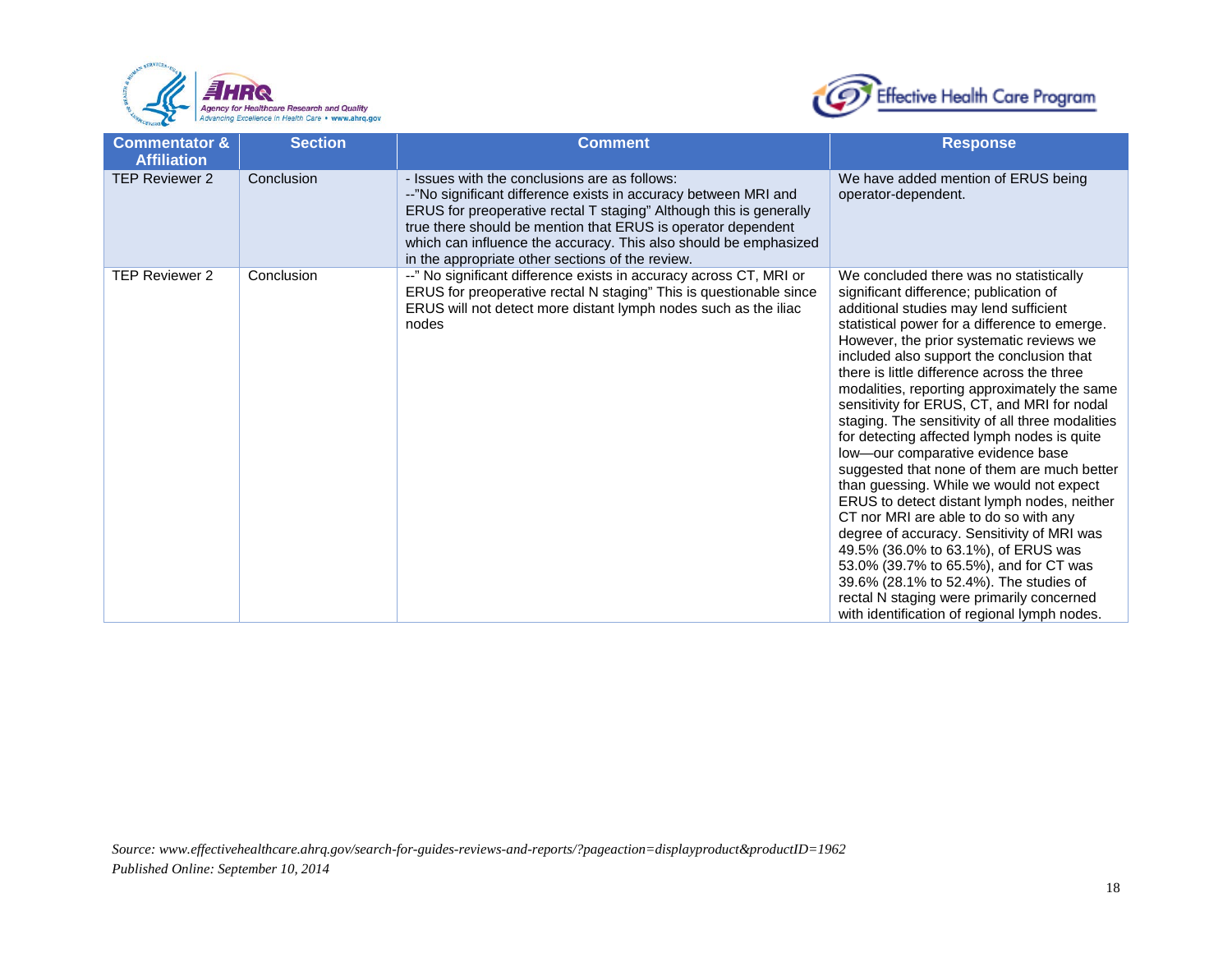



| <b>Commentator &amp;</b><br><b>Affiliation</b> | <b>Section</b> | <b>Comment</b>                                                                                                                                                                                                                                                                                              | <b>Response</b>                                                                                                                                                                                                                                                                                                                                                                                                                                                                                                                                                                                                                                                                                                                                                                                                                                                                                                                                                                                                                                                                        |
|------------------------------------------------|----------------|-------------------------------------------------------------------------------------------------------------------------------------------------------------------------------------------------------------------------------------------------------------------------------------------------------------|----------------------------------------------------------------------------------------------------------------------------------------------------------------------------------------------------------------------------------------------------------------------------------------------------------------------------------------------------------------------------------------------------------------------------------------------------------------------------------------------------------------------------------------------------------------------------------------------------------------------------------------------------------------------------------------------------------------------------------------------------------------------------------------------------------------------------------------------------------------------------------------------------------------------------------------------------------------------------------------------------------------------------------------------------------------------------------------|
| <b>TEP Reviewer 2</b>                          | Conclusion     | --"MRI is superior to CT in detecting colorectal liver metastases in<br>the preoperative setting." This is true for individuals who have fatty<br>infiltration of the liver; however, the portal venous phase contrast<br>enhanced CT is an excellent modality for detecting liver<br>metastases otherwise. | The conclusion that MRI is better than CT for<br>preoperative detection of colorectal liver<br>metastases is based on a meta-analysis of<br>five studies, none of which reported including<br>patients with fatty infiltration of the liver. Two<br>studies of interim restaging of colorectal liver<br>metastases included patients with fatty liver<br>and found MRI to be better. A third<br>specifically stated that patients did not have<br>fatty liver, and also found that MRI was<br>superior. The studies were small, and we did<br>not attempt a meta-regression on this<br>characteristic to see if it explained statistical<br>heterogeneity in the results. We excluded<br>studies of portal venous phase contrast CT<br>on the advice of the Technical Expert Panel,<br>who indicated it is considered to be an<br>obsolete technology due to its invasiveness<br>(see the study inclusion/exclusion section).<br>Neither the NCCN guidelines nor the ACR<br>appropriateness criteria suggest the use of<br>portal venous phase contrast CT in colorectal<br>M staging. |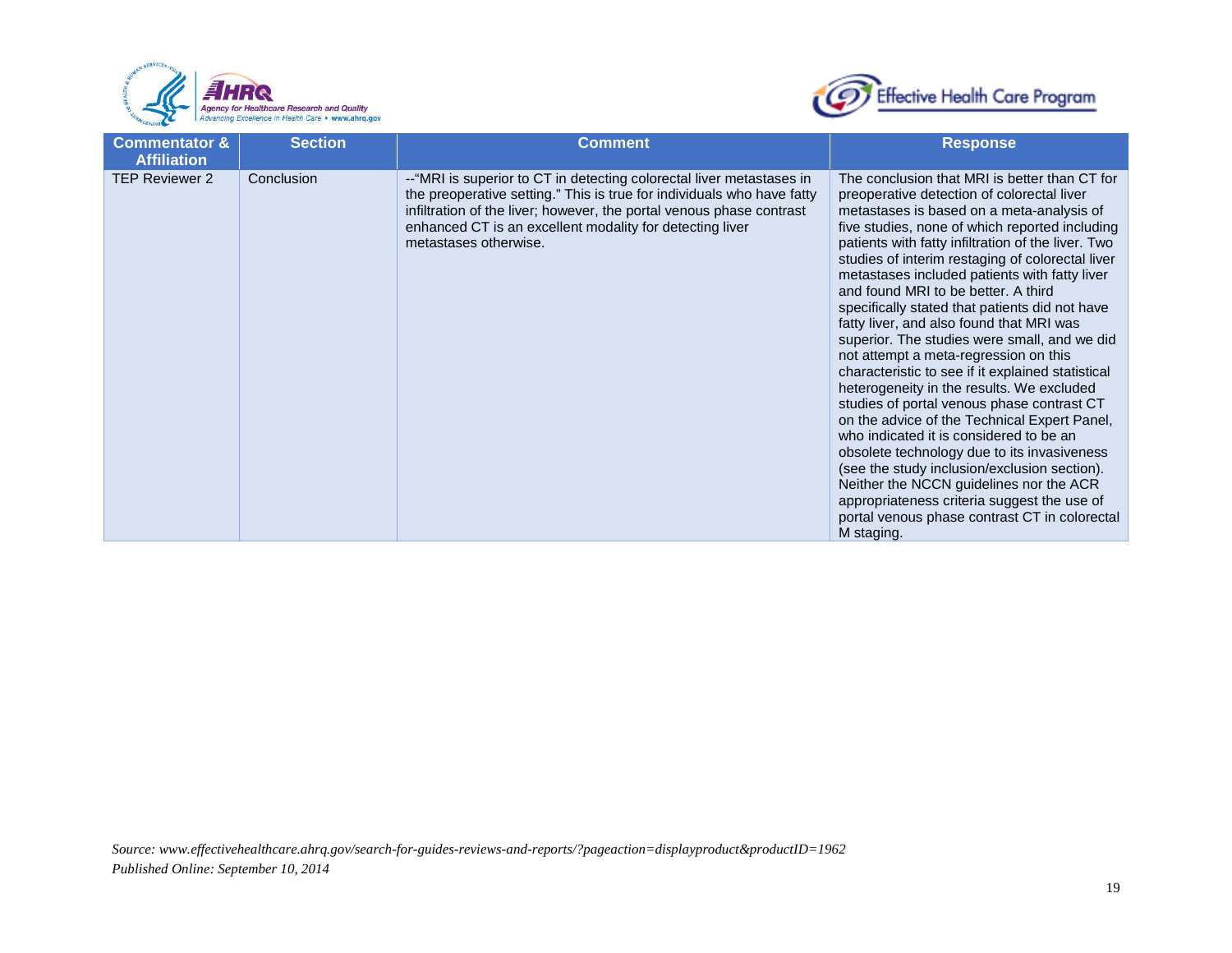



| <b>Commentator &amp;</b><br><b>Affiliation</b> | <b>Section</b> | <b>Comment</b>                                                                                                                                                                                                                                                                                                                            | <b>Response</b>                                                                                                                                                                                                                                                                                                                                                                                                                                                                                                                                                                                                                                                                                                                                                                                                                                                                             |
|------------------------------------------------|----------------|-------------------------------------------------------------------------------------------------------------------------------------------------------------------------------------------------------------------------------------------------------------------------------------------------------------------------------------------|---------------------------------------------------------------------------------------------------------------------------------------------------------------------------------------------------------------------------------------------------------------------------------------------------------------------------------------------------------------------------------------------------------------------------------------------------------------------------------------------------------------------------------------------------------------------------------------------------------------------------------------------------------------------------------------------------------------------------------------------------------------------------------------------------------------------------------------------------------------------------------------------|
| TEP Reviewer 2                                 | Conclusion     | -"No significant difference this in accuracy across MRI, CT or<br>ERUS for rectal T staging in the interim restaging setting." This<br>also is questionable since CT scan is less accurate then MRI and<br>ERUS can be limited by operator experience.                                                                                    | This conclusion for interim restaging is based<br>on a meta-analysis of two studies that<br>directly compared all three modalities. We<br>concluded there was no statistically<br>significant difference; however, publication of<br>additional studies may lend sufficient<br>statistical power for a difference to emerge.<br>Examination of the data reported by the two<br>individual studies suggests that all three<br>modalities are rather inaccurate for interim<br>re-staging. One of the two studies found<br>ERUS to be slightly more accurate than<br>either CT or MRI, but neither study found that<br>CT was less accurate than MRI. Neither<br>study reported any information on operator<br>experience, but we recognize that operator<br>experience may affect ERUS findings, and<br>interpreter experience may affect<br>interpretation of all three imaging modalities. |
| <b>TEP Reviewer 2</b>                          | Conclusion     | -"Intravenously administered contrast agent does not improve the<br>accuracy of MRI for preoperative rectal T and N staging." This<br>conclusion is also questionable since contrast enhancement<br>improves the ability to detect liver metastases for example both by<br>MRI or CT and also improves the ability to detect lymph nodes. | The statement about contrast agents only<br>applies to T and N staging, not liver<br>metastases. It is based on the findings of<br>three studies that directly compared contrast-<br>enhanced and non-enhanced images for<br>rectal T and N staging, and did not find that<br>contrast-enhancement improved the ability to<br>detect affected lymph nodes or perform T<br>staging. This was not one of our "critical<br>outcomes" for evidence grading, and it was<br>based on conclusions of the three studies<br>rather than our own reanalysis of the data.                                                                                                                                                                                                                                                                                                                              |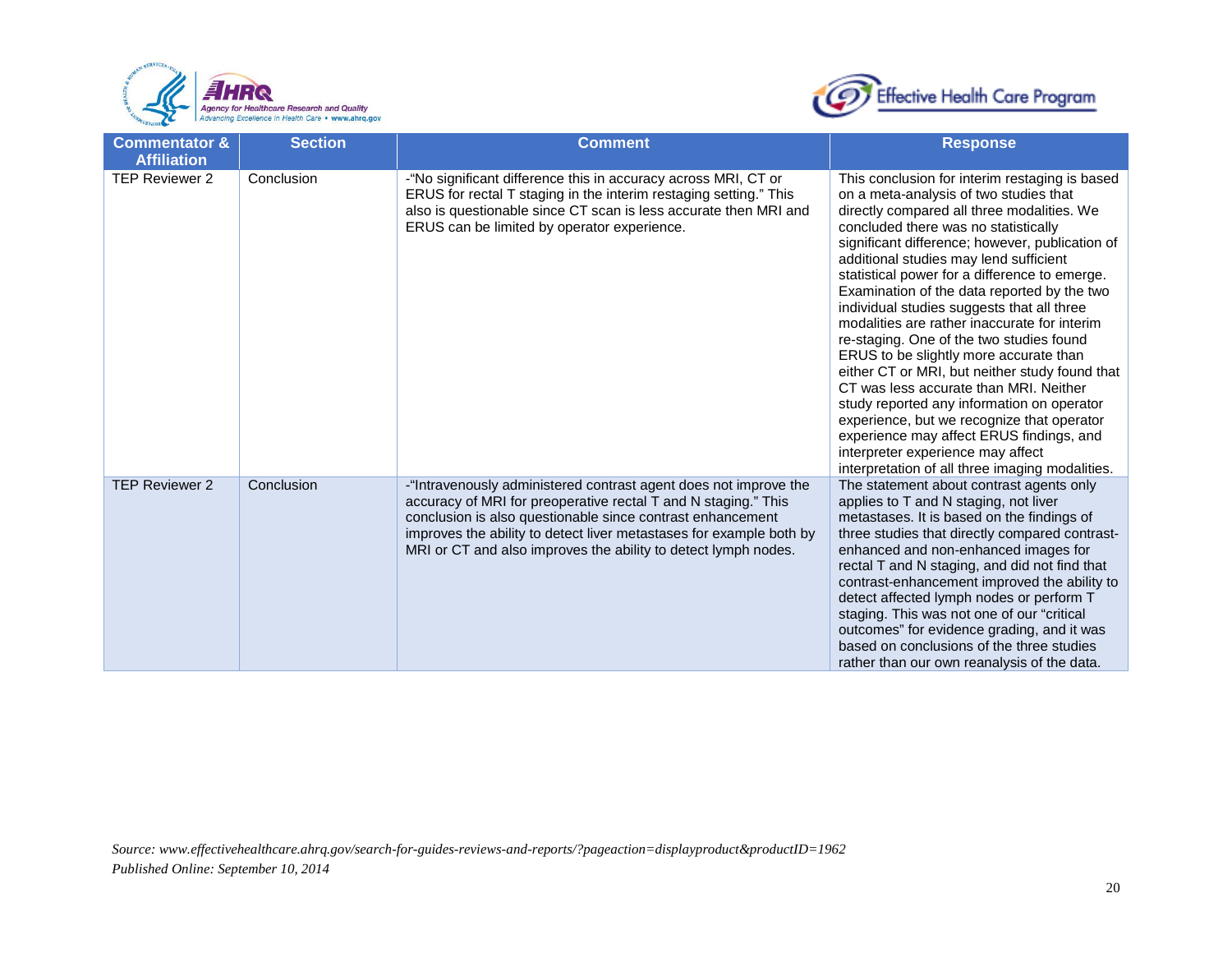



| <b>Commentator &amp;</b><br><b>Affiliation</b> | <b>Section</b> | <b>Comment</b>                                                                                                                                                                                                                                                                                                                                                                                                                                                                                                                                                                                                                                                                                                                                                                                                                                                                                                                                                                                                                                                                                                                                                                                                                                                                                                                                                                                                                                                                                            | <b>Response</b>                            |
|------------------------------------------------|----------------|-----------------------------------------------------------------------------------------------------------------------------------------------------------------------------------------------------------------------------------------------------------------------------------------------------------------------------------------------------------------------------------------------------------------------------------------------------------------------------------------------------------------------------------------------------------------------------------------------------------------------------------------------------------------------------------------------------------------------------------------------------------------------------------------------------------------------------------------------------------------------------------------------------------------------------------------------------------------------------------------------------------------------------------------------------------------------------------------------------------------------------------------------------------------------------------------------------------------------------------------------------------------------------------------------------------------------------------------------------------------------------------------------------------------------------------------------------------------------------------------------------------|--------------------------------------------|
| TEP Reviewer 3                                 | Conclusion     | e. Discussion/ Conclusion: Conclusion statements<br>I am concerned that the conclusion statements can be<br>misinterpreted if there isn't more detail provided. For example, the<br>statement "Moderate strength of evidence suggests MRI is the<br>preferred modality for detecting colorectal liver metastases." could<br>be read as meaning it is preferred over PET/CT as well. In general<br>I prefer the wording in the executive summary for each Key<br>Question and suggest that it is repeated in the conclusion:<br>1. For rectal T staging, ERUS and MRI appear to not be<br>statistically significantly different in accuracy, and both are more<br>accurate than CT 2. For rectal N staging, ERUS, MRI, and CT are<br>not significantly different in accuracy, but they all have such low<br>sensitivity for detecting affected lymph nodes that it may be fairer<br>to say they are all equally inaccurate for rectal N staging.<br>3. For rectal staging overall, MRI may be superior to ERUS.<br>4. For detecting colorectal liver metastases, MRI is clearly superior<br>to CT.<br>5. There is no significant difference in accuracy across ERUS, CT,<br>and MRI for interim rectal T-staging, and that there is a<br>nonsignificant trend for MRI to be more accurate than CT for<br>detecting colorectal liver metastases during restaging.<br>6. There was insufficient evidence to come to any evidence-based<br>conclusions about the use of PET/CT for colorectal cancer staging. | We agree and have modified the statements. |
| Peer Reviewer 1                                | <b>Figures</b> | Are figures, tables and appendices adequate and descriptive?<br>Actually, I was quite impressed by the figures and tables. There is<br>a huge risk of their being unwieldy or overdetailed. Again, the<br>materials presented were "just right"                                                                                                                                                                                                                                                                                                                                                                                                                                                                                                                                                                                                                                                                                                                                                                                                                                                                                                                                                                                                                                                                                                                                                                                                                                                           | Thank you.                                 |
| Peer Reviewer 1                                | References     | Did the investigators overlook any studies that ought to have been<br>included or conversely did they include studies that ought to have<br>been excluded? No                                                                                                                                                                                                                                                                                                                                                                                                                                                                                                                                                                                                                                                                                                                                                                                                                                                                                                                                                                                                                                                                                                                                                                                                                                                                                                                                             | Thank you.                                 |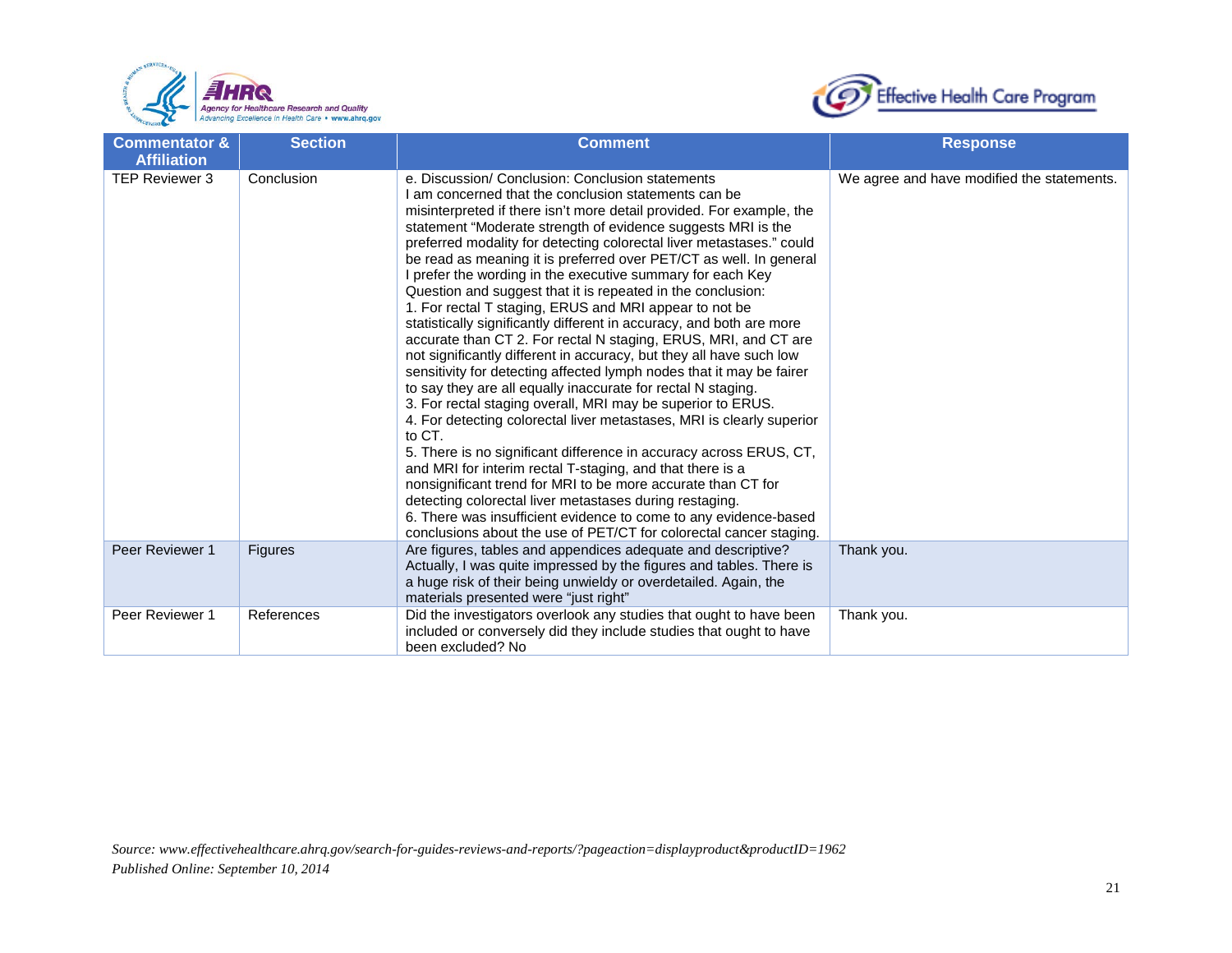



| <b>Commentator &amp;</b><br><b>Affiliation</b> | <b>Section</b>           | <b>Comment</b>                                                                                                                                                                                                                                                                                                                                                                                                                                                                                                                                                                                                                                                                                                                                                                                                                      | <b>Response</b>                                                                                                                                                                                                                 |
|------------------------------------------------|--------------------------|-------------------------------------------------------------------------------------------------------------------------------------------------------------------------------------------------------------------------------------------------------------------------------------------------------------------------------------------------------------------------------------------------------------------------------------------------------------------------------------------------------------------------------------------------------------------------------------------------------------------------------------------------------------------------------------------------------------------------------------------------------------------------------------------------------------------------------------|---------------------------------------------------------------------------------------------------------------------------------------------------------------------------------------------------------------------------------|
| Peer Reviewer 1                                | <b>General Comments:</b> | Recommendation:<br>Comments:<br>(There are no comments.)<br><b>Additional Questions:</b><br>Quality of the Report: Superior<br>Number of Hours Spent to Review the Report: 3<br>a. General Comments: This is a topic of critical clinical importance.<br>Having colon cancer is literally a life and death situation. Mistakes<br>of over- or under-staging can have a major impact on expense,<br>quality of life, length of life, and survival. The target population and<br>audience are well defined. The key questions are appropriate and<br>get right to the important point.<br>f. Clarity and Usability: Is the report well structured and organized?<br>Actually, I was really impressed with the structure and organization<br>of the report. It was logical yet readable.<br>Are the main points clearly presented? Yes | Thank you, we agree.                                                                                                                                                                                                            |
| Peer Reviewer 2                                | 1. General Comment       | Recommendation:<br>Comments:<br>(There are no comments.)<br><b>Additional Questions:</b><br>Quality of the Report: Good<br>Number of Hours Spent to Review the Report: 3<br>a. General Comments: This is overall a good report, but there are<br>some problems.<br>First is that in the title and in many places in the text this is referred<br>to as evaluating colorectal staging. However, except for the section<br>on liver metastases, this is a study of rectal cancer staging and is<br>not relevant to colon cancer.                                                                                                                                                                                                                                                                                                      | It is true that very few studies of colon cancer<br>staging met the inclusion criteria; however,<br>that is an important finding in and of itself.<br>We will add a sentence pointing this out in<br>the Research Gaps section. |
| Peer Reviewer 2                                | 2. General Comment:      | Second, the report is supposedly for patients as well as others.<br>However, I do not think this would be an appropriate report for the<br>vast majority of patients.                                                                                                                                                                                                                                                                                                                                                                                                                                                                                                                                                                                                                                                               | We agree that most patients will not be<br>interested in reading this report; however,<br>AHRQ's comparative effectiveness reviews<br>can be condensed into concise reports for<br>clinicians, patients and policymakers.       |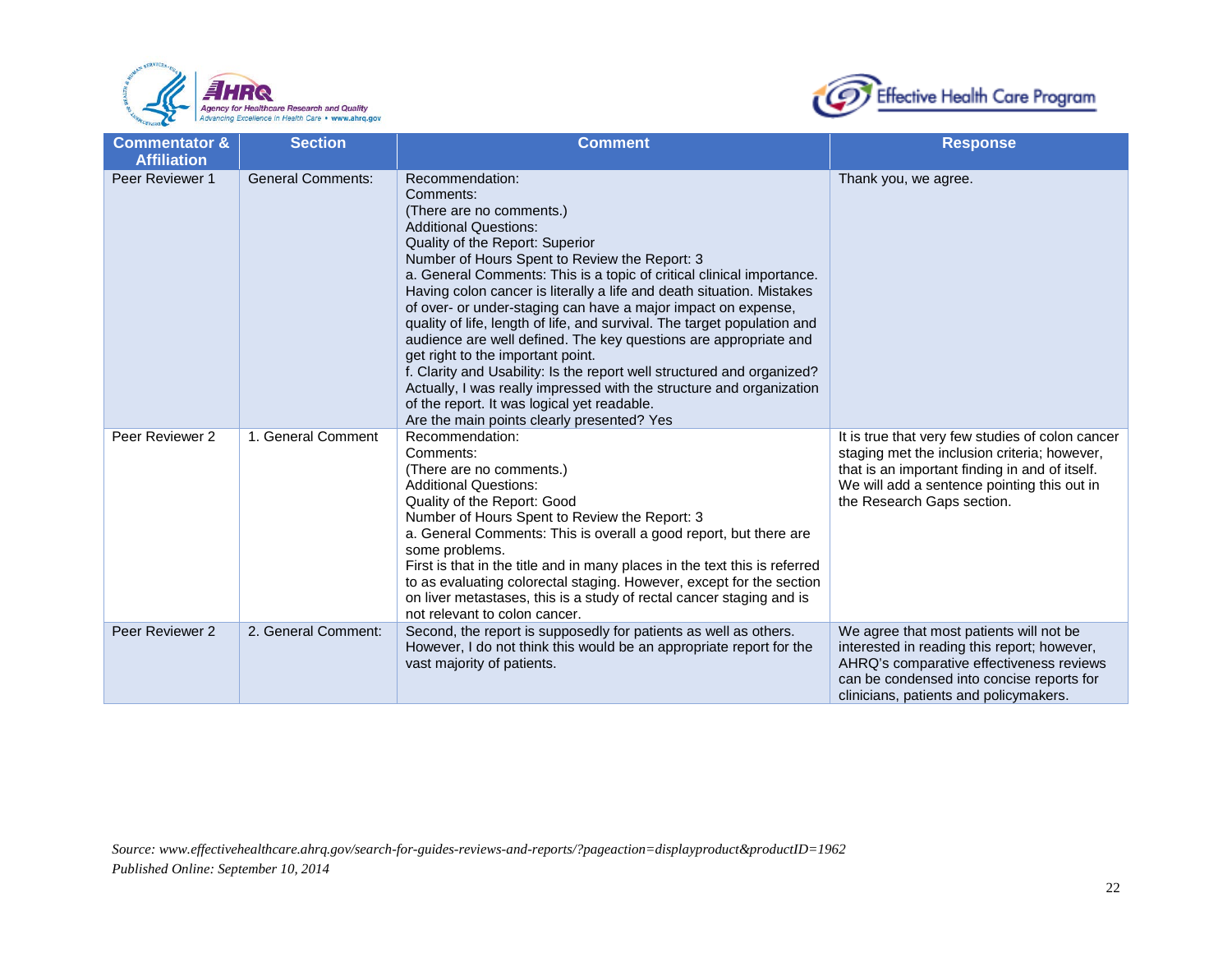



| <b>Commentator &amp;</b><br><b>Affiliation</b> | <b>Section</b>      | <b>Comment</b>                                                                                                                                                                                                                                                                                                                                                                                                                                                                                                                                                                                          | <b>Response</b>                                                                                                                                                                                                                                                                                                                                                                                                                                                                                                                                                                                                                                                                                                                                                                                                                                                                                                                                                                                                         |
|------------------------------------------------|---------------------|---------------------------------------------------------------------------------------------------------------------------------------------------------------------------------------------------------------------------------------------------------------------------------------------------------------------------------------------------------------------------------------------------------------------------------------------------------------------------------------------------------------------------------------------------------------------------------------------------------|-------------------------------------------------------------------------------------------------------------------------------------------------------------------------------------------------------------------------------------------------------------------------------------------------------------------------------------------------------------------------------------------------------------------------------------------------------------------------------------------------------------------------------------------------------------------------------------------------------------------------------------------------------------------------------------------------------------------------------------------------------------------------------------------------------------------------------------------------------------------------------------------------------------------------------------------------------------------------------------------------------------------------|
| Peer Reviewer 2                                | 3. General Comment: | Third, and my biggest substantive problem, is that there is a<br>complete lack of clarity on the critical issues in T-staging of rectal<br>cancer patients. Specifically, most of the analyses on T-stage did<br>not distinguish the strengths of ultrasound vs MRI. Although these<br>tests are listed as being equal, they are not. Ultrasound is better at<br>distinguishing between early T-stage extent, while MRI is better at<br>determining late T-stage extent. The treating physician is often<br>interested whether a tumor is T1 vs T2, where MRI is probably not<br>as good as ultrasound. | Most of the studies, and all of the experts we<br>consulted, stated that the most important<br>clinical issue was distinguishing between<br>T1/T2 and T3/T4, and on that issue, as<br>indicated in our report, MRI and ERUS<br>appear to be equal in accuracy. It appears<br>that the idea that ultrasound is better for<br>early stages and MRI for later stages came<br>about because of the findings of one study.<br>Of the six studies we included, only one,<br>Yimea et al., came to that particular<br>conclusion.                                                                                                                                                                                                                                                                                                                                                                                                                                                                                              |
| Peer Reviewer 2                                | 4. General Comment: | However, at other times there is great interest in determining the<br>distance to the mesorectal resection margin. Although this is not a<br>category in the T-stage, it can have great importance in<br>determining therapy, and this is not captured at all in the report. I<br>think all clinicians would agree that MRI is far superior in this<br>regard. So the test of choice is heavily dependent on the clinical<br>situation. This fact needs to be captured in some manner in the<br>discussion and conclusions.                                                                             | We do discuss, analyze, and report<br>conclusions about the use of MRI for<br>predicting whether the circumferential<br>resection margin (CRM) (also known as the<br>mesorectal resection margin) will be involved<br>or not. There is a paragraph in the<br>background section introducing the topic:<br>"Besides the factors considered in the TNM<br>system, the circumferential resection margin<br>is an important indicator of prognosis and<br>essential information for treatment planning<br>for rectal cancer. The circumferential<br>resection margin is defined as the distance<br>from the edge of the tumor to the margin of<br>the resected specimen. Imaging technologies<br>such as magnetic resonance imaging (MRI)<br>are capable of predicting tumor involvement<br>of the surgical circumferential resection<br>margin. Patients with positive margins are at<br>much higher risk of recurrence (19 percent to<br>22 percent vs. 3 percent to 5 percent risk for<br>those with negative margins)." |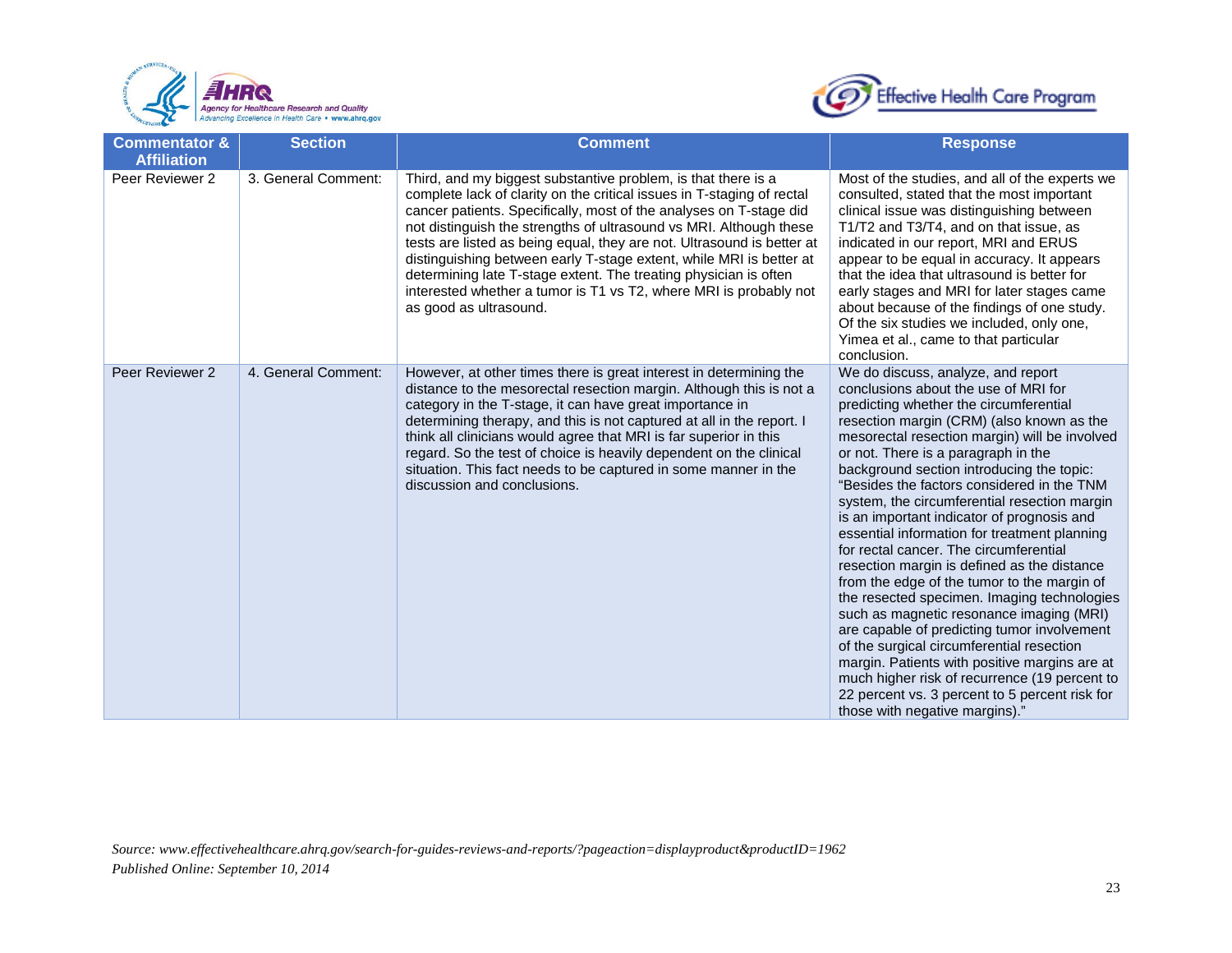



| <b>Commentator &amp;</b> | <b>Section</b>      | <b>Comment</b>                               | <b>Response</b>                                                                                                                                                                                                                                                                                                                                                                                                                                                                                                                                                                                                                                                                                                                                                                                                                                                                                                                                                                                                                                                                                                                                                                                                                                                                                         |
|--------------------------|---------------------|----------------------------------------------|---------------------------------------------------------------------------------------------------------------------------------------------------------------------------------------------------------------------------------------------------------------------------------------------------------------------------------------------------------------------------------------------------------------------------------------------------------------------------------------------------------------------------------------------------------------------------------------------------------------------------------------------------------------------------------------------------------------------------------------------------------------------------------------------------------------------------------------------------------------------------------------------------------------------------------------------------------------------------------------------------------------------------------------------------------------------------------------------------------------------------------------------------------------------------------------------------------------------------------------------------------------------------------------------------------|
| <b>Affiliation</b>       |                     |                                              | We present the sensitivity and specificity of<br>MRI for this purpose as reported by a recent<br>systematic review (Sensitivity: 77% [57 to<br>90%]; Specificity: 94% [88 to 97%]), and we<br>searched for studies that compared various<br>modalities for this purpose. We identified<br>only one study each of preoperative<br>circumferential resection margin (CRM)<br>status (MRI vs. CT) and colorectal T staging<br>(CT vs. PET/CT). However, we also found<br>two studies that reported on patient<br>management based on MRI or ERUS for<br>preoperative rectal staging. Both studies<br>used a similar design: for each patient, the<br>investigators devised a theoretical treatment<br>strategy based solely on MRI information.<br>They devised another theoretical treatment<br>strategy based solely on ERUS information,<br>and then they used a third strategy based on<br>clinical information, MRI, and ERUS data to<br>actually treat the patient. The histopathology<br>after surgery was used to define the "correct"<br>treatment strategy that should have been<br>used. We pooled the results from both<br>studies in a random-effects meta-analysis.<br>We analyzed the outcomes "correct<br>treatment," "undertreatment," and<br>"overtreatment." All three analyses favored |
|                          |                     |                                              | MRI as the more accurate modality for<br>treatment planning, but none reached<br>statistical significance. It is possible that<br>information on CRM status, although not                                                                                                                                                                                                                                                                                                                                                                                                                                                                                                                                                                                                                                                                                                                                                                                                                                                                                                                                                                                                                                                                                                                               |
| Peer Reviewer 2          | 5. General Comment: | f. Clarity and Usability: Structure is good. | addressed explicitly, may have contributed to<br>this trend.<br>Thank you                                                                                                                                                                                                                                                                                                                                                                                                                                                                                                                                                                                                                                                                                                                                                                                                                                                                                                                                                                                                                                                                                                                                                                                                                               |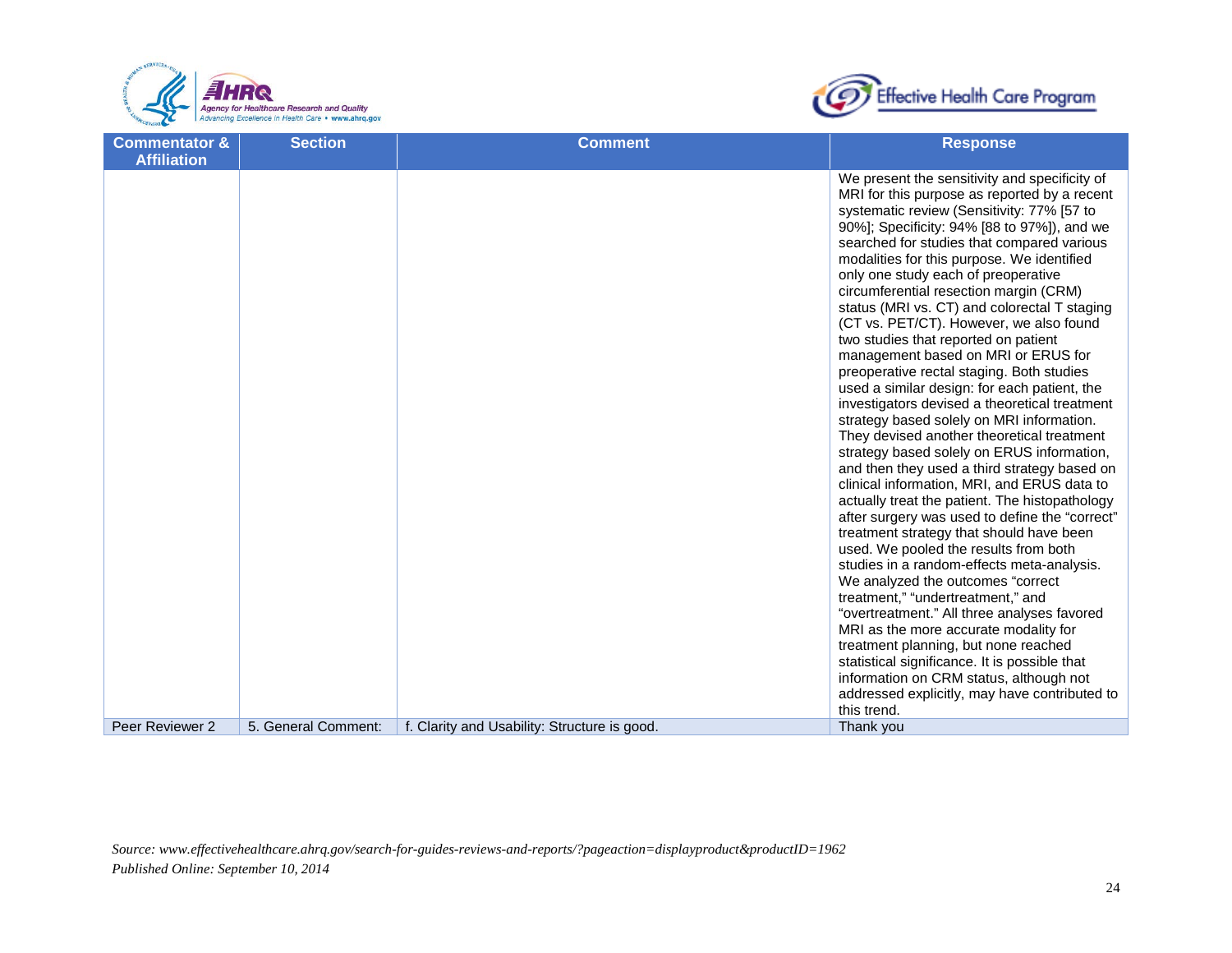



| <b>Commentator &amp;</b><br><b>Affiliation</b> | <b>Section</b>                                 | <b>Comment</b>                                                                                                                                                                                                                                                                                                                                                                                                                                                                                                                                                                                                                                                                                                                                                                                                                                                                                                                                                                                                                                                                                                       | <b>Response</b>                                                                                                                                                                                               |
|------------------------------------------------|------------------------------------------------|----------------------------------------------------------------------------------------------------------------------------------------------------------------------------------------------------------------------------------------------------------------------------------------------------------------------------------------------------------------------------------------------------------------------------------------------------------------------------------------------------------------------------------------------------------------------------------------------------------------------------------------------------------------------------------------------------------------------------------------------------------------------------------------------------------------------------------------------------------------------------------------------------------------------------------------------------------------------------------------------------------------------------------------------------------------------------------------------------------------------|---------------------------------------------------------------------------------------------------------------------------------------------------------------------------------------------------------------|
| Peer Reviewer 3                                | <b>General Comments:</b>                       | Recommendation:<br>Comments:<br>(There are no comments.)<br><b>Additional Questions:</b><br>Quality of the Report: Good<br>Number of Hours Spent to Review the Report: 5<br>a. General Comments: The authors should be commended for a<br>thorough review of a very complex topic. Tables in the manuscript<br>are very worthwhile in distilling a significant amount of data. The<br>questions are well thought through and the organization of the<br>sections around each question was helpful. It is a very "methods"<br>dense paper, making it somewhat intimidating for an end user and<br>when dessiminating to specialty journals the methods may need to<br>be diluted down a little.<br>f. Clarity and Usability: It's an understandably dense document. It<br>is possible to be used by government organizations although it is<br>not very "accessible" to the specialty societies and/or journals. The<br>document has several strengths but i worry that it may get<br>dismissed given its conclusions re CT as well as absence of a<br>discussion re some of the newer work in imaging for restaging. | If the report is selected for derivative<br>publications for clinicians, patients, or<br>policymakers, we will work with the writers to<br>simplify the language regarding methods.                           |
| Peer Reviewer 4<br>Peer Reviewer 5             | 4. General Comment:<br><b>General Comments</b> | Recommendation:<br>Comments:<br>(There are no comments.)<br><b>Additional Questions:</b><br>Quality of the Report: Fair<br>Number of Hours Spent to Review the Report: 12<br>a. General Comments: Generally Yes.<br>f. Clarity and Usability: Generally Yes.<br>Recommendation:                                                                                                                                                                                                                                                                                                                                                                                                                                                                                                                                                                                                                                                                                                                                                                                                                                      | No response necessary.<br>We agree that many of the questions were                                                                                                                                            |
|                                                |                                                | Comments:<br>(There are no comments.)<br><b>Additional Questions:</b><br>Quality of the Report: Poor<br>Number of Hours Spent to Review the Report: 12<br>a. General Comments: I think the clinical question of meaningful.<br>It's a meta-analysis. The question is not well answered.<br>f. Clarity and Usability: The conclusions cannot be used clinically<br>since it's in relative risk terms.                                                                                                                                                                                                                                                                                                                                                                                                                                                                                                                                                                                                                                                                                                                 | not answered well or at all; however, that is<br>due to deficiencies in the evidence base.<br>Often identifying research gaps is the most<br>important clinical contribution a systematic<br>review can make. |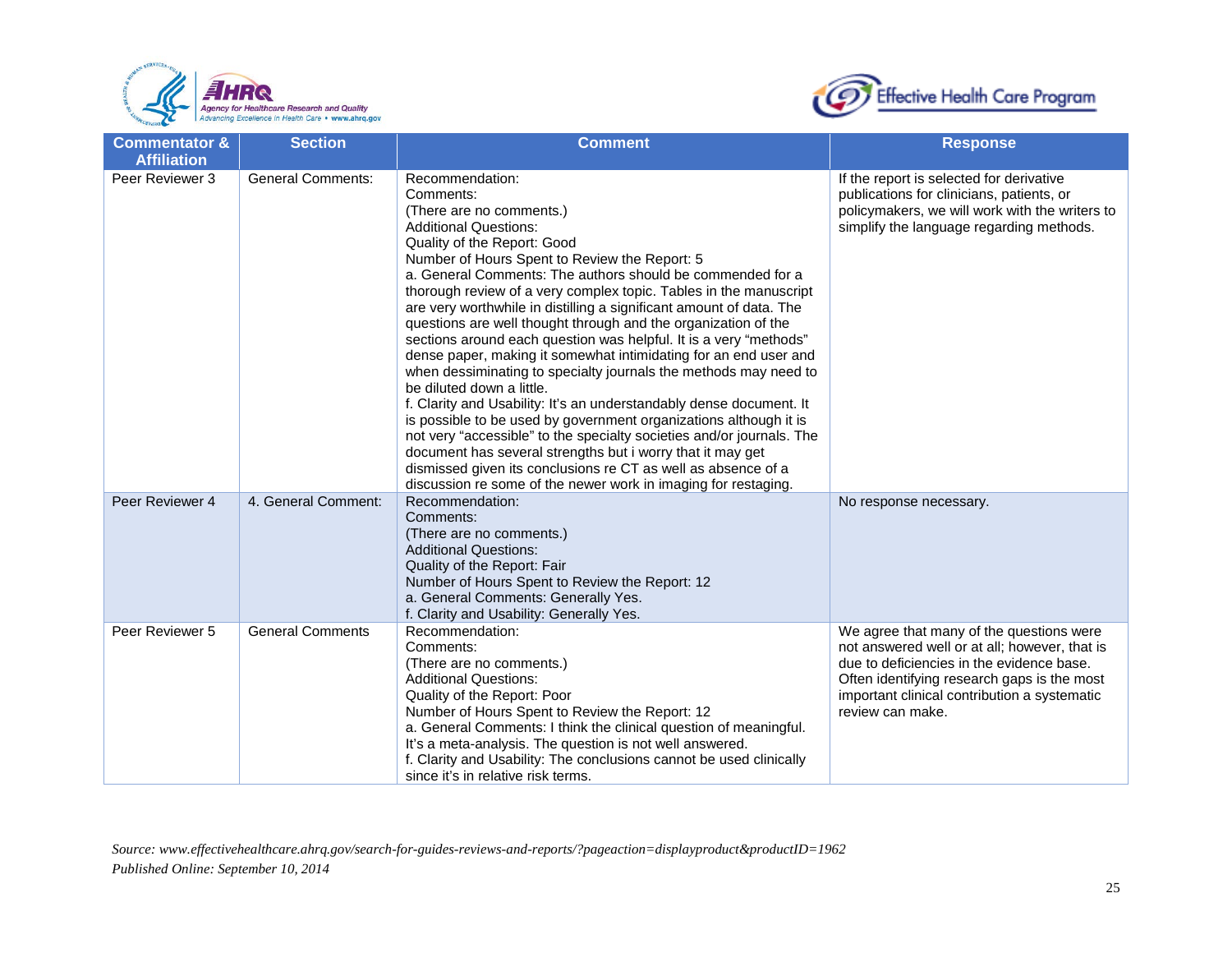



| <b>Commentator &amp;</b><br><b>Affiliation</b> | <b>Section</b>          | <b>Comment</b>                                                                                                                                                                                                                                                                                                                                                                                                                                                                                                                                                                                                                                                                                                                                                                                                                                                                                                                                                                                                                                                                                                                                                                                          | <b>Response</b>                                                                                                                                                       |
|------------------------------------------------|-------------------------|---------------------------------------------------------------------------------------------------------------------------------------------------------------------------------------------------------------------------------------------------------------------------------------------------------------------------------------------------------------------------------------------------------------------------------------------------------------------------------------------------------------------------------------------------------------------------------------------------------------------------------------------------------------------------------------------------------------------------------------------------------------------------------------------------------------------------------------------------------------------------------------------------------------------------------------------------------------------------------------------------------------------------------------------------------------------------------------------------------------------------------------------------------------------------------------------------------|-----------------------------------------------------------------------------------------------------------------------------------------------------------------------|
| <b>TEP Reviewer 1</b>                          | <b>General Comments</b> | Recommendation:<br>Comments:<br>(There are no comments.)<br><b>Additional Questions:</b><br>Quality of the Report: Superior<br>Number of Hours Spent to Review the Report: 3<br>a. General Comments: Yes. The scope of the report is well<br>defined; the results of the review are clinically meaningful to the<br>defined population.                                                                                                                                                                                                                                                                                                                                                                                                                                                                                                                                                                                                                                                                                                                                                                                                                                                                 | Thank you.                                                                                                                                                            |
| <b>TEP Reviewer 2</b>                          | <b>General Comments</b> | Recommendation:<br>Comments:<br>(There are no comments.)<br><b>Additional Questions:</b><br>Quality of the Report: Superior<br>Number of Hours Spent to Review the Report: 5<br>a. General Comments: This report addresses a clinically important<br>question as to the optimal staging methodology for colon and rectal<br>cancer using imaging. The key questions are all appropriate.<br>Unfortunately the literature is not robust as the authors point out in<br>drawing their conclusions. The hope is that this report will help<br>develop further research in this area including comparative<br>effectiveness. The lack of standardization of imaging techniques<br>and reporting will be a drawback for future studies and should be<br>addressed.<br>-- f. Clarity and Usability: The report as well structure and<br>organized and the main points are very clearly presented. Since<br>the body of evidence is so low in assessing imaging tests for the<br>staging of colorectal cancer, there is clear need for future research<br>in this area as emphasized by the authors. In fact in the final<br>conclusion the authors might add that there is need for research in<br>this area. | Thank you for your comments. We have<br>expanded the discussion of research gaps,<br>which we hope will be useful for discussions<br>about potential future research. |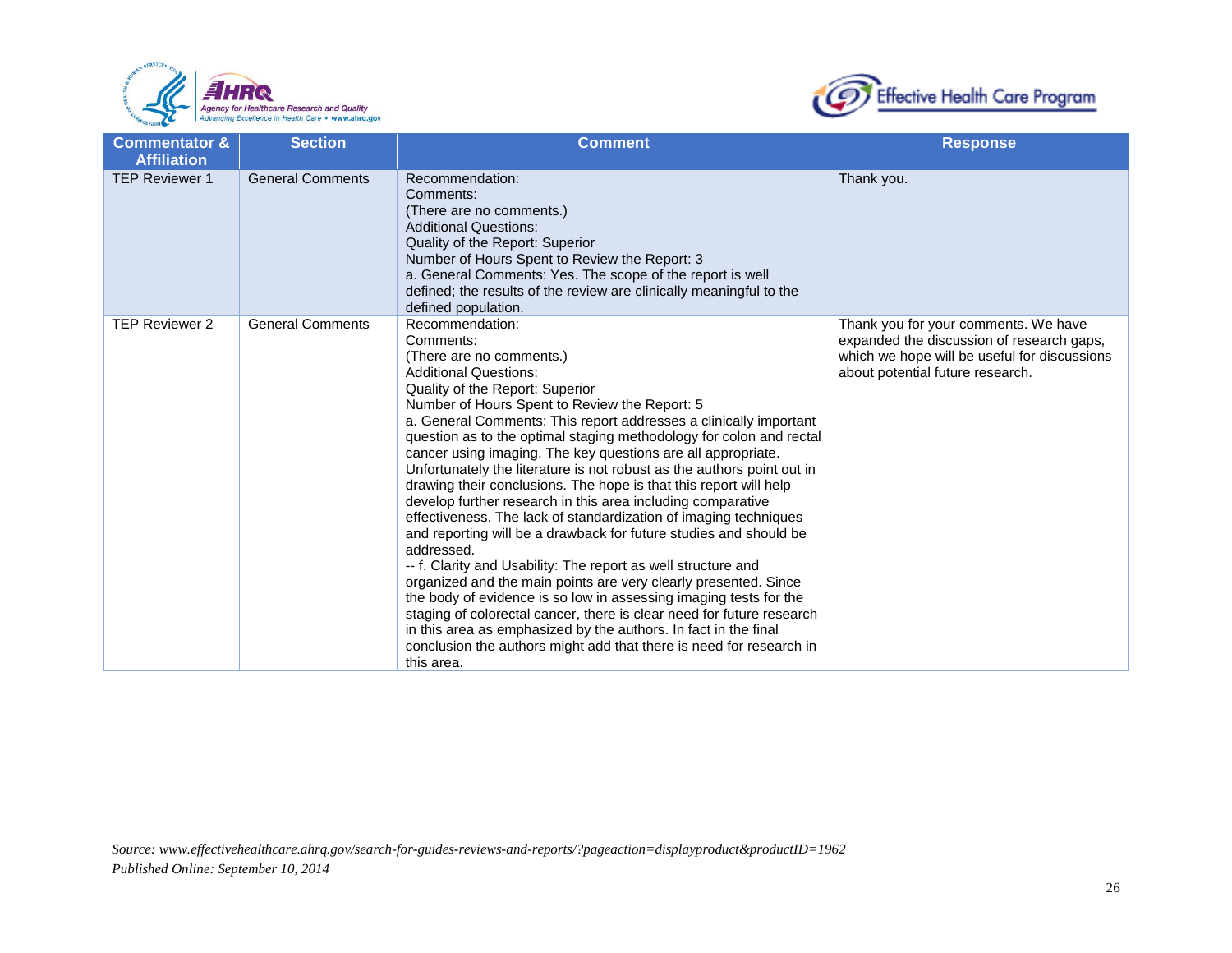



| <b>Commentator &amp;</b><br><b>Affiliation</b> | <b>Section</b>          | <b>Comment</b>                                                                                                                                                                                                                                                                                                                                                                                                                                                                                                                                                                                                                                                                                                                                                                                                                                                                                                                                                                                                                                                                                                                                                                                                                                                                                                                                                                                                                                                                                                                                                                                                                                                                                                            | <b>Response</b>        |
|------------------------------------------------|-------------------------|---------------------------------------------------------------------------------------------------------------------------------------------------------------------------------------------------------------------------------------------------------------------------------------------------------------------------------------------------------------------------------------------------------------------------------------------------------------------------------------------------------------------------------------------------------------------------------------------------------------------------------------------------------------------------------------------------------------------------------------------------------------------------------------------------------------------------------------------------------------------------------------------------------------------------------------------------------------------------------------------------------------------------------------------------------------------------------------------------------------------------------------------------------------------------------------------------------------------------------------------------------------------------------------------------------------------------------------------------------------------------------------------------------------------------------------------------------------------------------------------------------------------------------------------------------------------------------------------------------------------------------------------------------------------------------------------------------------------------|------------------------|
| <b>TEP Reviewer 3</b>                          | <b>General Comments</b> | Recommendation:<br>Comments:<br>(There are no comments.)<br><b>Additional Questions:</b><br>Quality of the Report: Superior<br>Number of Hours Spent to Review the Report: 10<br>a. General Comments: General comments<br>The authors have undertaken a comprehensive and exhaustive<br>review of the literature evaluating the use of imaging in the staging<br>of cancers of the colon and rectum.<br>In my opinion, the two most important roles imaging plays in the<br>staging and subsequen t management of colorectal cancers, and<br>correspondingly the two areas most in need of clarity on<br>appropriate use imaging are:<br>1. The preoperative T and N classification of rectal cancer 2. The<br>preoperative determination of metastatic disease for both colon<br>and rectal cancer.<br>The literature search yielded significantly more references to<br>address the first role of imaging than for the second role. Yet the<br>data was fairly weak in being able to provide definitive guidance.<br>Most striking was the finding that there were too few references to<br>provide sufficient data for the assessment of PET/CT versus CT in<br>the preoperative determination of metastatic disease in CRC<br>patient; this is particularly disturbing as this represents an area of<br>inconsistency and optimal pre-operative imaging can have a<br>tremendous impact on patient management, and yet the use of the<br>more expensive modality is very prevalent. This represents<br>limitations of the field and not of the methodology.<br>f. Clarity and Usability: The report's limitations are clearly defined,<br>and affect the usability of the results. This is very clearly<br>presented. | No response necessary. |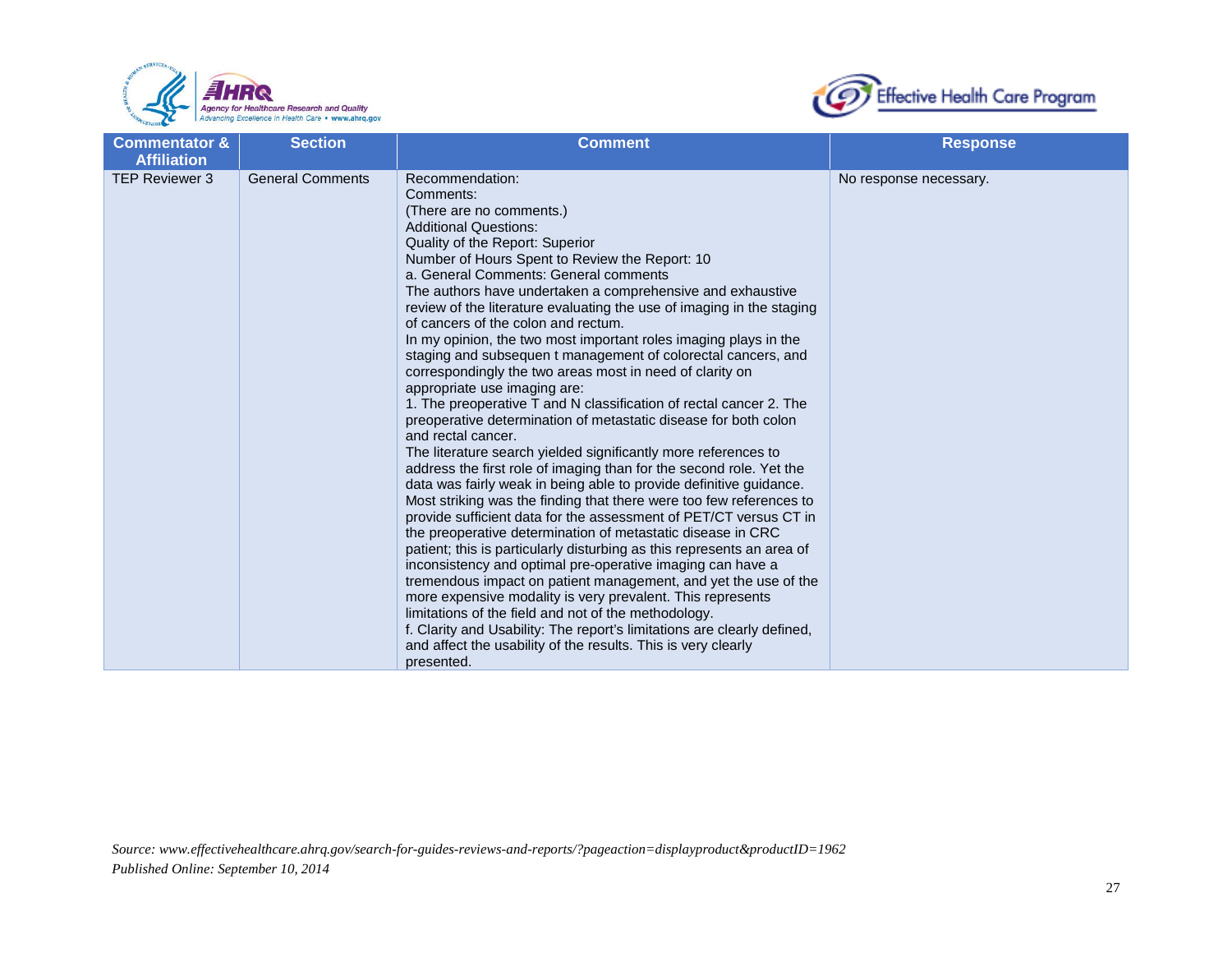



| <b>Commentator &amp;</b>                                  | <b>Section</b> | <b>Comment</b>                                                                                                                                                                                                                                                                                                                                                                                                                                                                                                                                                                                                                                                                                                                                                                                                                                                                                                                                                                                                                                                                        | <b>Response</b>                                                                                                                                                                                                                                                                                                                                                                                                                                                   |
|-----------------------------------------------------------|----------------|---------------------------------------------------------------------------------------------------------------------------------------------------------------------------------------------------------------------------------------------------------------------------------------------------------------------------------------------------------------------------------------------------------------------------------------------------------------------------------------------------------------------------------------------------------------------------------------------------------------------------------------------------------------------------------------------------------------------------------------------------------------------------------------------------------------------------------------------------------------------------------------------------------------------------------------------------------------------------------------------------------------------------------------------------------------------------------------|-------------------------------------------------------------------------------------------------------------------------------------------------------------------------------------------------------------------------------------------------------------------------------------------------------------------------------------------------------------------------------------------------------------------------------------------------------------------|
| <b>Affiliation</b><br><b>Public Reviewer 1</b><br>(IQWiG) | References     | A) Regarding effectiveness<br>In the present report, the study by Ruers et al. (J Nucl Med 2009;<br>50(7): 1036-41) is listed among the excluded studies because the<br>study failed to "report on one of the test comparisons of interest".<br>Although the decision to exclude this study appears correct, in our<br>opinion the study deserves more attention and discussion because<br>of its randomized controlled design. In the study by Ruers et al.<br>patients were randomly assigned to CT imaging or combined PET<br>and CT imaging. Theoretically, this study therefore could be<br>extremely valuable for a relative effectiveness assessment of PET<br>imaging. The idea of the trial was that patients scheduled for                                                                                                                                                                                                                                                                                                                                                  | The study did not use a combined, integrated<br>PET/CT device and was excluded for that<br>reason. Its results are unlikely to be<br>applicable to current practice in the United<br>States, which uses integrated devices.<br>The PETCAM trial has not been published<br>yet.<br>Bellomi et al., Kitajima et al., Liu et al. and<br>Arulampalam are not about staging-they<br>are about diagnosis of suspected<br>recurrences. One of our inclusion criteria was |
|                                                           |                | resection of liver metastases could be spared futile surgery if PET<br>imaging showed additional metastases. However, the trial's<br>primary outcome measure was changed, which becomes evident<br>when comparing trial registration and publication. We therefore<br>contacted the authors' group and learned that "the changed<br>outcome was actually not sought for, but the direct consequence of<br>the position of the ethical review board, who considered it a step<br>too far to refrain from surgery with PET serving as the decisive<br>imaging modality." This explanation by Prof. W. J. G. Oyen,<br>Radboud University Nijmegen Medical Centre (written<br>communication dated December 11th, 2011) showed that the trial<br>was essentially of little value because imaging results were not<br>used for clinical decision-making. Thus, the trial was unable to<br>assess effectiveness in terms of futile laparotomies, overall<br>survival or other outcomes. The results regarding the futile<br>laparotomy rate obviously describe only the hypothetical changes | the study had to have enrolled patients<br>already diagnosed with colorectal cancer,<br>either primary or a recurrence of it. Selzner<br>et al. is using CT arterial portography, which<br>was identified as an obsolete technology by<br>the Technical Expert Panel.                                                                                                                                                                                             |
|                                                           |                | in patient management. We believe that these special aspects are<br>worth mentioning in the AHRQ report.<br>Furthermore, we suggest mentioning the PETCAM trial, as this<br>randomized controlled trial seems to lack the problems found in the<br>trial by Ruers et al., 2009. Unfortunately, trial results from<br>PETCAM are still awaiting publication. So far, only an abstract<br>presentation is available (Moulton C, et al. Survival analysis of<br>PETCAM: a multicenter randomized controlled trial of PET/CT<br>versus no PET/CT for patients with resectable liver colorectal<br>adenocarcinoma metastases. J Clin Oncol 2012; 30(Suppl):<br>Abstract 390; available at:<br>http://meetinglibrary.asco.org/content/88958-115).                                                                                                                                                                                                                                                                                                                                           |                                                                                                                                                                                                                                                                                                                                                                                                                                                                   |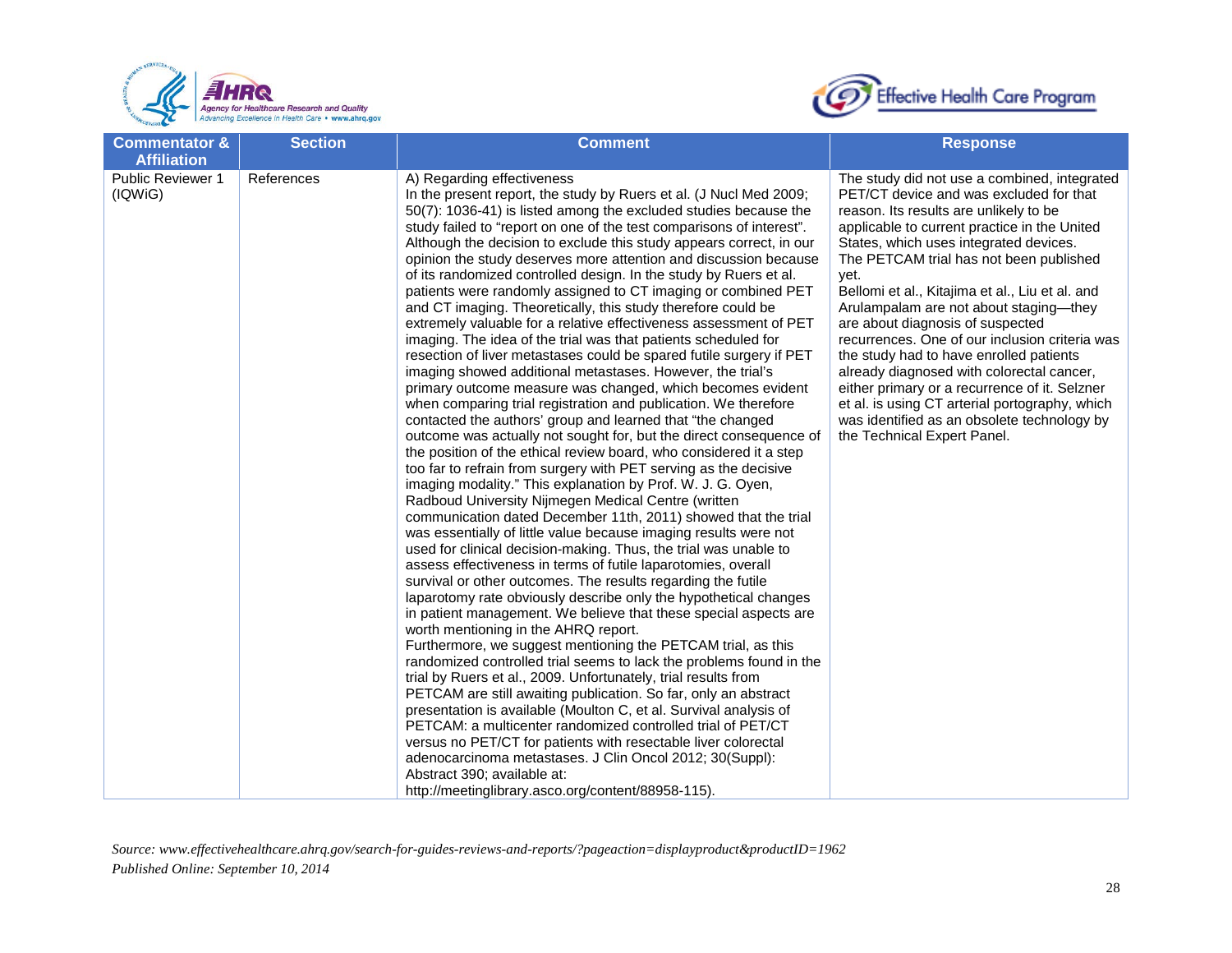



| <b>Commentator &amp;</b><br><b>Affiliation</b> | <b>Section</b> | <b>Comment</b>                                                                                                                                                                                                                                                                                                                                                                                                                                                                                                                                                                                                                                                                                                                                                                                                                                                                                                                                                                                                                                                                                                                                                                                                                                                                                                                                                                                                                                                                                                                                                                                                                                                                                                                                                                                                                                                                                                                                                                                                                                                                                                                                                                                                                                                                                                                                                                                                                                                                                                                                               | <b>Response</b> |
|------------------------------------------------|----------------|--------------------------------------------------------------------------------------------------------------------------------------------------------------------------------------------------------------------------------------------------------------------------------------------------------------------------------------------------------------------------------------------------------------------------------------------------------------------------------------------------------------------------------------------------------------------------------------------------------------------------------------------------------------------------------------------------------------------------------------------------------------------------------------------------------------------------------------------------------------------------------------------------------------------------------------------------------------------------------------------------------------------------------------------------------------------------------------------------------------------------------------------------------------------------------------------------------------------------------------------------------------------------------------------------------------------------------------------------------------------------------------------------------------------------------------------------------------------------------------------------------------------------------------------------------------------------------------------------------------------------------------------------------------------------------------------------------------------------------------------------------------------------------------------------------------------------------------------------------------------------------------------------------------------------------------------------------------------------------------------------------------------------------------------------------------------------------------------------------------------------------------------------------------------------------------------------------------------------------------------------------------------------------------------------------------------------------------------------------------------------------------------------------------------------------------------------------------------------------------------------------------------------------------------------------------|-----------------|
| (continued)                                    | (continued)    | B) Regarding test accuracy<br>Our own report was restricted to test accuracy studies that<br>examined comparative test performance, and we excluded<br>retrospective studies and those with an inadequate reference<br>standard. Of note is the fact that the AHRQ report included only<br>studies on PET/CT, thereby excluding older studies on stand-alone<br>PET imaging.<br>There are nevertheless several primary studies that were included<br>in the IQWiG report, but were not included in the AHRQ report. We<br>suggest assessing these discrepancies. We suggest assessing the<br>following studies for possible inclusion, as these studies were<br>included by IQWiG but are not mentioned in the AHRQ report:<br>a. Bellomi M, et al.: Role of multidetector CT and FDG-PET/CT in<br>the diagnosis of local and distant recurrence of resected rectal<br>cancer. Radiol Med 2007; 112(5): 681-90.<br>included by IQWIG but are not mentioned in the AHRQ report:<br>b. Kitajima K, et al.: Performance of integrated FDG PET/contrast-<br>enhanced CT in the diagnosis of recurrent colorectal cancer:<br>comparison with integrated FDG PET/non-contrast-enhanced CT<br>and enhanced CT. Eur J Nucl Med Mol Imaging 2009; 36(9): 1388-<br>1396.<br>c. Liu FY, et al.: Utility of 2-fluoro-2-deoxy-D-glucose positron<br>emission tomography in managing patients of colorectal cancer<br>with unexplained carcinoembryonic antigen elevation at different<br>levels. Dis Colon Rectum 2005; 48(10): 1900-1912.<br>d. Selzner M, et al.: Does the novel PET/CT imaging modality<br>impact on the treatment of patients with metastatic colorectal<br>cancer of the liver? Ann Surg 2004; 240(6): 1027-1034. All of these<br>studies used PET/CT, compared test accuracy of PET/CT vs. CT<br>only, and apparently fulfilled all other inclusion criteria of the AHRQ<br>report (e.g. sample size > 10 patients, adequate reference<br>standard, etc.)<br>2. The study by Arulampalam et al. (Eur J Nucl Med 2001; 28(12):<br>1758-65) was excluded in the AHRQ report because patients were<br>"not diagnosed with cancer before enrollment". In the article,<br>however, Arulampalam et al. report that they included "patients<br>previously treated for CRC", who now had a suspected recurrence.<br>Was this study excluded because PET (and not PET/CT) was<br>applied as an imaging technique? We suggest addressing this<br>issue. We hope that these comments help to further increase the<br>quality of this already very fine report. | (continued)     |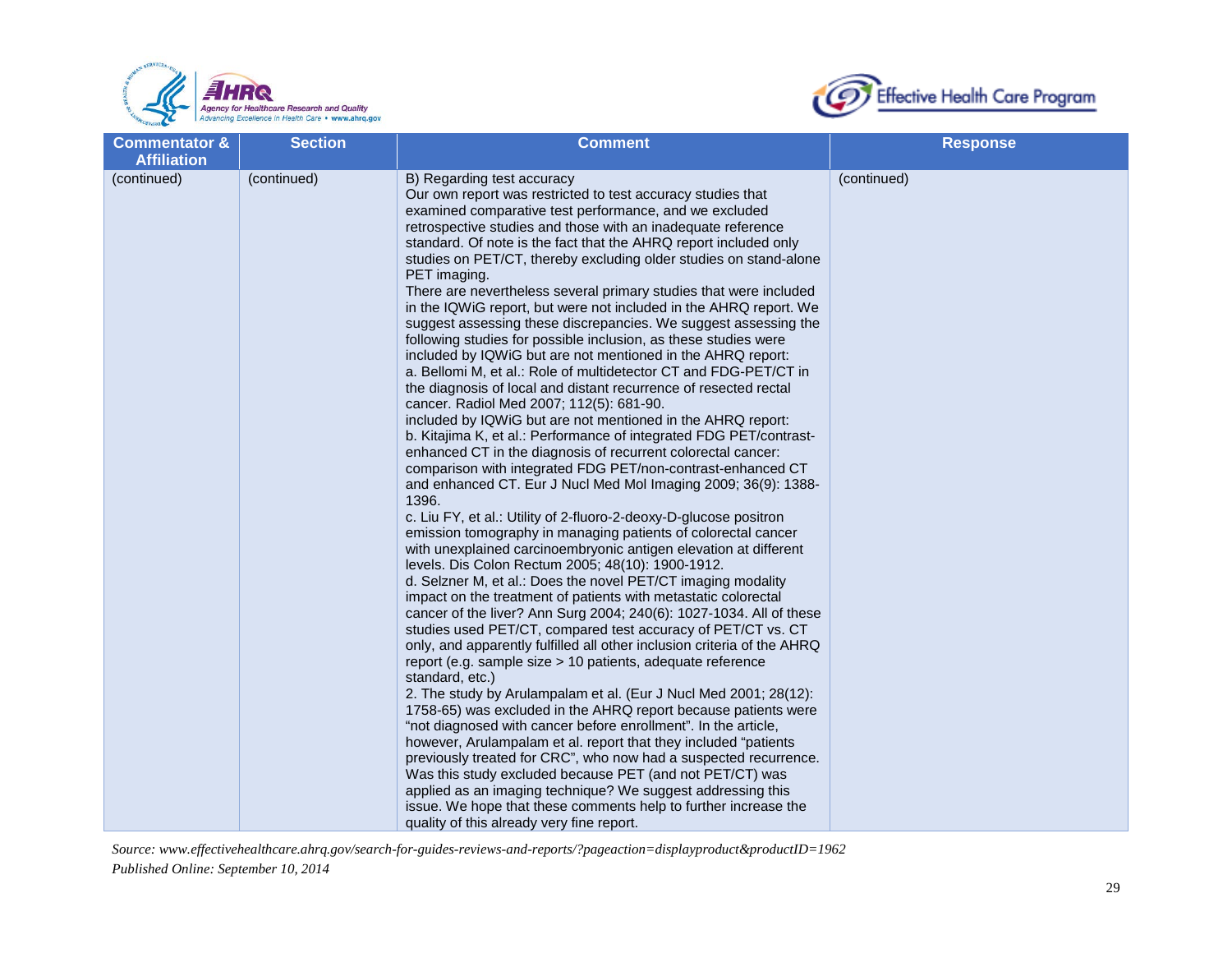



| <b>Commentator &amp;</b><br><b>Affiliation</b> | <b>Section</b>          | <b>Comment</b>                                                                                                                                                                                                                                                                                                                                                                                                                                                                                                                                                                                                                                              | Response               |
|------------------------------------------------|-------------------------|-------------------------------------------------------------------------------------------------------------------------------------------------------------------------------------------------------------------------------------------------------------------------------------------------------------------------------------------------------------------------------------------------------------------------------------------------------------------------------------------------------------------------------------------------------------------------------------------------------------------------------------------------------------|------------------------|
| <b>Public Reviewer 1</b><br>(IQWiG)            | <b>General Comments</b> | Dear Colleagues,<br>We have read the AHRQ draft report on imaging in colorectal<br>cancer with great interest, as we published a similar report in 2012.<br>However, the report prepared by IQWiG was published only in<br>German (with an English summary available at<br>https://www.iqwig.de/download/D06-01C_Executive-summary-of-<br>final-report_PET_PETCT-in-recurrent-colorectal-cancer.pdf).<br>Furthermore, our report was restricted to an assessment of PET<br>and PET/CT in the diagnosis of recurrent colorectal cancer.<br>Therefore, we limit our comments to those topics that are related to<br>this type of imaging and this indication. | No response necessary. |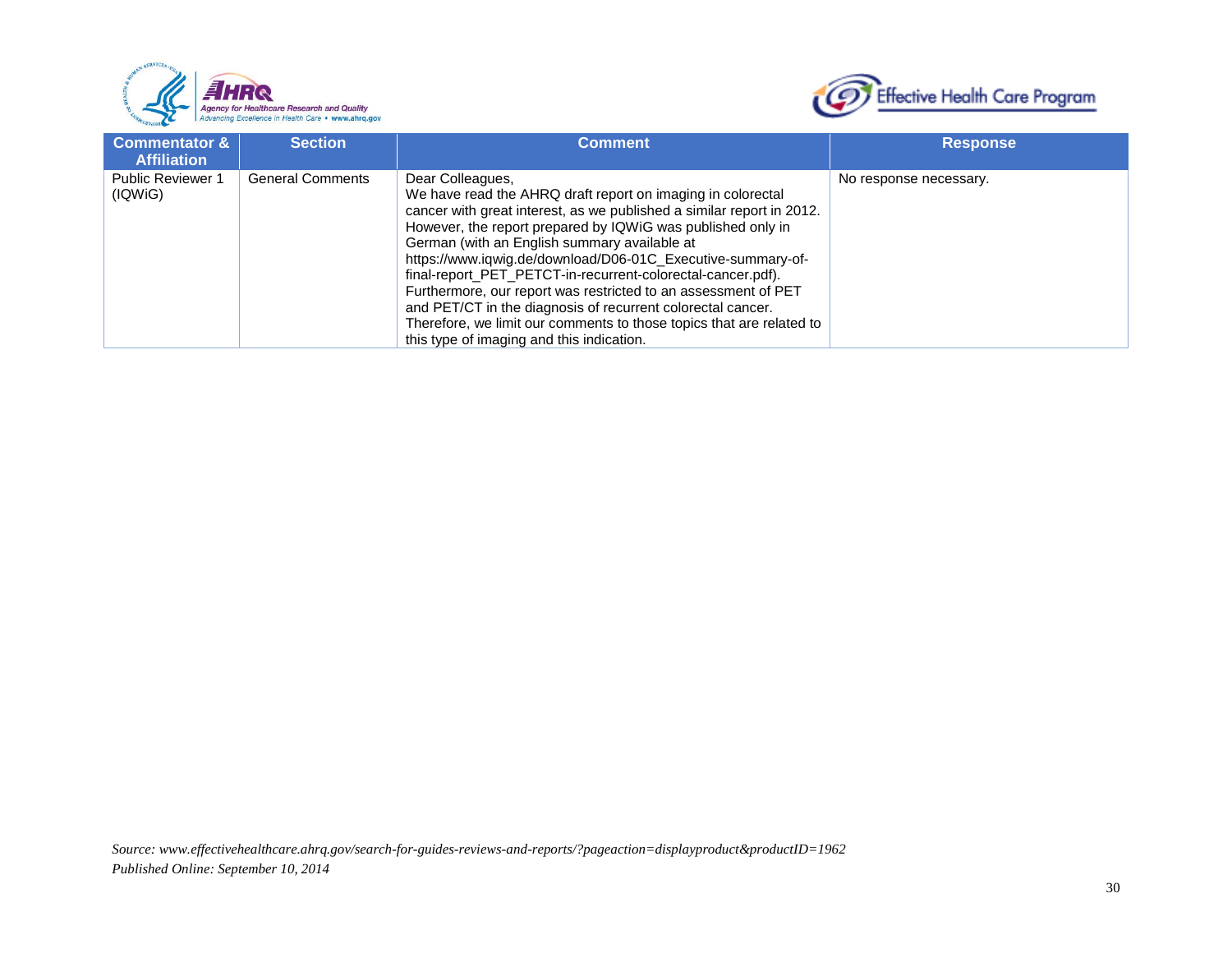



| <b>Commentator &amp;</b>                                                                          | <b>Section</b> | <b>Comment</b>                                                                                                                                                                                                                                                                                                                                                                                                                                                                                                                                                                                                                                                                                                                                                                                                                                                                                                                                                                                                                                                                                                                                                                                                                                                                                                                                                                                                                                                                                                                                                                                                                                                                                                                                                                                                                                                                                                                                                                                                                                                                                                                                                                                                                                                                                                                                                                                                | <b>Response</b>                                                                                                                                                                                                                                                                                                                                                                                                                                                                                                                                                                                                                                                                                                                                                                                                                                                                                                                                                                                                                                                                                        |
|---------------------------------------------------------------------------------------------------|----------------|---------------------------------------------------------------------------------------------------------------------------------------------------------------------------------------------------------------------------------------------------------------------------------------------------------------------------------------------------------------------------------------------------------------------------------------------------------------------------------------------------------------------------------------------------------------------------------------------------------------------------------------------------------------------------------------------------------------------------------------------------------------------------------------------------------------------------------------------------------------------------------------------------------------------------------------------------------------------------------------------------------------------------------------------------------------------------------------------------------------------------------------------------------------------------------------------------------------------------------------------------------------------------------------------------------------------------------------------------------------------------------------------------------------------------------------------------------------------------------------------------------------------------------------------------------------------------------------------------------------------------------------------------------------------------------------------------------------------------------------------------------------------------------------------------------------------------------------------------------------------------------------------------------------------------------------------------------------------------------------------------------------------------------------------------------------------------------------------------------------------------------------------------------------------------------------------------------------------------------------------------------------------------------------------------------------------------------------------------------------------------------------------------------------|--------------------------------------------------------------------------------------------------------------------------------------------------------------------------------------------------------------------------------------------------------------------------------------------------------------------------------------------------------------------------------------------------------------------------------------------------------------------------------------------------------------------------------------------------------------------------------------------------------------------------------------------------------------------------------------------------------------------------------------------------------------------------------------------------------------------------------------------------------------------------------------------------------------------------------------------------------------------------------------------------------------------------------------------------------------------------------------------------------|
| <b>Affiliation</b><br><b>Public Reviewer 2</b><br>(Medical Imaging<br>and Technology<br>Alliance) | Methods        | Imaging modalities have varied functions and uses in a clinical<br>setting. As such, comparative analyses of modalities are of limited<br>value, especially when removed from the particular clinical setting<br>and circumstances of the individual patient.<br>Medical imaging includes multiple modalities and each modality<br>provides unique value in the clinical setting. In fact, outside the<br>context of a particular episode of clinical care, comparisons of<br>modalities do not appropriately value the contribution of each<br>modality to healthcare. Rather imaging modalities should be<br>considered in the context of the clinical setting and their value in<br>informing appropriate care for the individual patient.<br>Access to appropriate imaging is necessary to inform clinical<br>decisions related to the diagnosis and treatment of disease. In<br>order to inform the use and appropriateness of imaging,<br>physicians' societies have developed appropriate use criteria and<br>practice guidelines specific to individual clinical indications. These<br>clinical decision-support tools are based on research and<br>evidence, and aid physicians to determine the appropriate scans<br>for specific clinical indications for their patients. The American<br>College of Radiology (ACR) has appropriate use criteria on<br>Pretreatment Staging of Colorectal Cancer.4 These guidelines<br>evaluate staging for 1) rectal cancer of small lesion size, 2) rectal<br>cancer of large lesion size, and 3) colon cancer, which is defined<br>as cancer of the colon present in areas other than the rectum. For<br>each indication, the guidelines rank specific value and<br>appropriateness. For example, CT of the abdomen and pelvis is<br>recommended for colorectal cancer staging due to its "ability to<br>obtain a rapid global evaluation and demonstrate complications<br>(perforation, obstruction, etc.) that may not be clinically apparent,"5<br>but for large lesion rectal cancers in particular, the criteria note that<br>PET/CT has been shown to alter staging as compared to CT<br>alone. In other examples, for small lesion rectal cancer ultrasound<br>is recommended for assessment of rectal wall involvement, and<br>MRI of the abdomen or pelvis are recommended to different<br>degrees depending on the size of lesion in rectal cancers. | Yes, we are aware of the ACR criteria, but<br>regular assessments of the literature are<br>valuable inputs during development and<br>revision of clinical practice guidelines. The<br>fact that the NCCN guidelines conflict in<br>several areas with the ACR guidelines<br>suggests that there is still uncertainty about<br>which modalities are most appropriate.<br>The report does address changes in<br>management as one of the key questions.<br>While change in management is an easier<br>endpoint to measure than clinical outcomes,<br>it is only helpful if the change is shown to be<br>an appropriate change. Changing<br>management to an inappropriate treatment<br>course due to inaccurate imaging is<br>potentially very harmful to patients. Also, the<br>well-known and accepted Fryback and<br>Thornbury approach to diagnostic<br>evaluations lists changes in management as<br>an intermediate outcome—level 4 in a 6-level<br>framework.<br>We appreciate the efforts of industry and<br>imaging facilities to reduce radiation<br>exposure from diagnostic imaging studies. |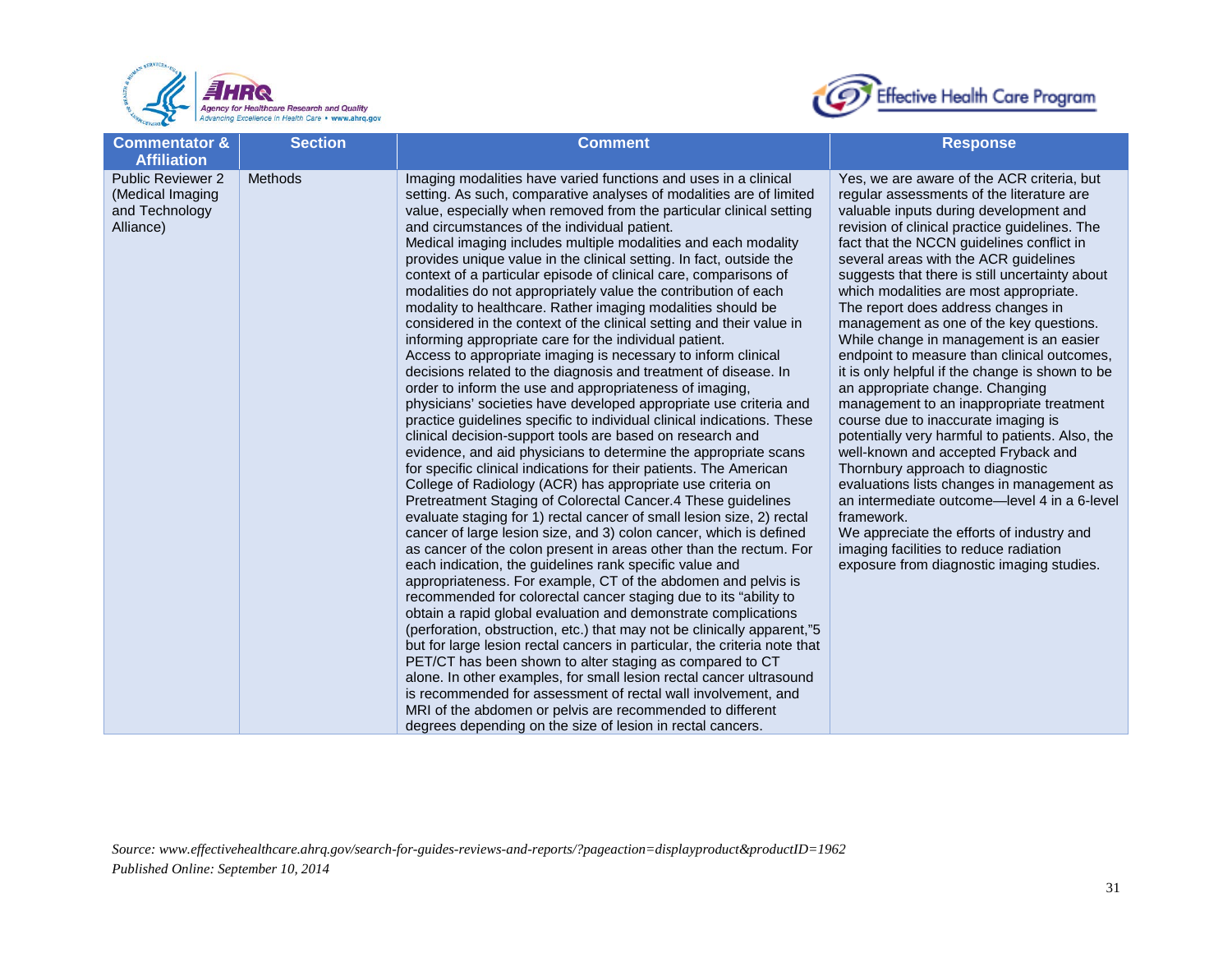



| <b>Commentator &amp;</b><br><b>Affiliation</b> | <b>Section</b> | <b>Comment</b>                                                                                                                                                                                                                                                                                                                                                                                                                                                                                                                                                                                                                                                                                                                                                                                                                                                                                                                                                                                                                                                                                                                                                                                                                                                                                                                                                                                                                                                                                                                                                                                                                                                                                                                                                                                                                                                                                                                                                                                                                                                                                                                                                                                                                                                                                                                                                                                                                                                                                                                                                                                                          | <b>Response</b> |
|------------------------------------------------|----------------|-------------------------------------------------------------------------------------------------------------------------------------------------------------------------------------------------------------------------------------------------------------------------------------------------------------------------------------------------------------------------------------------------------------------------------------------------------------------------------------------------------------------------------------------------------------------------------------------------------------------------------------------------------------------------------------------------------------------------------------------------------------------------------------------------------------------------------------------------------------------------------------------------------------------------------------------------------------------------------------------------------------------------------------------------------------------------------------------------------------------------------------------------------------------------------------------------------------------------------------------------------------------------------------------------------------------------------------------------------------------------------------------------------------------------------------------------------------------------------------------------------------------------------------------------------------------------------------------------------------------------------------------------------------------------------------------------------------------------------------------------------------------------------------------------------------------------------------------------------------------------------------------------------------------------------------------------------------------------------------------------------------------------------------------------------------------------------------------------------------------------------------------------------------------------------------------------------------------------------------------------------------------------------------------------------------------------------------------------------------------------------------------------------------------------------------------------------------------------------------------------------------------------------------------------------------------------------------------------------------------------|-----------------|
| (continued)                                    | (continued)    | These guidelines appropriately acknowledge that clinical value of<br>each imaging modality is determined by how it informs specific<br>clinical care, not how it ranks in comparison to a "reference"<br>standard"6 or to other modalities. MITA advocates the<br>development and use of physician-developed appropriateness<br>criteria to guide treatment decisions and training of hospital and<br>imaging facility personnel who perform medical imaging exams. In<br>and adhering to these standards and initiatives, physicians can<br>ensure that patients receive the life-saving benefits of medical<br>imaging technology.<br>2) Outcomes related to the use of imaging must be defined to<br>reflect the unique contribution of imaging to clinical decisions. The<br>Draft Report points to intermediate outcomes and defines these as<br>stage reclassification and changes in therapeutic management.7 In<br>addition, the Draft Report addresses clinical outcomes.<br>In particular, the AHRQ states that evidence related to clinical<br>outcomes was not found in the studies evaluated for this report.<br>This is cited as a gap in evidence.8 However, we offer that this is<br>not a gap, but rather an inappropriate endpoint to evaluate<br>diagnostic imaging in the context of patient care.<br>One consideration is that it is difficult to isolate the contribution of<br>diagnostic imaging from the larger care paradigm, and in fact, due<br>to the incremental value of diagnostic imaging within the delivery of<br>healthcare, diagnostic imaging's value outside the care paradigm<br>would be of limited meaning. Models that attempt to extract<br>diagnostic imaging from the care that it informs neglect to reflect<br>the reality of healthcare delivery. In fact, in clinical practice, a<br>patient may have multiple diagnostic tests, with additional value<br>from each test used to inform clinical decisions in unique and<br>inimitable ways. In addition, some diagnostics tests are synergistic.<br>For example, a PET scan may be ordered in follow up to a CT<br>scan that shows small indeterminate lesions.<br>Additionally, as the science of cancer staging progresses,<br>diagnostic imaging may inform decision-making in concert with<br>order to provide optimal care and prevent medical errors,<br>physicians and technologists must account for the patient's<br>individual needs. By providing proper training other tests including<br>biomarker identification, genomic studies, and other assays the<br>impact of diagnostic imaging on healthcare. | (continued)     |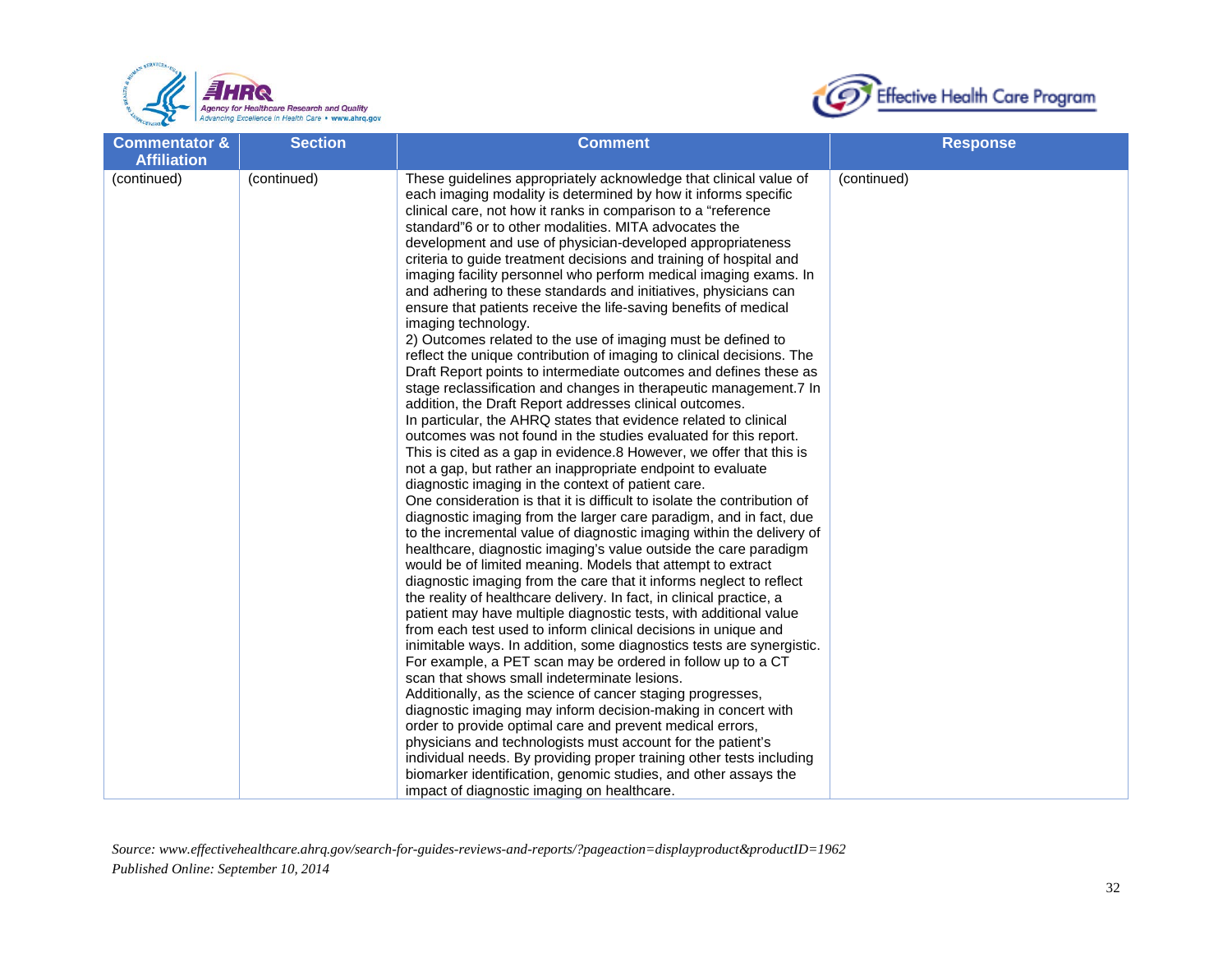



| <b>Commentator &amp;</b><br><b>Affiliation</b> | <b>Section</b> | <b>Comment</b>                                                                                                                                                                                                                                                                                                                                                                                                                                                                                                                                                                                                                                                                                                                                                                                                                                                                                                                                                                                                                                                                                                                                                                                                                                                                                                                                                                                                                                                                                                                                                                                                                                                                                                                                                                                                                                                                                                                                                                                                                                                                                                                                                                                                                                                                                                                                                                                                                                                                                                                                     | <b>Response</b> |
|------------------------------------------------|----------------|----------------------------------------------------------------------------------------------------------------------------------------------------------------------------------------------------------------------------------------------------------------------------------------------------------------------------------------------------------------------------------------------------------------------------------------------------------------------------------------------------------------------------------------------------------------------------------------------------------------------------------------------------------------------------------------------------------------------------------------------------------------------------------------------------------------------------------------------------------------------------------------------------------------------------------------------------------------------------------------------------------------------------------------------------------------------------------------------------------------------------------------------------------------------------------------------------------------------------------------------------------------------------------------------------------------------------------------------------------------------------------------------------------------------------------------------------------------------------------------------------------------------------------------------------------------------------------------------------------------------------------------------------------------------------------------------------------------------------------------------------------------------------------------------------------------------------------------------------------------------------------------------------------------------------------------------------------------------------------------------------------------------------------------------------------------------------------------------------------------------------------------------------------------------------------------------------------------------------------------------------------------------------------------------------------------------------------------------------------------------------------------------------------------------------------------------------------------------------------------------------------------------------------------------------|-----------------|
| (continued)                                    | (continued)    | A recent article on the topic suggests, "The outcomes, or<br>endpoints, appropriate to assessing whether diagnostic<br>interventions are reasonable and necessary are best characterized<br>as "change in clinical management." This is distinct from the<br>outcomes, or endpoints, classically applied in. We agree with the<br>findings that "in general all four imaging modalities appear to be<br>reasonably safe."10 However, the Draft Report also points to<br>radiation dose as a potential harm of CT and PET/CT. In recent<br>years, innovative, dose-lowering technologies assessing whether<br>therapeutic interventions are reasonable and necessary. 3)<br>Innovative, dose-lowering imaging technologies support quality<br>care. have limited dose while maintaining imaging quality. Due to<br>lower dose and high clinical efficacy, the CT and PET/CT benefit-<br>to-risk profiles have improved.<br>Dose efficiency and dose reduction have been important design<br>considerations for CT for many years. The focus on these design<br>considerations has grown and intensified in more recent years, and<br>has yielded a variety of new and innovative hardware and software<br>features that directly help physicians both reduce and monitor dose<br>for CT exams. The CT industry has developed new features that<br>enable both the dose to be displayed prior to scanning, and to alert<br>operators to potentially the patient record. These features are<br>important for both the patient as well as facilities, since they<br>provide facilities with the ability to compare the dose of their CT<br>protocols and establish optimized reference values. The dose<br>monitoring/reduction features described below play a significant<br>role in helping to reduce the dose for CT exams, while maintaining<br>diagnostic higher than expected doses, as well as enabling<br>electronic recording of the CT dose in quality and the capability to<br>report and record dose. For example:<br>• Automatic Exposure Control helps optimize dose for each patient<br>for the given diagnostic task. This feature adjusts the exposure to<br>use only what is needed to maintain a constant image quality. This<br>feature is now standard on CT systems.<br>. Wider coverage detectors minimize the amount of x-ray that falls<br>outside of the active detector region, thereby reducing dose to the<br>patient without impacting image quality. Systems are now available<br>in a range of wide coverage designs. | (continued)     |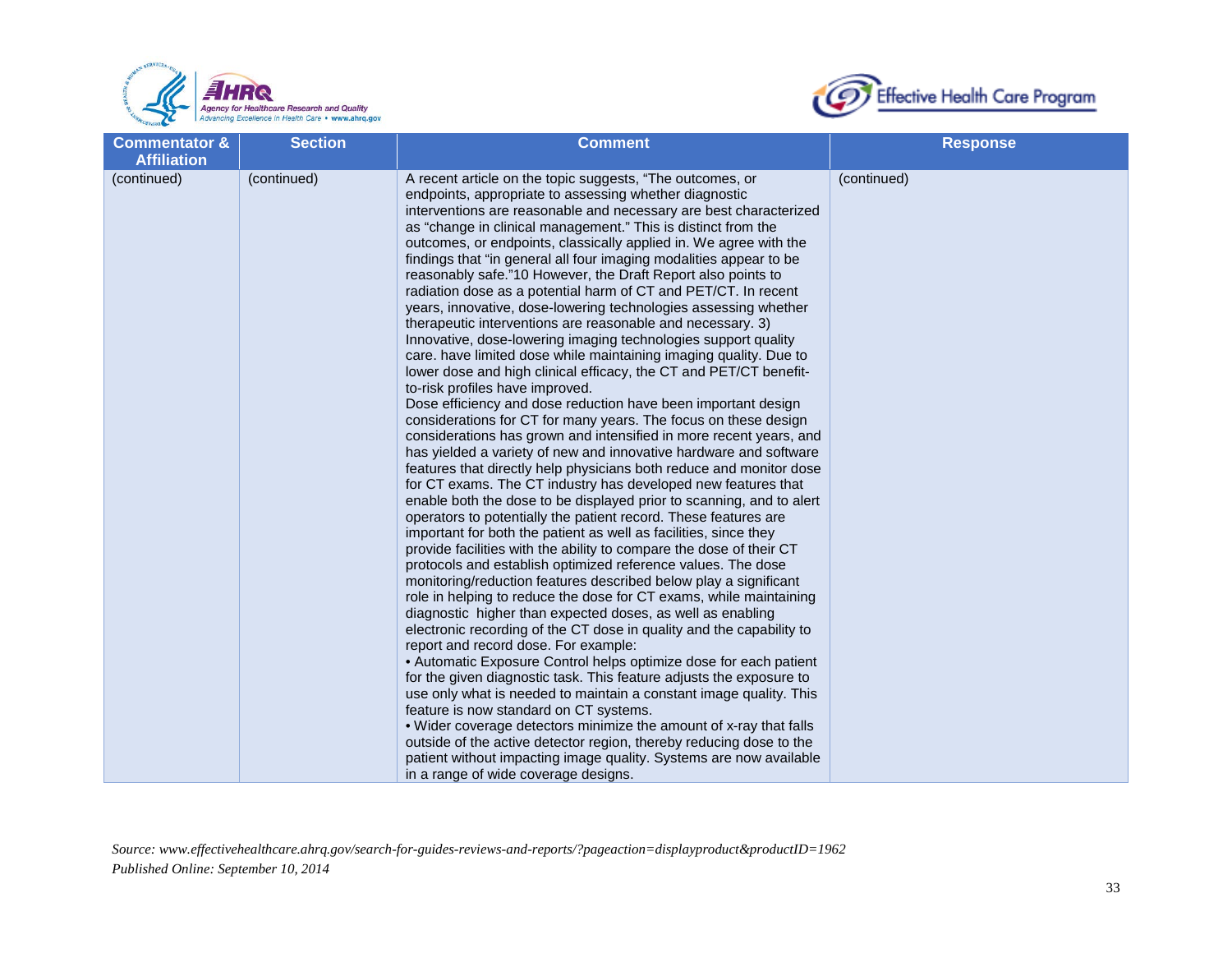



| <b>Commentator &amp;</b><br><b>Affiliation</b> | <b>Section</b> | <b>Comment</b>                                                                                                                                                                                                                                                                                                                                                                                                                                                                                                                                                                                                                                                                                                                                                                                                                                                                                                                                                                                                                                                                                                                                                                                                                                                                                                                                                                                                                                                                                                                                                                                                                                                                                                                                                                                                                                                                                                                                                                                                                                                                                                                                                                                                                                                                                                                                                                                                                            | <b>Response</b> |
|------------------------------------------------|----------------|-------------------------------------------------------------------------------------------------------------------------------------------------------------------------------------------------------------------------------------------------------------------------------------------------------------------------------------------------------------------------------------------------------------------------------------------------------------------------------------------------------------------------------------------------------------------------------------------------------------------------------------------------------------------------------------------------------------------------------------------------------------------------------------------------------------------------------------------------------------------------------------------------------------------------------------------------------------------------------------------------------------------------------------------------------------------------------------------------------------------------------------------------------------------------------------------------------------------------------------------------------------------------------------------------------------------------------------------------------------------------------------------------------------------------------------------------------------------------------------------------------------------------------------------------------------------------------------------------------------------------------------------------------------------------------------------------------------------------------------------------------------------------------------------------------------------------------------------------------------------------------------------------------------------------------------------------------------------------------------------------------------------------------------------------------------------------------------------------------------------------------------------------------------------------------------------------------------------------------------------------------------------------------------------------------------------------------------------------------------------------------------------------------------------------------------------|-----------------|
| (continued)                                    | (continued)    | • "Shutter" modes block unused x-ray at the beginning and end of<br>helical scans and therefore do not degrade image quality. This<br>feature is now standard on many CT systems and is "built in" to<br>each helical acquisition.<br>• Advanced electronics in data acquisition systems result in better<br>imaging performance and less noise, thereby enabling equal<br>performance at a lower dose. First generation CT iterative<br>reconstruction results in a significant dose reduction potential,<br>while maintaining diagnostic image quality, and is well suited to<br>CTC studies. Iterative reconstruction is available on new systems<br>and also as an upgrade to many installed base systems.<br>• More advanced second generation CT iterative reconstruction<br>provides even further dose reduction potential, where some expert<br>users are able to achieve some exams approaching1 mSv levels<br>for combined supine and prone CTC scans, while still maintaining<br>diagnostic image quality. This feature is becoming widely available<br>on new systems.<br>• The DICOM Dose Structured Report allows the exam dose to be<br>electronically captured with the patient record. This feature is now<br>standard on all new CT systems and has also been implemented<br>on newer installed base systems.<br>MITA leads industry efforts to coordinate and establish standards<br>to mitigate radiation dose.<br>Adoption of these standards benefits patient dose. MITA's<br>approach builds upon existing manufacturer safety measures -<br>including equipment safety standards, protocol development,<br>quality and safety checks, provider education programs and<br>physician-developed medical guidelines – to minimize radiation<br>dose as much as possible, and to provide even greater degrees of<br>coordination, transparency and reporting in the delivery of medical<br>radiation. Recent examples of MITA standards which have<br>addressed dose include: NEMA XR 25-2010, Computed<br>Tomography Dose Check. This standard introduced two novel<br>features to assist the imaging team in providing better patient care:<br>dose notifications and dose alerts. Dose notifications are designed<br>to provide a clear indication to health care providers when the<br>parameters for a CT scan will result in a dose higher than the<br>facility's pre-determined dose threshold for routine use. | (continued)     |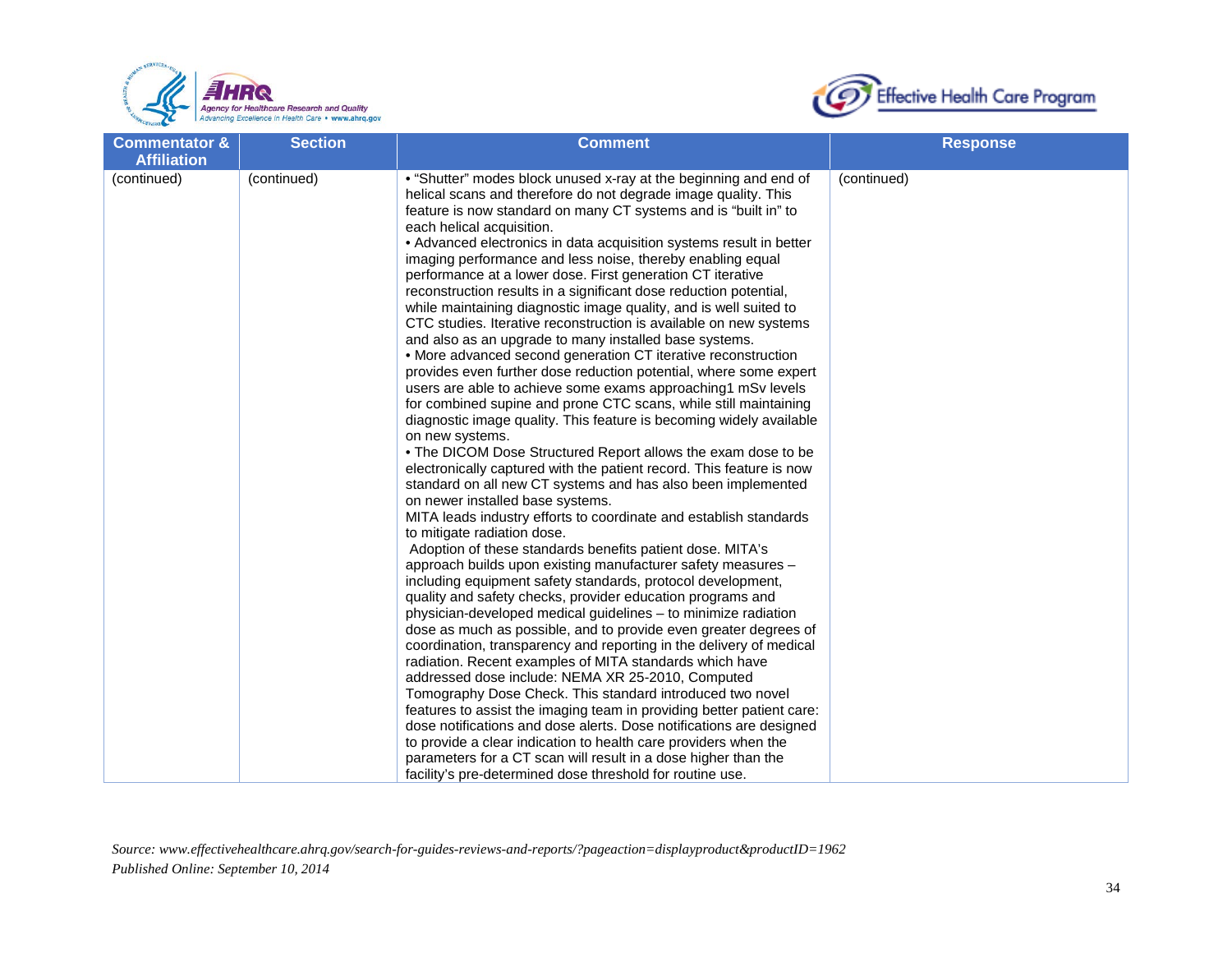



| <b>Commentator &amp;</b><br><b>Affiliation</b> | <b>Section</b> | <b>Comment</b>                                                                                                                                                                                                                                                                                                                                                                                                                                                                                                                                                                                                                                                                                                                                                                                                                                                                                                                                                                                                                                                                                                                                                                                                                                                                                                                                                                                                                                                                                                                                                                                                                                                                                                                                                                                                                                                                                                                                                                                                                                                                                                                                                                                                                                                                                                                                                                                                            | <b>Response</b> |
|------------------------------------------------|----------------|---------------------------------------------------------------------------------------------------------------------------------------------------------------------------------------------------------------------------------------------------------------------------------------------------------------------------------------------------------------------------------------------------------------------------------------------------------------------------------------------------------------------------------------------------------------------------------------------------------------------------------------------------------------------------------------------------------------------------------------------------------------------------------------------------------------------------------------------------------------------------------------------------------------------------------------------------------------------------------------------------------------------------------------------------------------------------------------------------------------------------------------------------------------------------------------------------------------------------------------------------------------------------------------------------------------------------------------------------------------------------------------------------------------------------------------------------------------------------------------------------------------------------------------------------------------------------------------------------------------------------------------------------------------------------------------------------------------------------------------------------------------------------------------------------------------------------------------------------------------------------------------------------------------------------------------------------------------------------------------------------------------------------------------------------------------------------------------------------------------------------------------------------------------------------------------------------------------------------------------------------------------------------------------------------------------------------------------------------------------------------------------------------------------------------|-----------------|
| (continued)                                    | (continued)    | Dose alerts are designed to prevent dose levels for a complete<br>exam from exceeding pre-determined thresholds that are deemed<br>excessive by the facility. This feature can be configured to prevent<br>equipment operation. These protections help the operator and<br>ultimately the physician to better understand dose implications of<br>protocol choices, and should significantly reduce exposure due to<br>Dose alerts are designed to prevent dose levels for a complete<br>exam from exceeding pre-determined thresholds that are deemed<br>excessive by the facility. This feature can be configured to prevent<br>equipment operation. These protections help the operator and<br>ultimately the physician to better understand dose implications of<br>protocol choices, and should significantly reduce exposure due to<br>inappropriate scan parameter settings.<br>• NEMA standard XR 26 - 2012, Access Controls for Computed<br>Tomography: Identification, Interlocks, and Logs. This standard<br>requires software features that ensure only an authorized operator<br>can alter the controls of CT equipment. This industry-wide<br>standard requires the institutionalization of administrative<br>privileges, access levels, and the recording of clinical protocols to<br>ensure safe and appropriate use. NEMA standard XR 27 - 2012,<br>X-ray Equipment for Interventional Procedures User Quality<br>Control Mode. This standard helps imaging facilities conduct<br>quality testing and monitoring of X-ray equipment used for<br>interventional procedures.<br>• NEMA standard XR 29 - 2013, Standard Attributes on Computed<br>Tomography (CT) Equipment Related to Dose Optimization and<br>Management. This standard, known also as MITA "Smart Dose", is<br>the fourth dose-related standard to be released by MITA since<br>2010.<br>This standard includes four components:<br>1. DICOM Dose Structured Reporting - This enables the recording<br>of post-exam dose information in a standardized electronic format.<br>This information can be included in the patient record, promoting<br>the establishment of diagnostic reference levels, as well as facility<br>dose management and quality assurance.<br>2. Pediatric and adult reference protocols - These are a set of pre-<br>loaded protocols on a CT system that serve as a baseline for a<br>variety of clinical tests. | (continued)     |